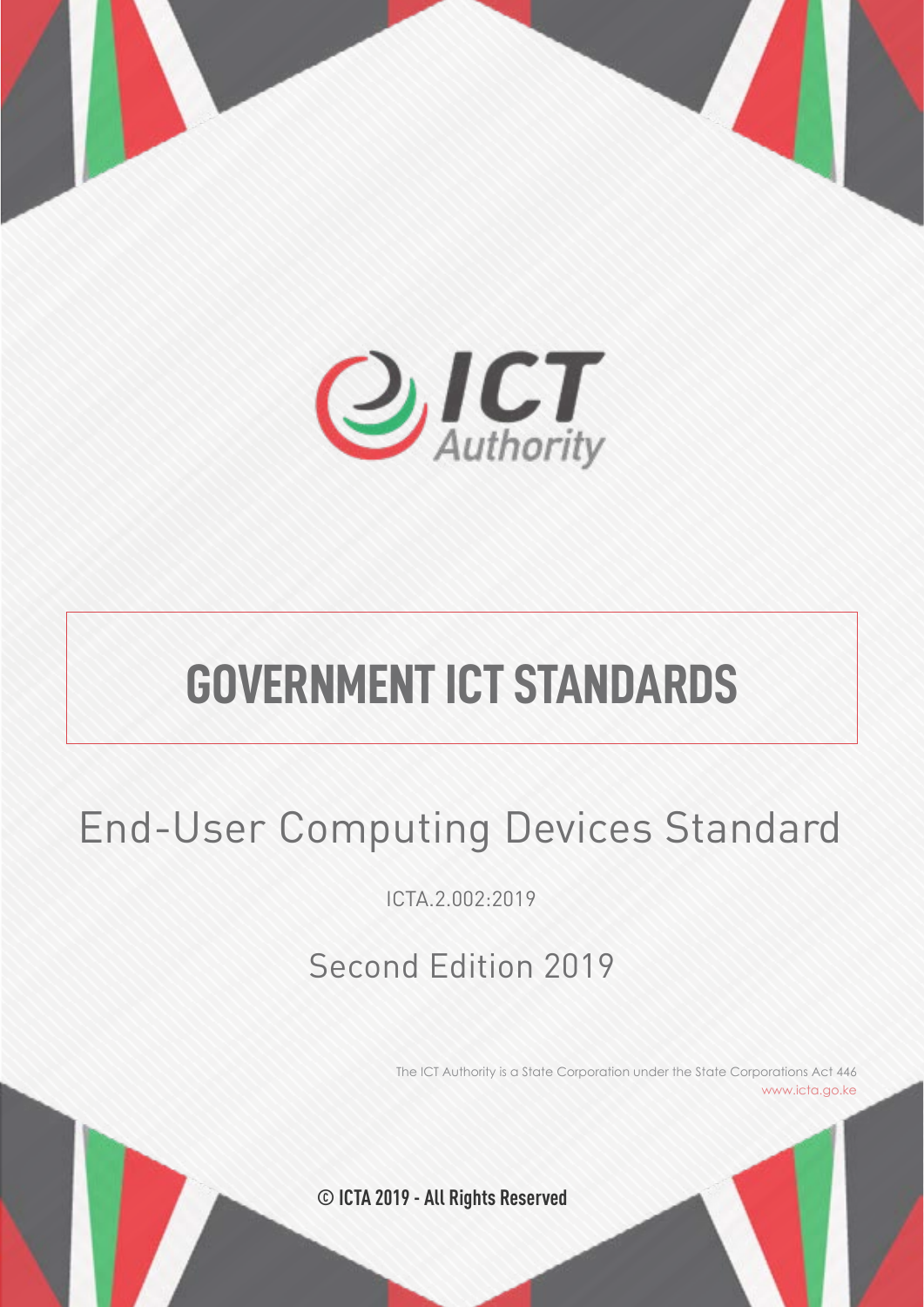## REVISION OF ICT STANDARDS

In order to keep abreast of progress in industry, ICTA Standards shall be regularly reviewed. Suggestions for improvements to published standards, addressed to the Chief Executive Officer, ICT Authority, are welcome.

## ©ICT Authority 2019

Copyright. Users are reminded that by virtue of Section 25 of the Copyright Act, Cap. 12 of 2001 of the Laws of Kenya, copyright subsists in all ICTA Standards and except as provided under Section 26 of this Act, no standard produced by ICTA may be reproduced, stored in a retrieval system in any form or transmitted by any means without prior permission in writing from the Chief Executive Officer.

## ICT AUTHORITY (ICTA)

Head Office: P.O. Box 27150, Nairobi-00100, Tel.: (+254 202) 211 960/61 E-Mail: standards@ict.go.ke, Web:http://standards.icta.go.ke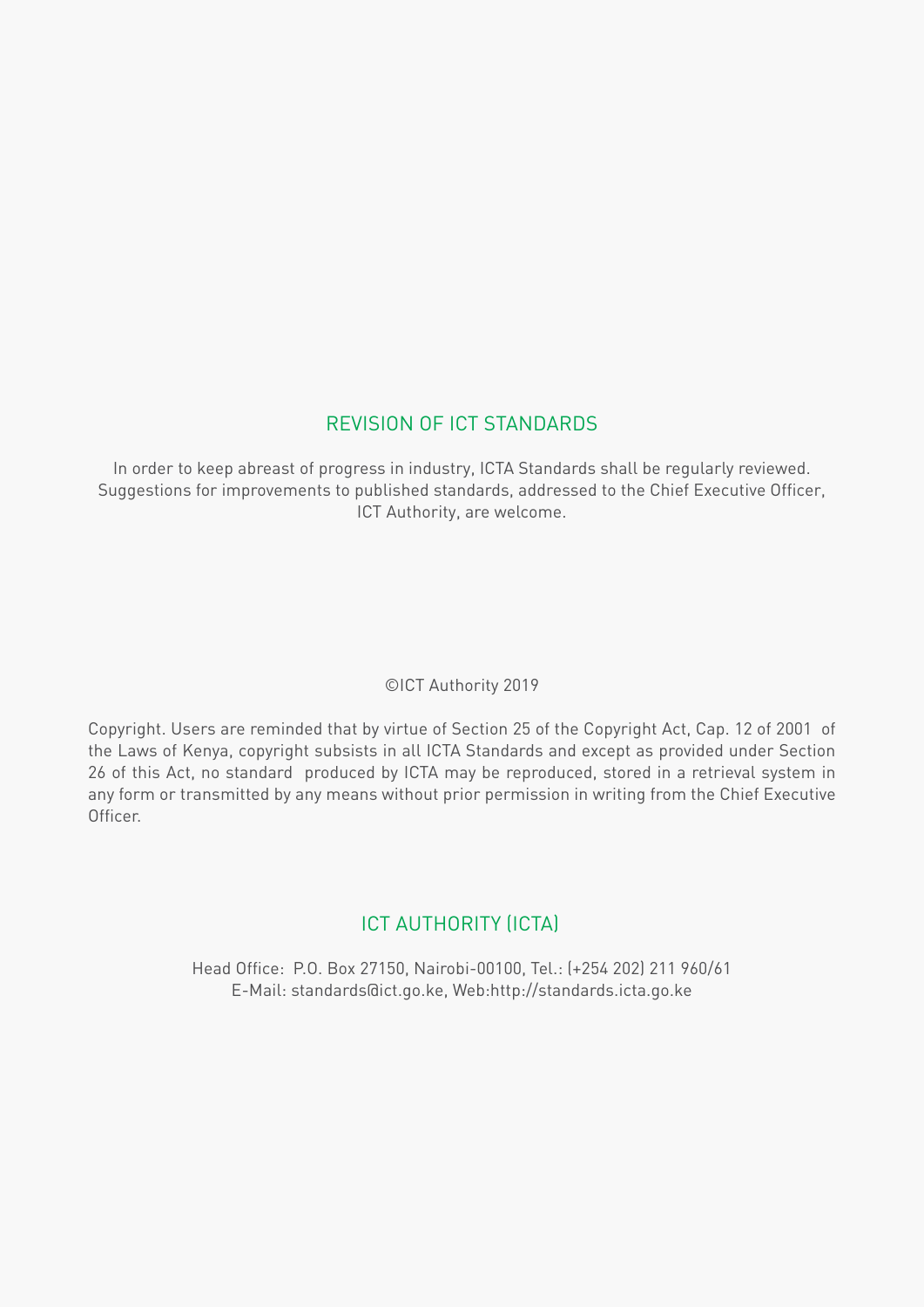# DOCUMENT CONTROL

| <b>Document Name:</b>    | <b>End-User Computing Devices</b>                                 |
|--------------------------|-------------------------------------------------------------------|
| Prepared by:             | <b>End-User Computing Devices Standard Technical</b><br>Committee |
| Edition:                 | <b>Second Edition</b>                                             |
| Approved by:             | <b>Board of Directors</b>                                         |
| Date Approved:           | 13 <sup>th</sup> January 2020                                     |
| <b>Effective Date:</b>   | 1 <sup>st</sup> February 2020                                     |
| <b>Next Review Date:</b> | After 3 years                                                     |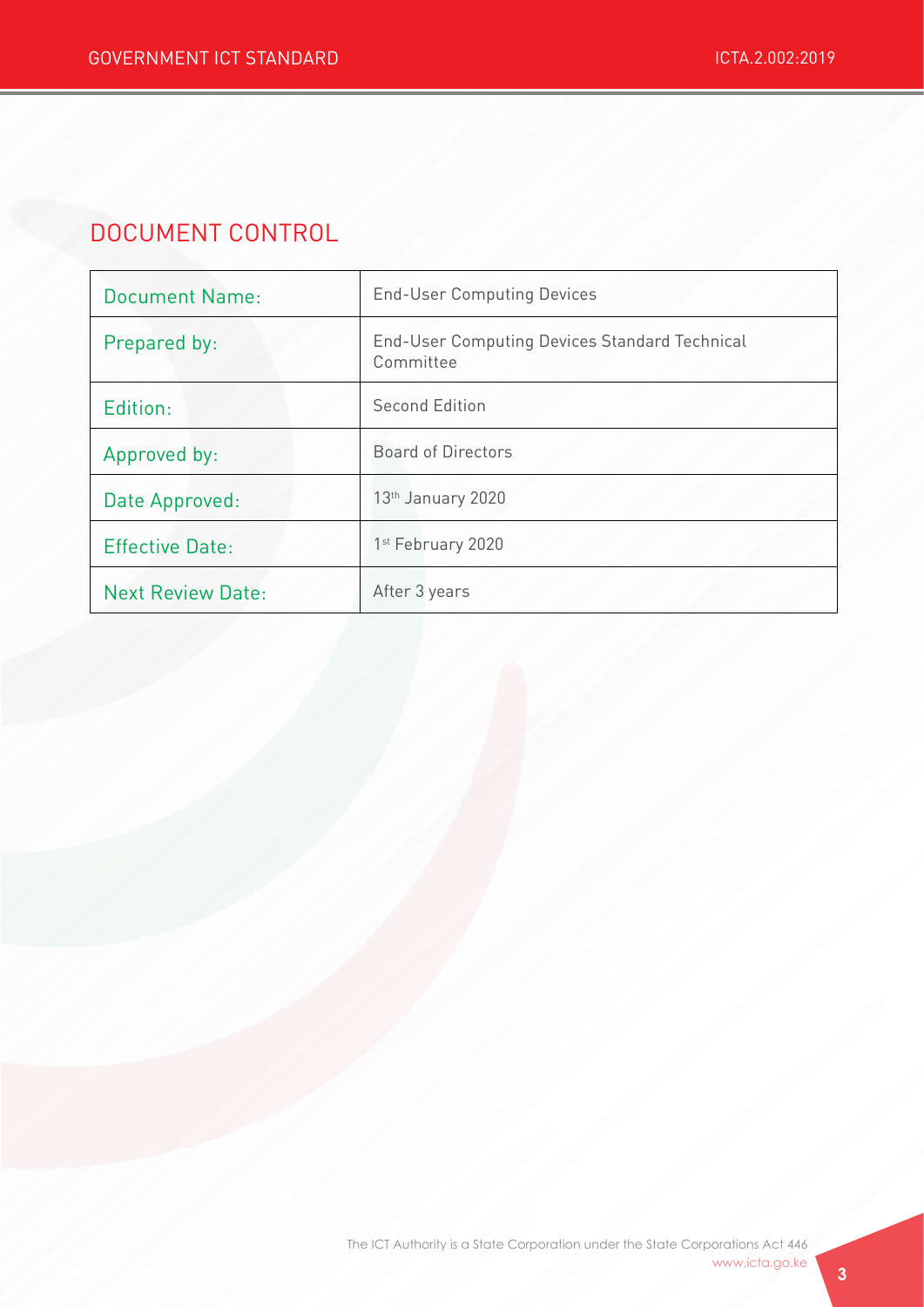# **Contents**

| FOREWARD                                                                | 5  |
|-------------------------------------------------------------------------|----|
| 1.0 Introduction                                                        | 6  |
| 2.0 Scope                                                               | 7  |
| 3.0 Application                                                         | 7  |
| 4.0 Normative references                                                | 7  |
| 5.0 Definitions                                                         | 8  |
| 6.0 Abbreviations                                                       | 9  |
| 7.0 Subdomains                                                          | 9  |
| 8.0 End User Computing Devices Standards                                | 9  |
| 8.1 End-user Requisition                                                | 9  |
| 8.2 Technical Specifications                                            | 10 |
| 8.3 Technical evaluation                                                | 10 |
| 8.4 Bring your own device(BYOD) Policy                                  | 11 |
| 8.5 Inventory                                                           | 11 |
| 8.6 Maintenance                                                         | 11 |
| 8.7 Decommissioning                                                     | 12 |
| 8.8 End user equipment data protection, data sharing and authentication | 12 |
| Annex 1: ICT Minimum Hardware Specifications                            | 13 |
| Teacher Digital Device (TDD)                                            | 13 |
| Learner Digital Device (LDD)                                            | 14 |
| Special Needs Education Learner Digital Device (SNELDD)                 | 15 |
| Table Braille Embosser                                                  | 16 |
| Digital Content Server & Wireless Router (DCSWR)                        | 17 |
| Projector                                                               | 18 |
| Annex 2: Mandatory and fixed versionsSoftware specifications            | 57 |
| Annex 3: Mandatory and Upgradable versions Software specifications      | 57 |
| Annex 4: Accessibility by persons with disability                       | 58 |
| <b>APPENDIX 1: Compliance Checklists</b>                                | 61 |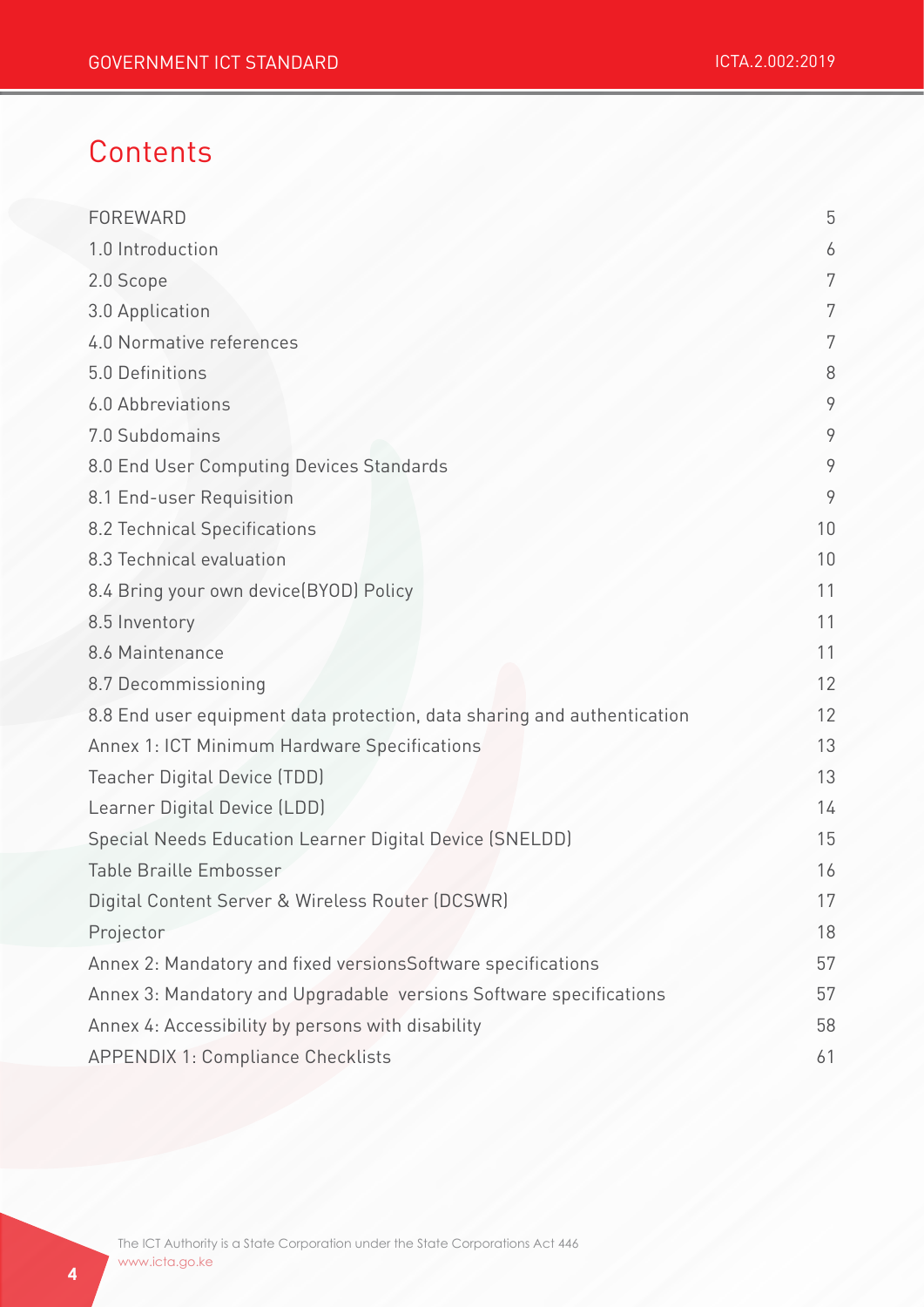## FOREWORD

The ICT Authority has the mandate to set and enforce ICT standards and guidelines across all aspects of information and communication technology including Systems, Infrastructure, Processes, Human Resources and Technology for the public service. The overall purpose of this mandate is to ensure coherent and unified approach to acquisition, deployment, management and operation of ICTs across the public service in order to achieve secure, efficient, flexible, integrated and cost effective deployment and use of ICTs.

To achieve this mandate, the Authority established a standards committee to identify the relevant standard domains and oversee the standards development process. The committee consulted and researched broadly among subject matter experts to ensure conformity to acceptable international and national industry best practices as well as relevance to the Kenyan public service. The committee eventually adopted the Kenya Bureau of Standards (KEBS) format and procedure for standards development. In an engagement founded on a memorandum of understanding KEBS, participated in the development of these Standards and gave invaluable advice and guidance.

For example, the End User Computing Devices Standard, which falls under the overall Government Enterprise Architecture (GEA), has therefore been prepared in accordance with KEBS standards development guidelines which are, in turn, based on the international best practices by standards development organizations including ISO.

The Authority's Directorate of Programmes and Standards has the oversight role and responsibility for management, enforcement and review of this standard. The Directorate shall carry out quarterly audits in all the Ministries, Counties, and Agencies (MCA) to determine compliance to this Standard.

The Authority shall issue a certificate for compliance to agencies upon inspection and assessment of the level of compliance to the standard. For non-compliant agencies, a report detailing the extent of the deviation and the prevailing circumstances shall be tabled before the Standards Review Board who shall advise and make recommendations to remedy the shortfall.

The ICT Authority management, conscious of the central and core role that standards play in public service integration, fostering shared services and increasing value in ICT investments, shall prioritize the adoption of this standard by all Government agencies. The Authority therefore encourages agencies to adhere to this standard in order to obtain value from their ICT investments.

Dr. Katherine W. Getao, EBS Chief Executive Officer ICT Authority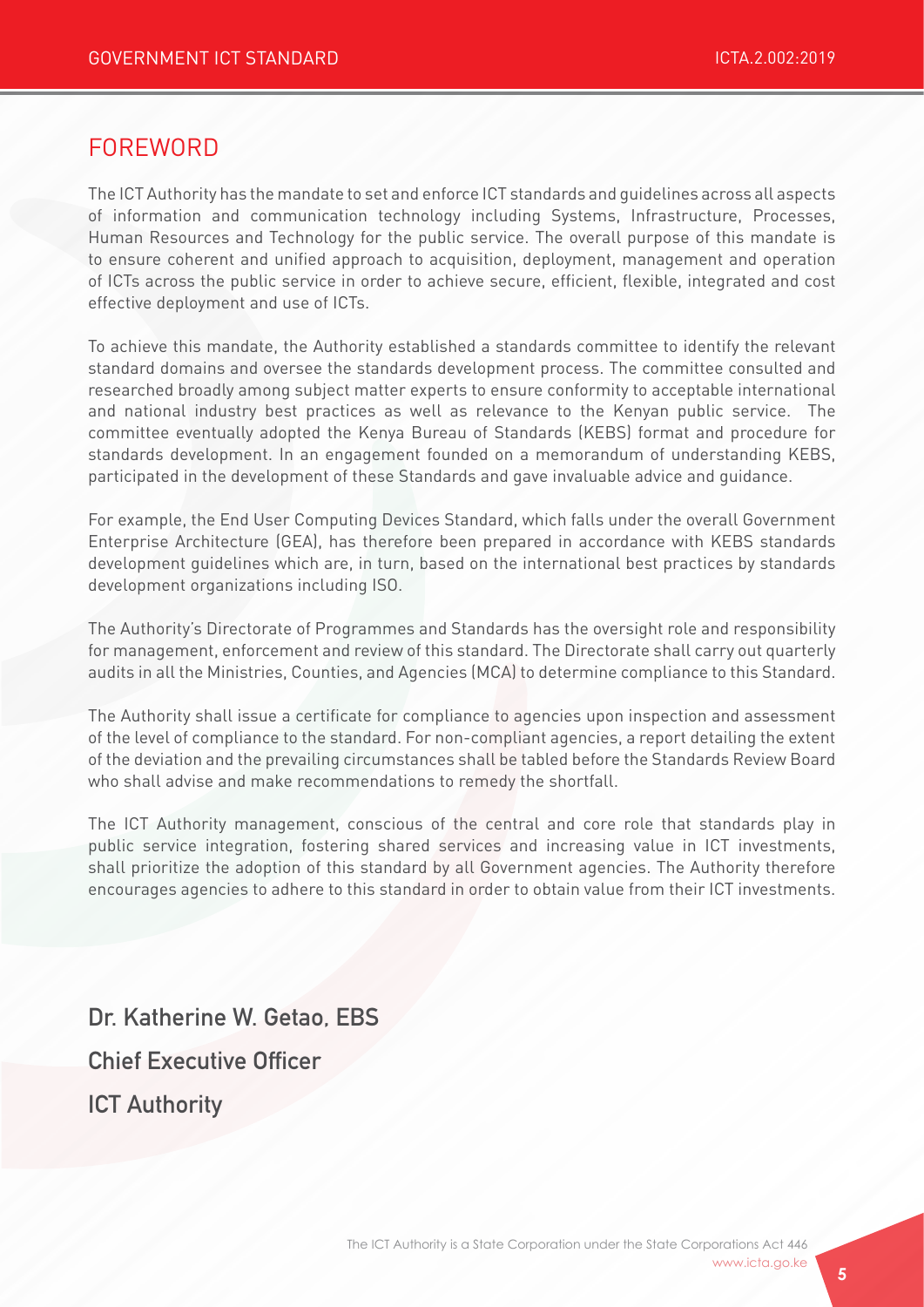## 1.0 INTRODUCTION

An end user device is a personal computer (desktop or laptop), consumer device (e.g., personal digital assistant (PDA), smart phone), or removable storage media (e.g., USB flash drive, memory card, external hard drive, writeable CD or DVD) that can collect, process or store information. Government employees are provided access to these technologies to support administrative functions and improve MCDA effectiveness. Government's aim is that as much as possible, the public sector workforce will be able to work from any location on any suitable government or nongovernment end user device.

However, the nature of laptops, mobile devices, and other end user devices makes it extremely challenging to manage them. Due to the pervasive nature of end user devices, government faces security challenges, substandard devices, challenges of, and disposal.

The rationale for end user devices standard is:

- Ensuring MCDA receive value for money
- Ensuring compatibility and interoperability both with and across MCDA
- Easy maintenance
- Ensure cost effective use by sharing where possible.
- Assuring consistency in equipment performance
- Maximize the equipment functionality
- Improve end-user performance and experience
- Guide procurement and disposal

The standard defines minimum government requirements for end user computing services. It provides technical guidance to MCDA when implementing end user computing internally and when they are procuring these services. It details the issues that need to be considered so each agency can identify the available options that best suit their business requirements, ensuring agencies can take full advantage of the benefits of end user computing services.

This standard shall be applied along with existing standards, policies and guidance that make up the government enterprise architecture including the Information Security standard.

MCDA must carefully consider their obligations to manage government data and information. Contract arrangements and business processes should address requirements for data security, privacy, access, storage, management, retention and disposal. ICT systems and services should support data exchange, portability and interoperability.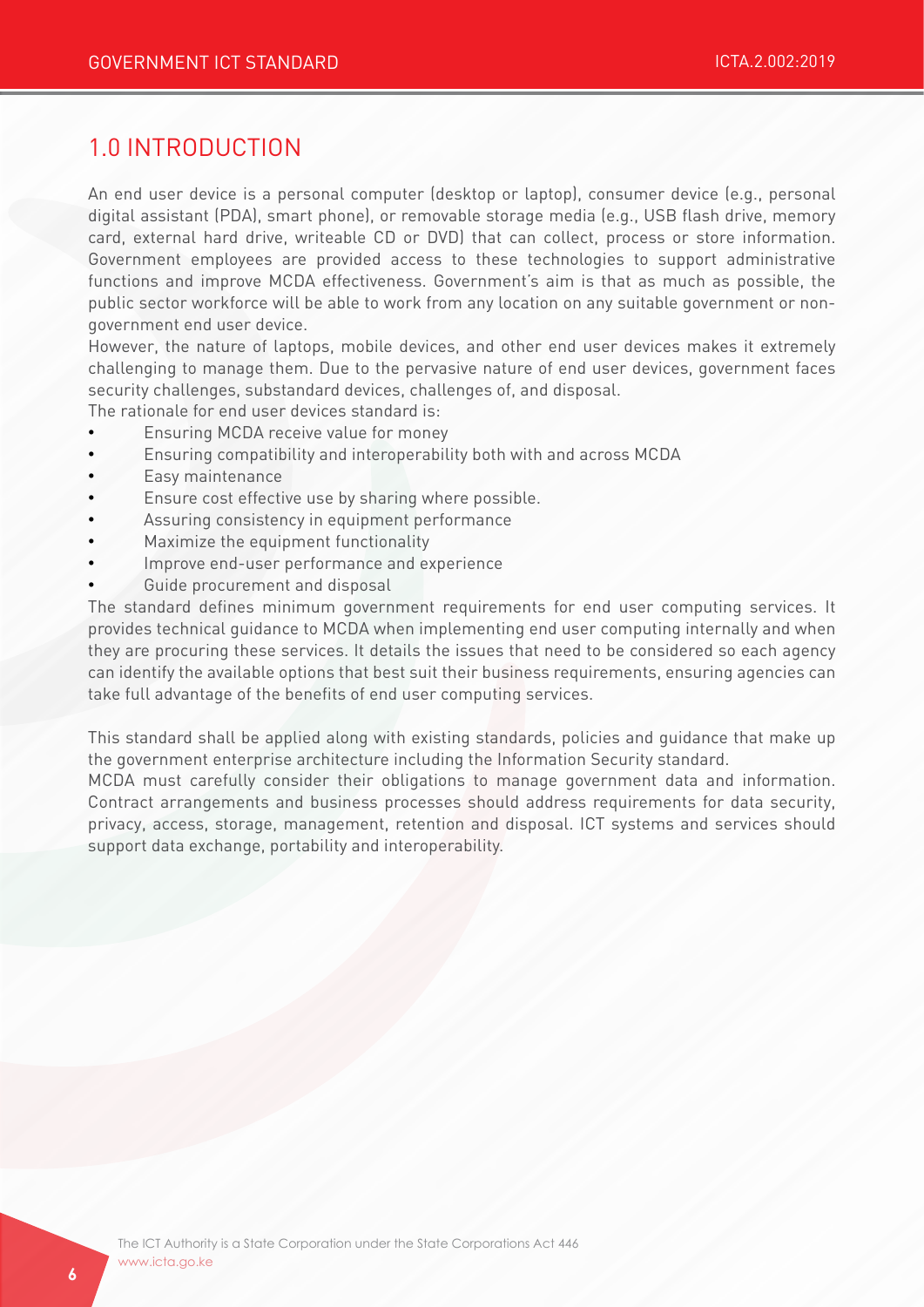# 2.0 SCOPE

This ICTA Standard establishes guidelines for security, acquisition, support, and disposal of all end-user devices and services. End-user devices may include MCDA approved desktops, laptops, smartphones, tablets, digital cameras, scanners, external storage devices, barcode readers, automated fingerprint readers or any other IT equipment used by an end-user to perform their statutory functions and duties. This is a minimum standard; however, all end-user devices with specifications higher than those detailed in this standard may be procured after a comprehensive business justification.

ICT Authority shall develop and update the minimum specifications, of all categories of equipment on a regular basis, to ensure that prevailing state-of-the-art equipmentis acquired for the purpose of enhancing value for money/cost-effectiveness, extended useful life, and matching the equipment with the required function. The ICT personnel shall enforce these standard specifications and give advice where specifications above the minimum are required.

# 3.0 APPLICATION

This standard will be applicable to the following:

- ◆ Central Government of ICTA
- ❖ County Governments
- $\triangleleft$  Constitutional Commissions
- v State Corporations

# 4.0 NORMATIVE REFERENCES

The following standards contain provisions which, through reference in this text, constitute provisions of this standard. All standards are subject to revision and, since any reference to a standard is deemed to be a reference to the latest edition of that standard, parties to agreements based on this standard are encouraged to take steps to ensure the use of the most recent editions of the standards indicated below. Information on currently valid national and international standards can be obtained from the ICTA Bureau of Standards.

- ITIL V3
- NISTSpecialPublication800-111
- Public Procurement and Disposal Act & Regulations
- Other procurement guidelines released by the Public Procurement Oversight Authority, from time to time.
- NEMA E-waste guidelines
- GoK Information security standard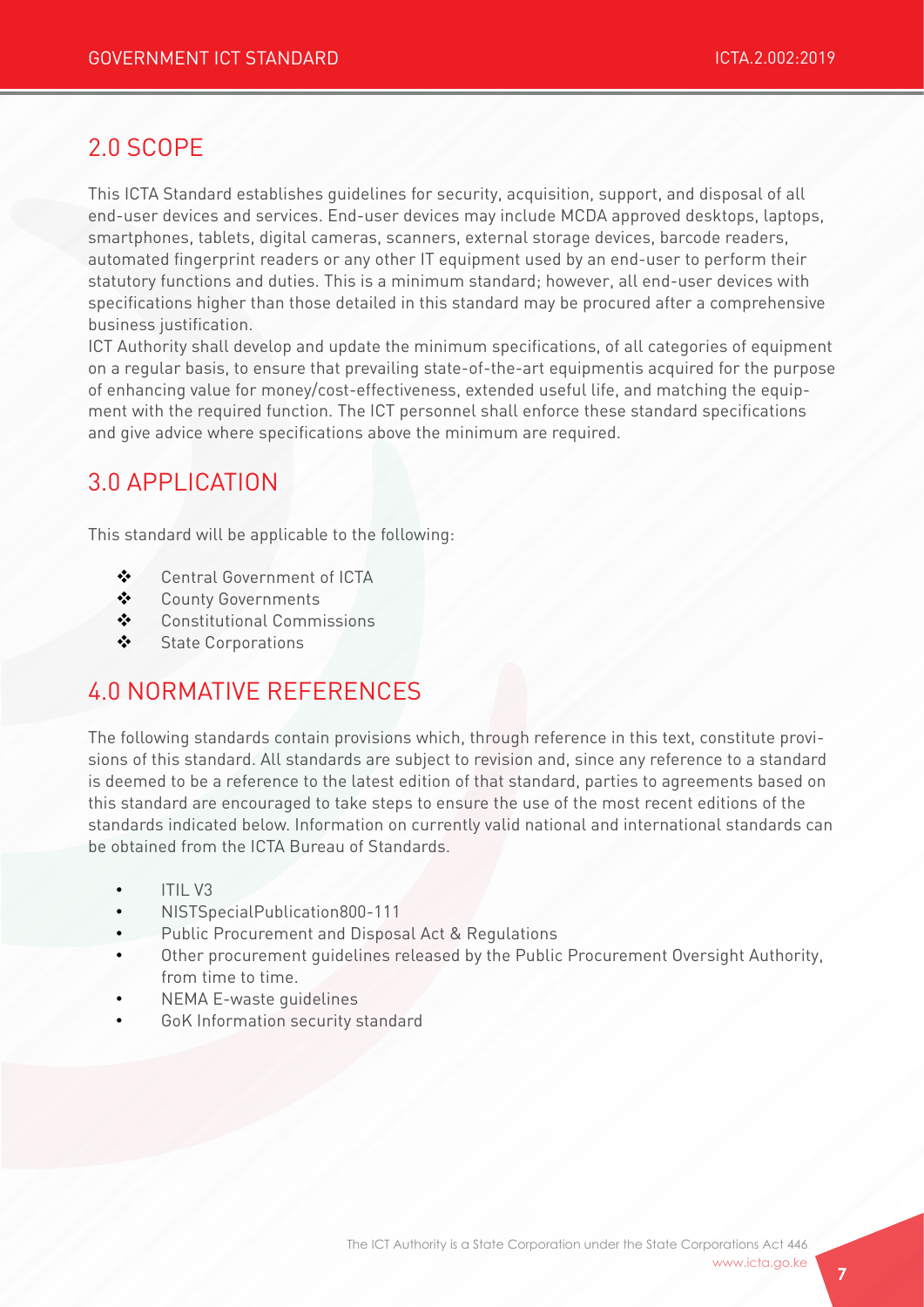# 5.0 DEFINITIONS

#### 5.1.1MCDA-Issued Devices

The concept of issuing a device to users for them to interact with an enterprise's data

#### 5.1.2 Non-MCDA Issued Devices

The concept of allowing a user's mobile device to store and interact with an enterprise's data

#### 5.1.3 Personal Communication Devices (PCDs)

For the purpose of this policy, PCDs are defined to include handheld wireless devices, cellular telephones, laptop wireless cards, and pagers.

#### 5.1.4 Decommissioning

Withdraw an end-user device from service.

#### 5.1.5 Data- in- transit protection

Data in Transit is defined into two categories, information that flows over the public or untrusted network such as the internet and data which flows in the confines of a private network such as a corporate or enterprise Local Area Network (LAN).

#### 5.1.6 Data- at-rest protection

It is a term referring to inactive data that is stored physically in any digital form (e.g. databases, data warehouses, spreadsheets, archives, tapes, off-site backups, mobile devices, etc.)?

#### 5.1.7 Full disk encryption (FDE)

Full disk encryption (FDE), also known as whole disk encryption, is the process of encrypting all the data on the hard drive used to boot a computer, including the computer's OS, and permitting access to the data only after a successful authentication to the FDE product.

#### 5.1.8 Virtual disk encryption (FDE)

Virtual disk encryption is the process of encrypting a file called a container, which can hold many files and folders, and permitting access to the data within the container only after proper authentication is provided, at which point the container is typically mounted as a virtual disk.

#### 5.1.9 File/folder encryption

File encryption is the process of encrypting individual files on a storage medium and permitting access to the encrypted data only after proper authentication is provided.

#### 5.1.10 Single-factor authenticator

Single-factor authentication (SFA) is the traditional security process that requires a user name and password before granting access to the user.

#### 5.1.11Multi-factor authenticator

Multifactor authentication (MFA) is a security system that requires more than one form of authentication to verify the legitimacy of a transaction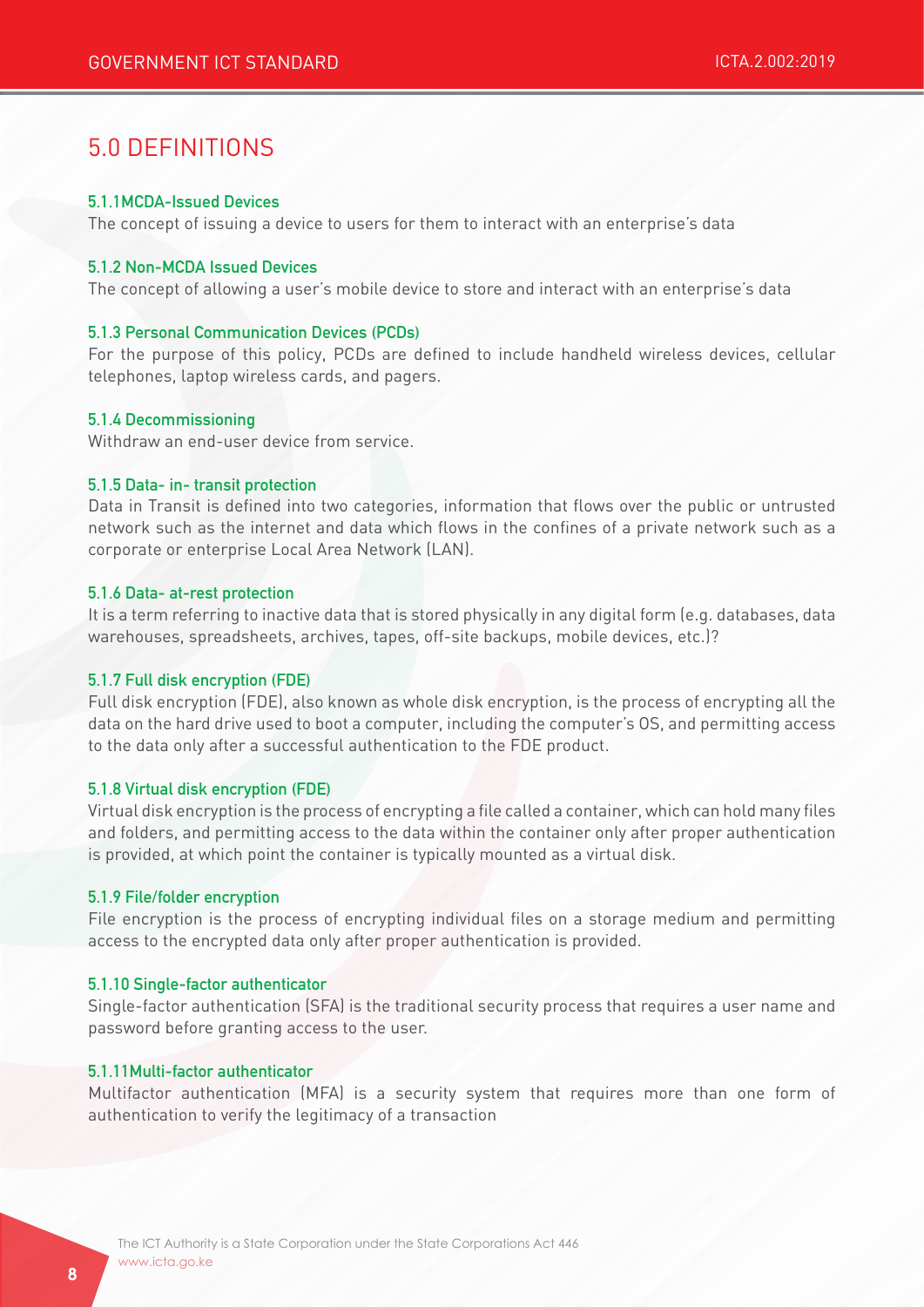# 6.0 ABBREVIATIONS

| GWAE         | Government Wide Enterprise Architecture            |
|--------------|----------------------------------------------------|
| <b>ICT</b>   | Information and communication technology           |
| <b>ICTA</b>  | Information and Communication Technology Authority |
| <b>MCDAs</b> | Ministries, Counties, Departments and Agencies     |
| CIA          | Confidentiality, integrity and availability        |
| <b>BYOD</b>  | Bring your own device                              |

## 7.0 SUBDOMAINS

The following are the subdomains covered under end-user devices standard:

- End-user device security
- Equipment acquisition
- Equipment maintenance
- Equipment disposal

# 8.0 END USER COMPUTING DEVICES STANDARDS

This section provides requirements that offer guidance in the acquisition, maintenance, disposal and security of all ICT end user equipment and services for effective deployment and use of ICT in the public sector.

#### 8.1 End-user Requisition

- 7.1.1 ICT departments shall be responsible for the preparation and issuance of all technical specifications for the equipment, as well as ensuring that the guidelines stipulated herein are adhered to.
- 7.1.2 ICT departments shall ensure that requests for procurement and acceptance of ICT equipment are validated by Heads of Department (user department).
- 7.1.3 Personal Communication Devices (PCDs) shall be issued only to personnel with duties that require them while away from their normal work locations.
- 7.1.4 Requisition of Handheld wireless devices shall be restricted to personnel whose duties justify their use for operational efficiency.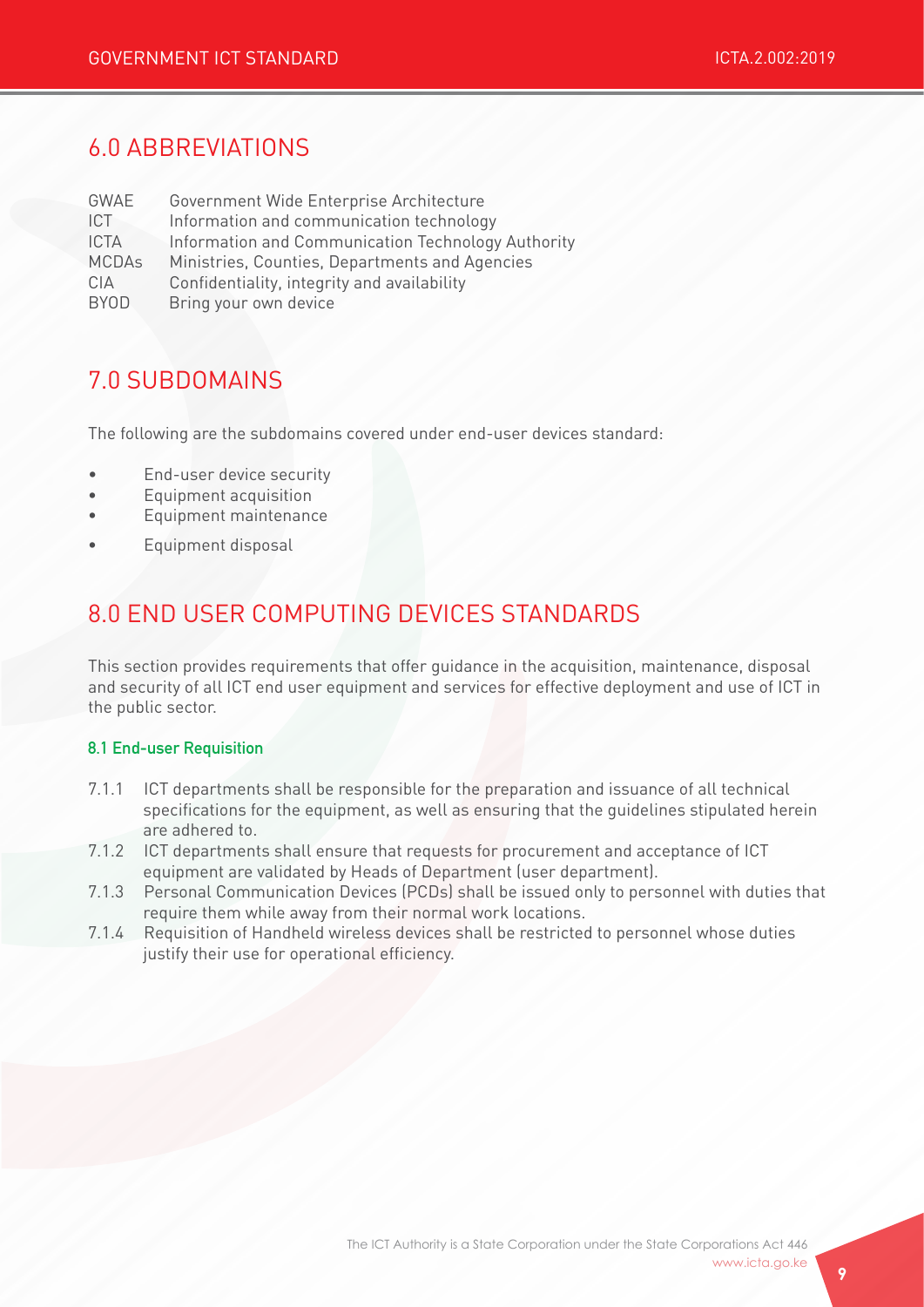#### 8.2 Technical Specifications

- 8.2.1 MCDA shall ensure that equipment acquired has a useful life of not less than five years (Total lifecycle).
- 8.2.2 MCDA shall specify equipment functionality to guarantee that operational requirements intended to be performed by ICT equipment can be achieved effectively and efficiently with the equipment specified.
- 8.2.3 MCDA shall provide Security specifications to addresses the need to protect system data and equipment and the operational environment from loss or compromise.
- 8.2.4 MCDA shall provide Interoperability requirements to facilitate the exchange of information between potentially heterogeneous systems through conformance to open standards.
- 8.2.5 MCDA shall provide compatibility requirements of ICT equipment components to effectively and efficiently work together in an integrated system.
- 8.2.6 MCDA shall provide Scalability requirements to ensure that acceptable ICT components enhance the ability of the equipment to support future growth and increased throughput.
- 8.2.7 MCDA shall provide availability requirements to maintain acceptable operational levels.
- 8.2.8 MCDA shall provide accessibility requirements that will facilitate the users and operators to access the equipment in a timely fashion and perform its intended functions.
- 8.2.9 Where the service is outsourced, MCDA shall include support arrangement to ensure availability of vendor and/or internal support, including parts and labour (where applicable).
- 8.2.10 MCDA shall provide Upgradability requirements to ensure ICT component installations that need updates are updated according to the latest official versions available.
- 8.2.11 MCDA shall purchase equipment with latest stable technology to guarantees that the devices are based on the latest technology in the market (where applicable).

#### 8.3 Technical evaluation

- 8.3.1 ICT equipment that does not meet industry and safety standards shall be prohibited from being deployed. All donations shall be required to meet the minimum specifications.
- 8.3.2 Technical evaluation shall be undertaken to ensure that the equipment is fit for the intended purpose and that it meets the required specifications.
- 8.3.3 The head of ICT Unit shall participate as technical leads in the technical evaluation and inspection processes for all end-user computing devices.
- 8.3.4 All ICT equipment and assets (whether new, transferred and/or written off), shall be recorded by the ICT Unit for audit and other asset managerial purposes.
- 8.3.5 The Head of ICT Unit shall ensure that agreements on warranty, Technical support and guarantees are provided and shall also oversee their administration. The minimum warranty for all ICT equipment shall be three years.
- 8.3.6 Before installation, the equipment must be tested to ensure they work as per the specifications and associated licensing for the equipment validated.
- 8.3.7 The equipment shall be deployed and used for the intended purpose. Only qualified personnel shall be allowed to install ICT equipment.
- 8.3.8 The installation of ICT equipment shall adhere to the OEM instructions. Only trained and qualified personnel will be allowed to operate the ICT equipment
- 8.3.9 ICT equipment shall be operated within recommended environmental conditions of temperature, humidity, etc. by the OEMs
- 8.3.10 Access and maintenance of equipment shall only be carried by authorized and accredited personnel.
- 8.3.11 All new end-user devices (e.g. PCs and Notebooks) shall be supplied with the software installations (where applicable).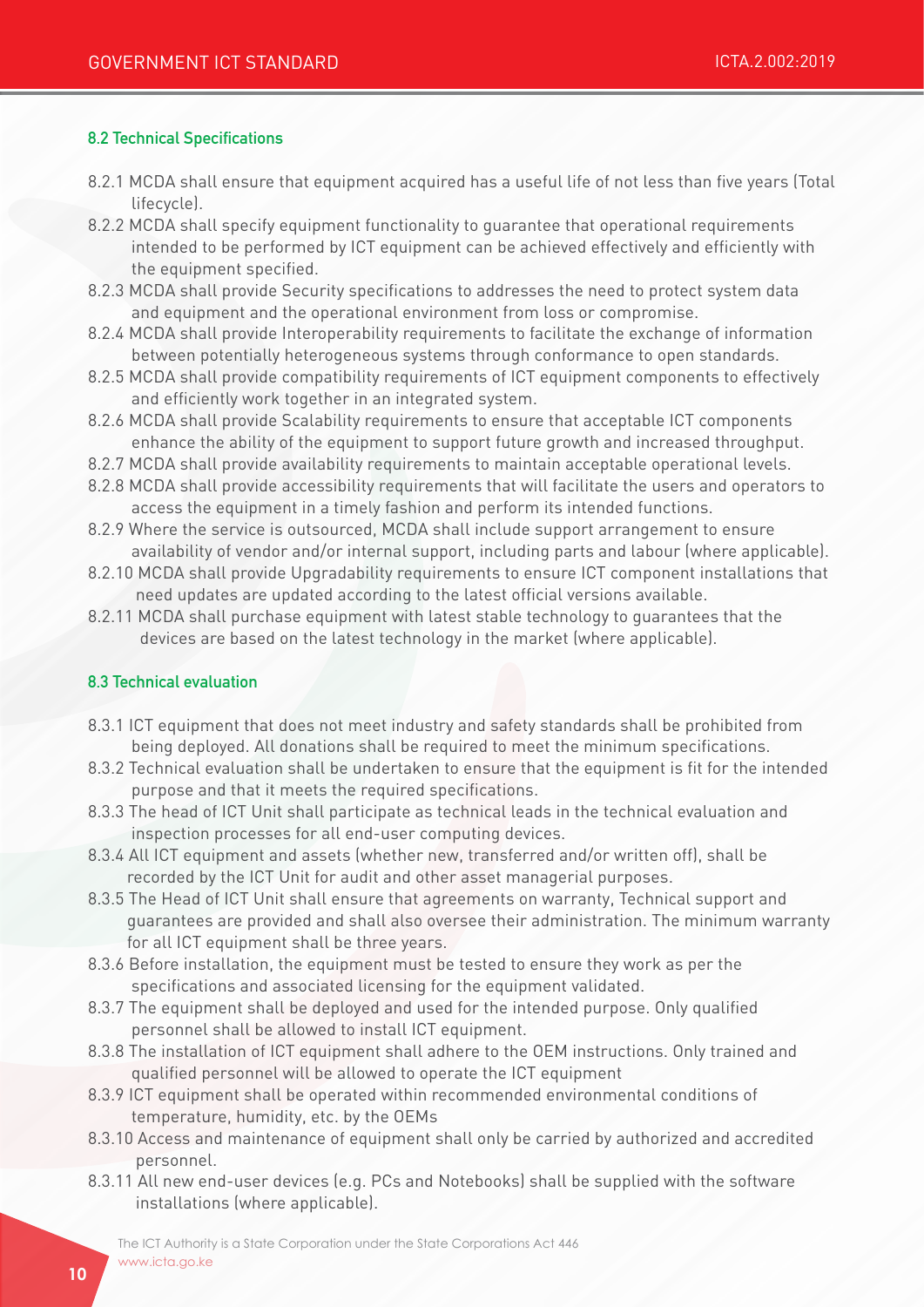#### 8.4 Bring your own device (BYOD) Policy

- 8.4.1 The deployment and use of personal devices shall be approved by the ICT department;
- 8.4.2 MCDA shall ensure that users of Personal devices are authenticated, data/information protected/encrypted to limit transfer of government data to an unauthorized entities; and such Personal devices shall have updated antivirus and licensed software.

#### 8.5 Inventory

- 8.5.1 All equipment and assets whether new, donation, transferred and/or write-off shall be recorded and tagged appropriately by the ICT Unit for audit and other asset managerial purposes
- 8.5.2 The inventory of ICT assets shall indicate product details (product number, serial number, part number, etc.), tracking information, maintenance schedules and warranty information.
- 8.5.3 Officers exiting the MCDA shall be required to surrender all ICT equipment in their custody to the organization.
- 8.5.4 MCDA shall endeavour to automate the end user equipment inventory.

#### 8.6 Maintenance

- 8.6.1 ICT equipment maintenance may be done in-house by ICT Units where a maintenance function is established.
- 8.6.2 Sub-contracting for maintenance shall be through appropriate justification and approval by the Accounting Officers in consultation with the ICT Unit. Due diligence shall be undertaken in engaging and retaining such contractors. Contractors shall also Sign a non-disclosure agreement.
- 8.6.3 The ICT unit shall develop a schedule of maintenance, replacement and upgrading plans for end-user devices. The schedule shall specify the frequency levels and type of maintenance for each type of equipment. In case of mission-critical equipment, users shall be notified of the maintenance in advance.
- 8.6.4 MCDA shall develop, negotiate and enforce SLAs to guarantee maintenance of end user devices. Vendor's SLAs terms shall ensure value for money to the organization/MCDA.
- 8.6.5 MCDA shall ensure that end user devices are provided with clean power to protect against damage in the event of power fluctuations
- 8.6.6 ICT Units shall undertake regular surveys to identify obsolete equipment for the purposes of disposal. Where such equipment contains data, that data shall be backed up and then erased from the device using suitable mechanisms (e.g. equipment sanitization) in line with Government IS standards
- 8.6.7 ICT Unit shall electronically track the physical locations and status of all equipment where possible.
- 8.6.8 ICT equipment maintenance shall consider routine/preventive/corrective upgrade, and repair maintenance as may be required.
- 8.6.9 The ICT unit shall periodically conduct assessment/audit of ICT equipment to ensure compliance with performance standards and requirements, and ensure equipment component parts are as indicated in the inventory.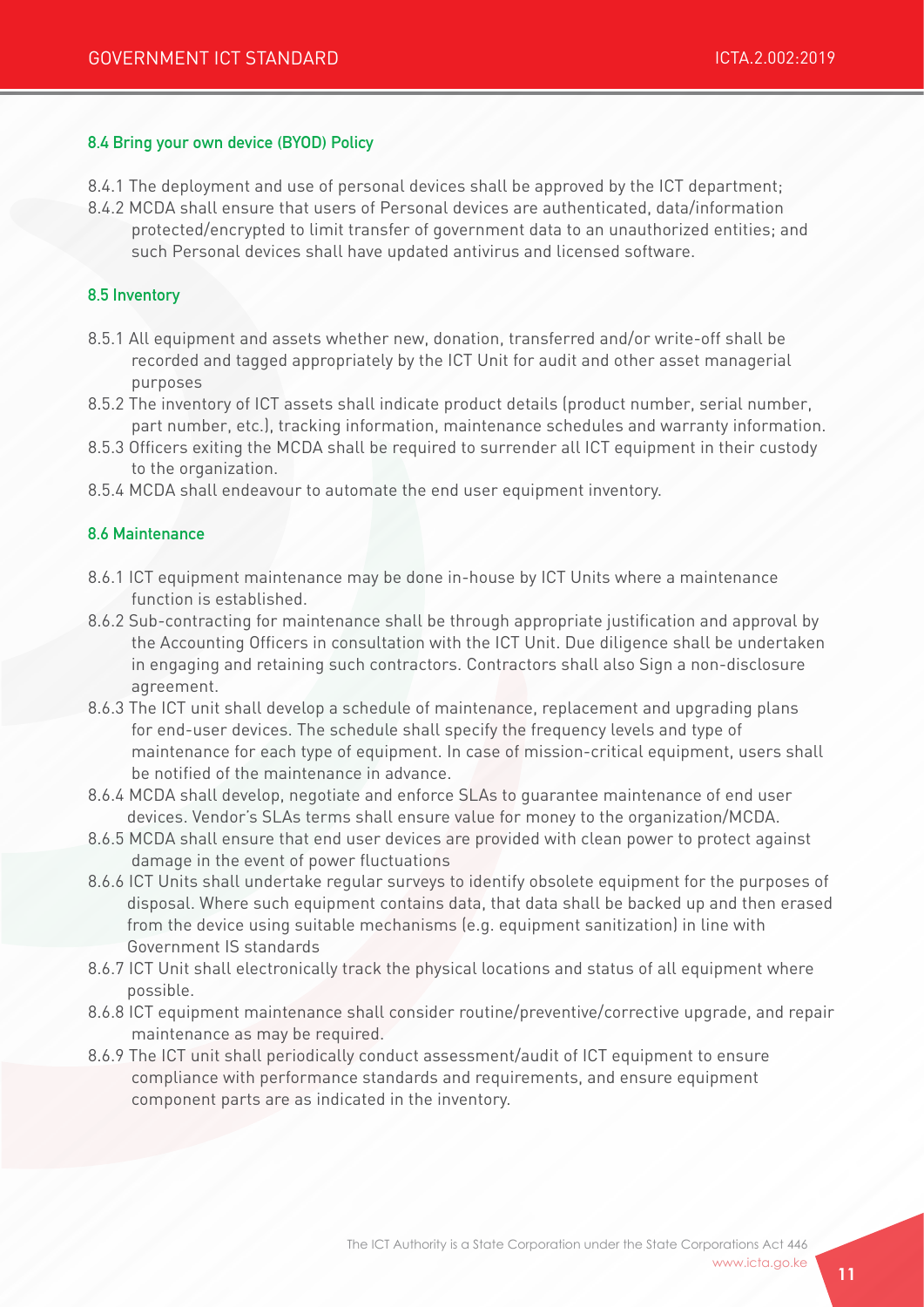#### 8.7 Decommissioning

- 8.7.1 The ICT unit may decommission equipment that is no longer needed on its IT environment. Decommissioning of equipment shall be undertaken through committee. The decommissioning should be in line with the Procurement and Assets Disposal Act.
- 8.7.2 Equipment may be decommissioned if becomes redundant or there is a change in IS architecture/technologically obsolete or it has insufficient capacity to handle application and/or user requirements or Where upgradability options have been exhausted or Where equipment has become unsafe. The equipment can also be reassigned to lesser demanding tasks or appropriate environment if it meets the required safety standards
- 8.7.3 MCDA may dispose equipment that it deems no longer useful, damaged beyond repair, cannot be upgraded, the repair cost is higher than the cost of buying a new one, the parts and/or consumables are not available and end of life and no longer supported by the OEM.
- 8.7.4 The ICT Unit may recommend disposal via donation, trashing, selling, and cannibalizing is such case proper records shall be kept to indicate where such components are used or stored.

#### 8.8 End user equipment data protection, data sharing and authentication

8.8.1 End user equipment data protection shall be in line with the government IS standards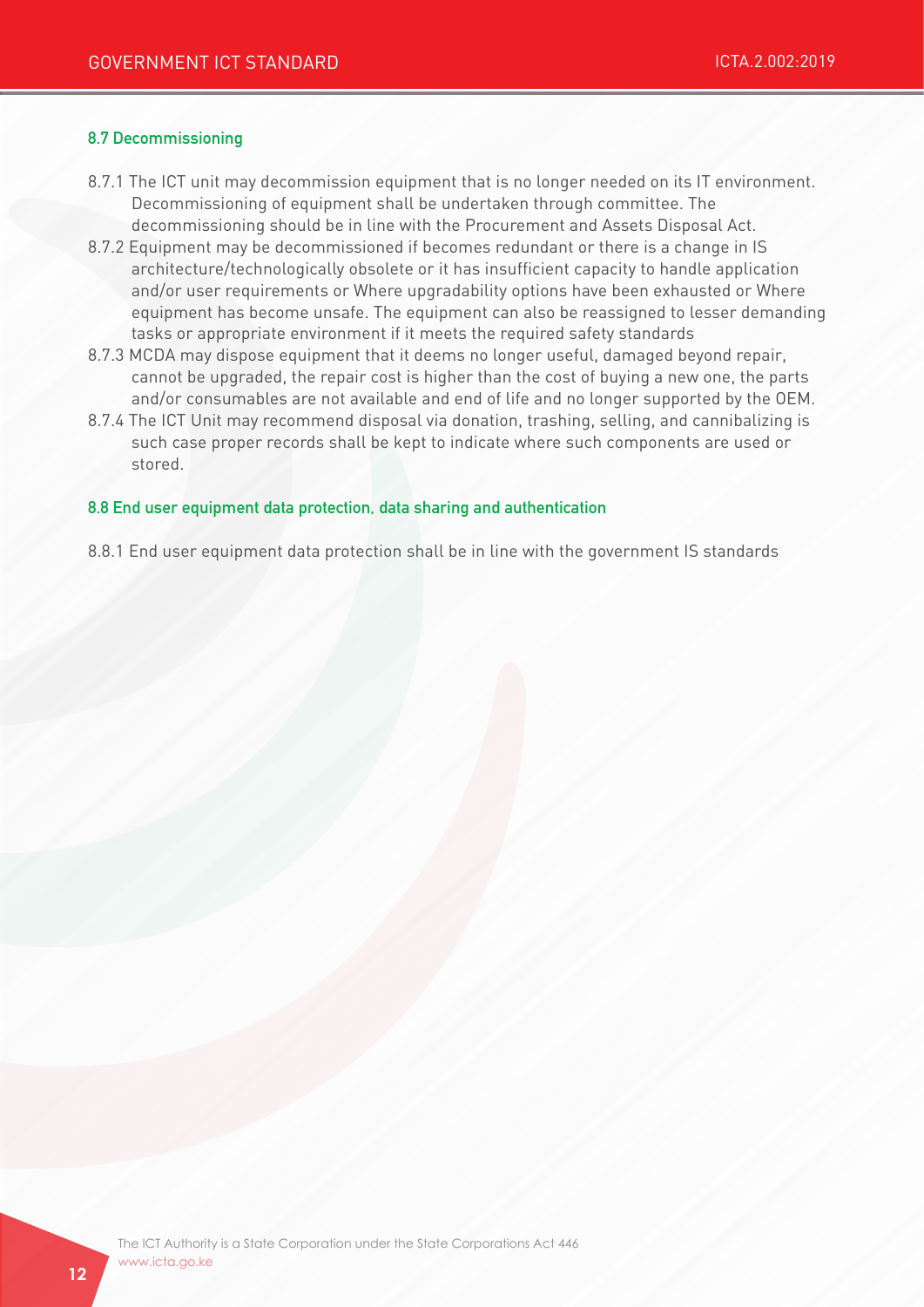#### Annex 1: ICT Minimum Hardware Specifications

The Specifications are subject to change as technology changes

#### TEACHER DIGITAL DEVICE (TDD)

| <b>Feature</b>   | <b>Specifications</b>                                                                                                                                                                                                            |
|------------------|----------------------------------------------------------------------------------------------------------------------------------------------------------------------------------------------------------------------------------|
| Weight           | Max 3kg fully assembled                                                                                                                                                                                                          |
| Display          | Min 300 nits<br>$\bullet$<br>Min 12", 1280x800                                                                                                                                                                                   |
| Memory           | Min 2 GB                                                                                                                                                                                                                         |
| Storage          | <b>Min 500 GB</b>                                                                                                                                                                                                                |
| Ruggedness       | Min International Protection rating of IP41<br>$\bullet$<br>Min Drop test 50 cm<br>$\bullet$                                                                                                                                     |
| Battery          | Min 6 hours<br>$\bullet$<br>Max 80 Whrs<br>$\bullet$<br>In built battery. Removable by teacher<br>without the use of a tool e.g. screw driver<br>or Allen key                                                                    |
| Processor        | Min 1.6GHz clock speed                                                                                                                                                                                                           |
| I/O ports        | 1 x micro SD card slot<br>$\bullet$<br>1 x microphone jack<br>$\bullet$<br>1 x headphone jack<br>$\bullet$<br>1 x USB port<br>1 x HDMI port<br>$\bullet$<br>1 x VGA port<br>$\bullet$                                            |
| Keyboard         | In built QWERTY keyboard                                                                                                                                                                                                         |
| Camera           | Min Video 720p, 1 MP                                                                                                                                                                                                             |
| Sound            | In-built speaker                                                                                                                                                                                                                 |
| Networking       | 802.11 a/b/g/n Wi-Fi<br>$\bullet$<br>Bluetooth<br>$\bullet$                                                                                                                                                                      |
| Branding/Tagging | Unique manufacturer serial number<br>$\bullet$<br>GoK issued unique asset tag<br>$\bullet$<br>GoK branding embedded on all sides of<br>$\bullet$<br>external casing<br>Colour Blue: Pantone 7460C, RGB<br>0.174.239, Hex #00AEEF |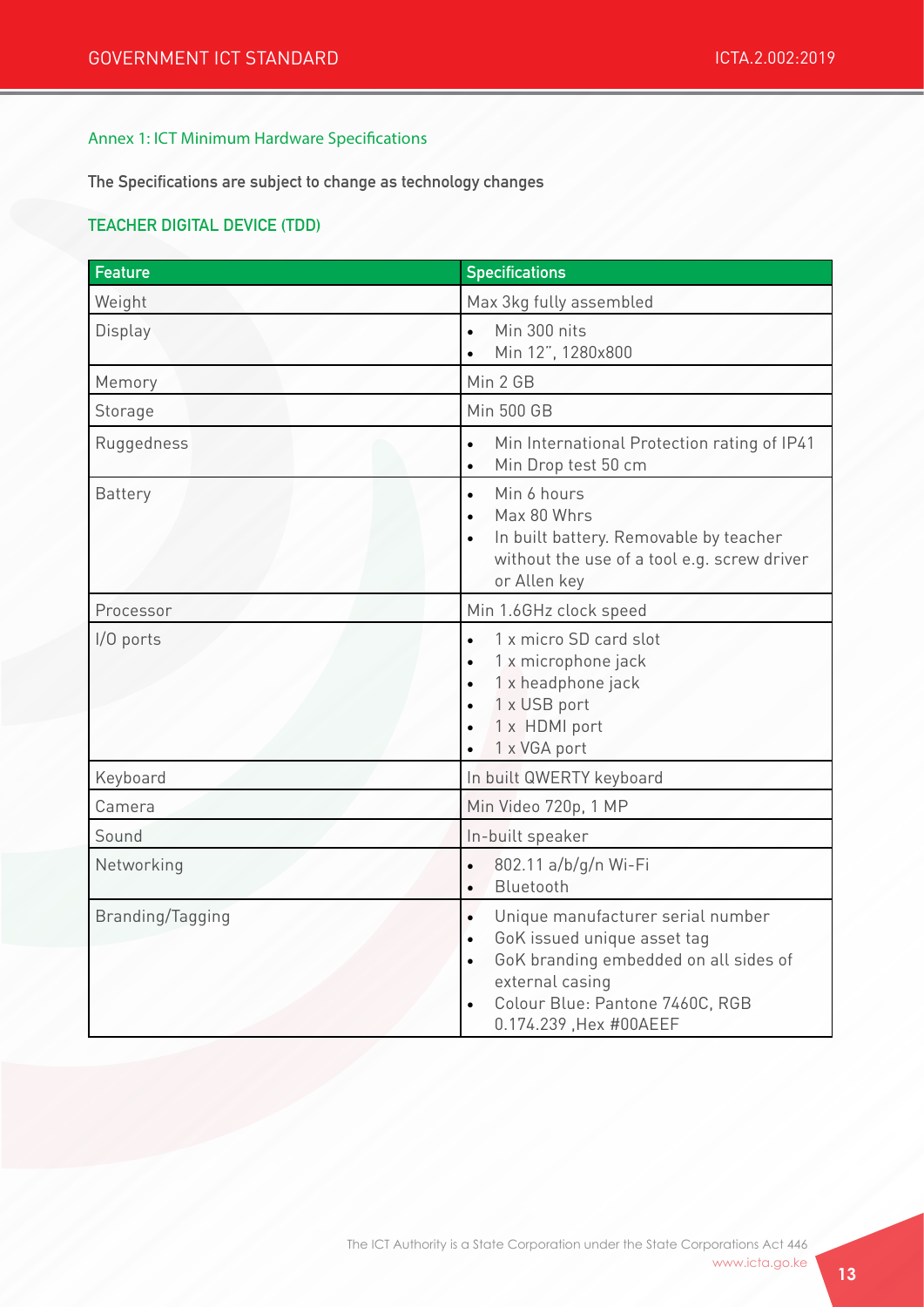| <b>Dimensions</b>           | Max 300mm x 200mm x15mm                                                                       |
|-----------------------------|-----------------------------------------------------------------------------------------------|
| Charging mechanism          | 240V 50Hz ±20%<br>3 pin plug with fuse and earth                                              |
| Operating system            | secure industry standard OS                                                                   |
| End point security software | Antivirus and antimalware functionality                                                       |
| Installed Applications      | HTML5 compatible browser.<br>cost free PDF document reader.<br>cost free productivity suites. |

#### LEARNER DIGITAL DEVICE (LDD)

| <b>Feature</b>   | <b>Specifications</b>                                                                                                                                                                                                                                                   |
|------------------|-------------------------------------------------------------------------------------------------------------------------------------------------------------------------------------------------------------------------------------------------------------------------|
| Weight           | Max 2kg fully assembled                                                                                                                                                                                                                                                 |
| Display          | Min 250 nits<br>Min 10", 1280x800                                                                                                                                                                                                                                       |
| Memory           | Min 1 GB                                                                                                                                                                                                                                                                |
| Storage          | <b>Min 64 GB</b>                                                                                                                                                                                                                                                        |
| Ruggedness       | Min International Protection rating of IP41<br>$\bullet$<br>Min Drop test 50 cm<br>$\bullet$                                                                                                                                                                            |
| <b>Battery</b>   | Min 6 hours<br>$\bullet$<br>Max 30 W hrs<br>Not easily removable                                                                                                                                                                                                        |
| Processor        | Min 1.0 GHz clock speed                                                                                                                                                                                                                                                 |
| I/O ports        | 1 x micro SD card slot<br>1 x microphone jack<br>1 x headphone jack<br>1 x USB port                                                                                                                                                                                     |
| Keyboard         | QWERTY keyboard, Ruggedness                                                                                                                                                                                                                                             |
| Camera           | Min Video 720p, 1 MP                                                                                                                                                                                                                                                    |
| Sound            | In-built speaker                                                                                                                                                                                                                                                        |
| Networking       | 802.11 a/b/g/n (Wi-Fi)<br>Bluetooth                                                                                                                                                                                                                                     |
| Branding/Tagging | Unique manufacturer serial number<br>$\bullet$<br>GoK issued unique asset tag<br>$\bullet$<br>GoK branding embedded on all sides of<br>$\bullet$<br>external casing<br>Colour luminous green: Pantone 389C, RGB<br>$\bullet$<br>193.217.79, CMYK 29.0.86.0, Hex #C1D94F |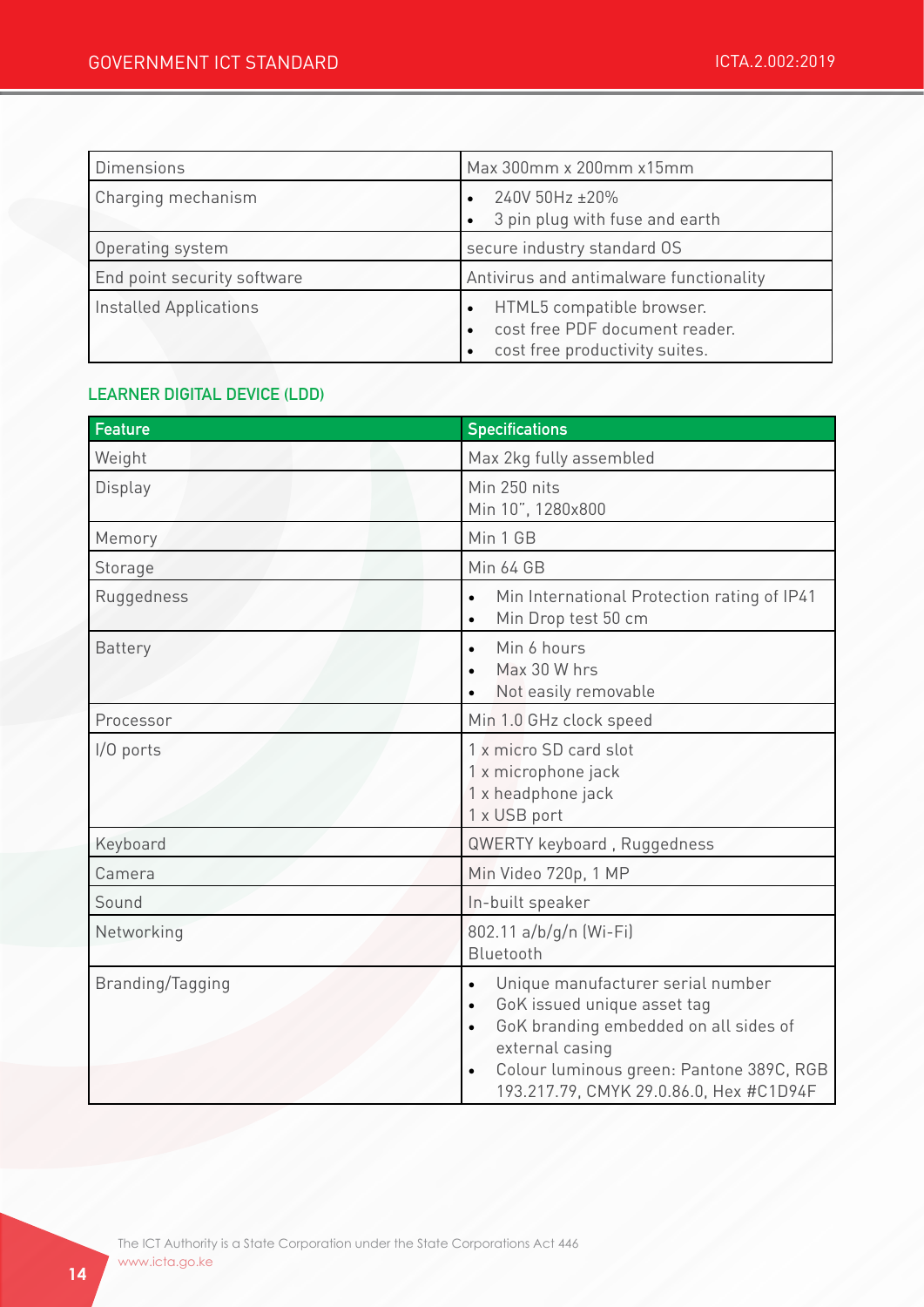| <b>Dimensions</b>           | Max 300mm x 200mm x15mm                          |
|-----------------------------|--------------------------------------------------|
| Charging mechanism          | 240V 50Hz ±20%<br>3 pin plug with fuse and earth |
| Operating system            | secure industry standard OS                      |
| Warranty                    | Min 1 yr                                         |
| End point security software | Antivirus and antimalware functionality          |

## SPECIAL NEEDS EDUCATION LEARNER DIGITAL DEVICE (SNELDD)

| <b>Feature</b> | <b>Specifications</b>                                                                                                                                                                       |
|----------------|---------------------------------------------------------------------------------------------------------------------------------------------------------------------------------------------|
| Weight         | Max 2kg fully assembled                                                                                                                                                                     |
| Display        | Min 250 nits<br>$\bullet$<br>Min 14", 1280x800<br>$\bullet$<br>Inbuilt features to adjust screen resolution,<br>$\bullet$<br>contrast and brightness to fit learners with<br>special needs. |
| Memory         | Min 1 GB                                                                                                                                                                                    |
| Storage        | <b>Min 64 GB</b>                                                                                                                                                                            |
| Ruggedness     | Min International Protection rating of IP41<br>$\bullet$<br>Min Drop test 50 cm<br>$\bullet$                                                                                                |
| <b>Battery</b> | Min 6 hours<br>$\bullet$<br>Max 30 W hrs<br>$\bullet$<br>Requires a tool in order to be removed<br>$\bullet$                                                                                |
| Processor      | Min 1.0 GHz clock speed                                                                                                                                                                     |
| $1/0$ ports    | 1 x micro SD card slot<br>$\bullet$<br>1 x microphone jack<br>$\bullet$<br>1 x headphone jack<br>1 x USB port<br>$\bullet$                                                                  |
| Keyboard       | Full size, in-built QWERTY keyboard<br>$\bullet$<br>Separate number<br>$\bullet$<br>Braille incorporated in the keyboard.<br>$\bullet$<br>Large printed keys<br>$\bullet$                   |
| Camera         | Min Video 720p, 1 MP                                                                                                                                                                        |
| Sound          | In-built speaker                                                                                                                                                                            |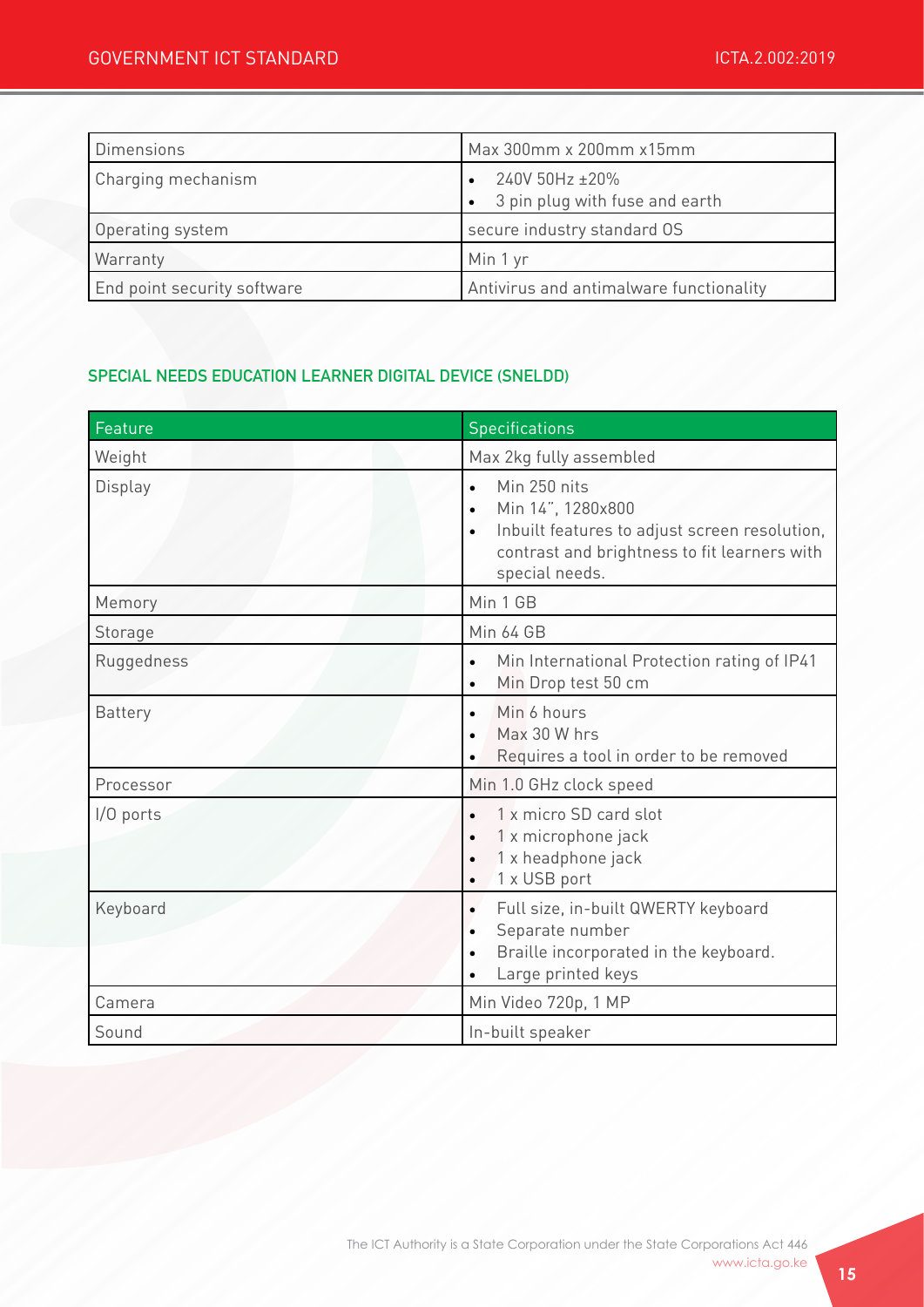| Networking                  | 802.11 a/b/g/n (Wi-Fi)<br>Bluetooth                                                                                                                                                                                                                         |
|-----------------------------|-------------------------------------------------------------------------------------------------------------------------------------------------------------------------------------------------------------------------------------------------------------|
| Branding/Tagging            | Unique manufacturer serial number<br>$\bullet$<br>GoK issued unique asset tag<br>$\bullet$<br>GoK branding embedded on all sides of<br>$\bullet$<br>external casing<br>Bright primary colours for learner device;<br>$\bullet$<br>identifiable but not loud |
| <b>Dimensions</b>           | Max 300mm x 200mm x15mm                                                                                                                                                                                                                                     |
| Charging mechanism          | 240V 50Hz ±20%<br>3 pin plug with fuse and earth                                                                                                                                                                                                            |
| Operating system            | secure industry standard OS                                                                                                                                                                                                                                 |
| Warranty                    | Min 1 yr                                                                                                                                                                                                                                                    |
| End point security software | Antivirus and antimalware functionality                                                                                                                                                                                                                     |
| Accessories                 | Adjustable over the ear earphones/<br>$\bullet$<br>headphones.                                                                                                                                                                                              |
|                             | 30mm Jack<br>$\bullet$<br>15-28,000Hz<br>$\bullet$                                                                                                                                                                                                          |
| Applications                | Screen magnifiers<br>$\bullet$<br>Screen readers<br>$\bullet$<br>JAWs (Windows) NVDA linux.<br>$\bullet$<br>Note taker- to pick up voice from the<br>$\bullet$<br>surroundings and convert to text                                                          |

## TABLE BRAILLE EMBOSSER

| <b>Feature</b>      | <b>Specifications</b>                                                                                                                 |
|---------------------|---------------------------------------------------------------------------------------------------------------------------------------|
| Speed               | J100 characters per second                                                                                                            |
| Printing            | Should support single-sided and double sided<br>printing                                                                              |
| <b>Braille font</b> | $2.5$ mm                                                                                                                              |
| Forming method      | 42 hammers                                                                                                                            |
| Tactile resolution  | Min 50 dpi                                                                                                                            |
| User interface      | Audio / speech feedback.<br>$\bullet$<br>Braille panel<br>$\bullet$<br><b>LED</b> status<br>$\bullet$<br>Sound signaling<br>$\bullet$ |
| Ports               | Serial port<br>$\bullet$<br>Parallel<br>$\bullet$<br><b>USB</b><br>$\bullet$                                                          |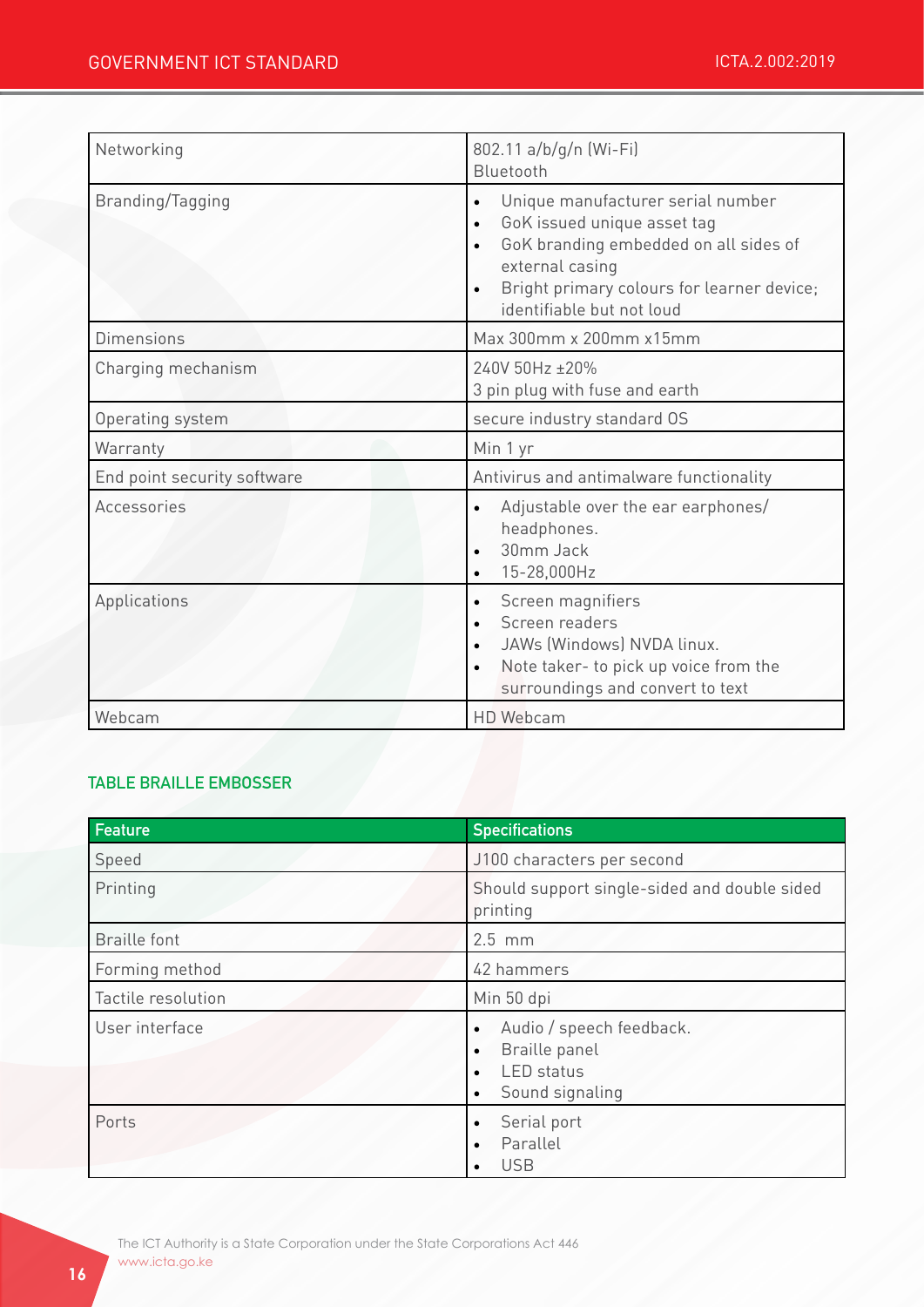| Printer drivers      | Drivers must be included where applicable                      |
|----------------------|----------------------------------------------------------------|
| Power                | 220-240 V AC<br>100 W<br>$\bullet$<br>3 pin plug<br>$\bullet$  |
| Braille dot          | Library of congress standard                                   |
| <b>Braille cells</b> | Min 6 cell                                                     |
| Paper type           | Min 11 x 11.5"                                                 |
| Paper weight         | Min 120- g/m traditional Braille paper<br>(recommended)        |
| Software             | Braille translation software - (Duxbury braille<br>translator) |
| Firmware             | Required                                                       |

## DIGITAL CONTENT SERVER & WIRELESS ROUTER (DCSWR)

| <b>Feature</b>          | <b>Specifications</b>                                                                                                                                                                                                                                         |
|-------------------------|---------------------------------------------------------------------------------------------------------------------------------------------------------------------------------------------------------------------------------------------------------------|
| Storage                 | Min 3 TB                                                                                                                                                                                                                                                      |
| Memory                  | Min 2 GB                                                                                                                                                                                                                                                      |
| Ruggedness              | Min International Protection rating of IP41                                                                                                                                                                                                                   |
| Processor               | Min 800 MHz                                                                                                                                                                                                                                                   |
| $1/0$ ports             | 1 x USB<br>$\bullet$<br>1 x micro SD card slot                                                                                                                                                                                                                |
| Power consumption       | Max 250 W                                                                                                                                                                                                                                                     |
| <b>Battery</b>          | Min 4 hrs.                                                                                                                                                                                                                                                    |
| LAN                     | Min 1 x Ethernet port                                                                                                                                                                                                                                         |
| Simultaneous users      | <b>Min 50</b>                                                                                                                                                                                                                                                 |
| <b>WAN Technologies</b> | 2G<br>$\bullet$<br>3 <sub>G</sub><br>$\bullet$<br><b>LTE</b><br>$\bullet$                                                                                                                                                                                     |
| Branding/Tagging        | Unique manufacturer serial number<br>$\bullet$<br>GoK issued unique asset tag<br>$\bullet$<br>GoK branding embedded on all sides of an<br>$\bullet$<br>external casing<br>Bright primary colors for learner device;<br>$\bullet$<br>identifiable but not loud |
| Operating system        | Secure industry-standard OS                                                                                                                                                                                                                                   |
| Security software       | Antivirus and antimalware functionality                                                                                                                                                                                                                       |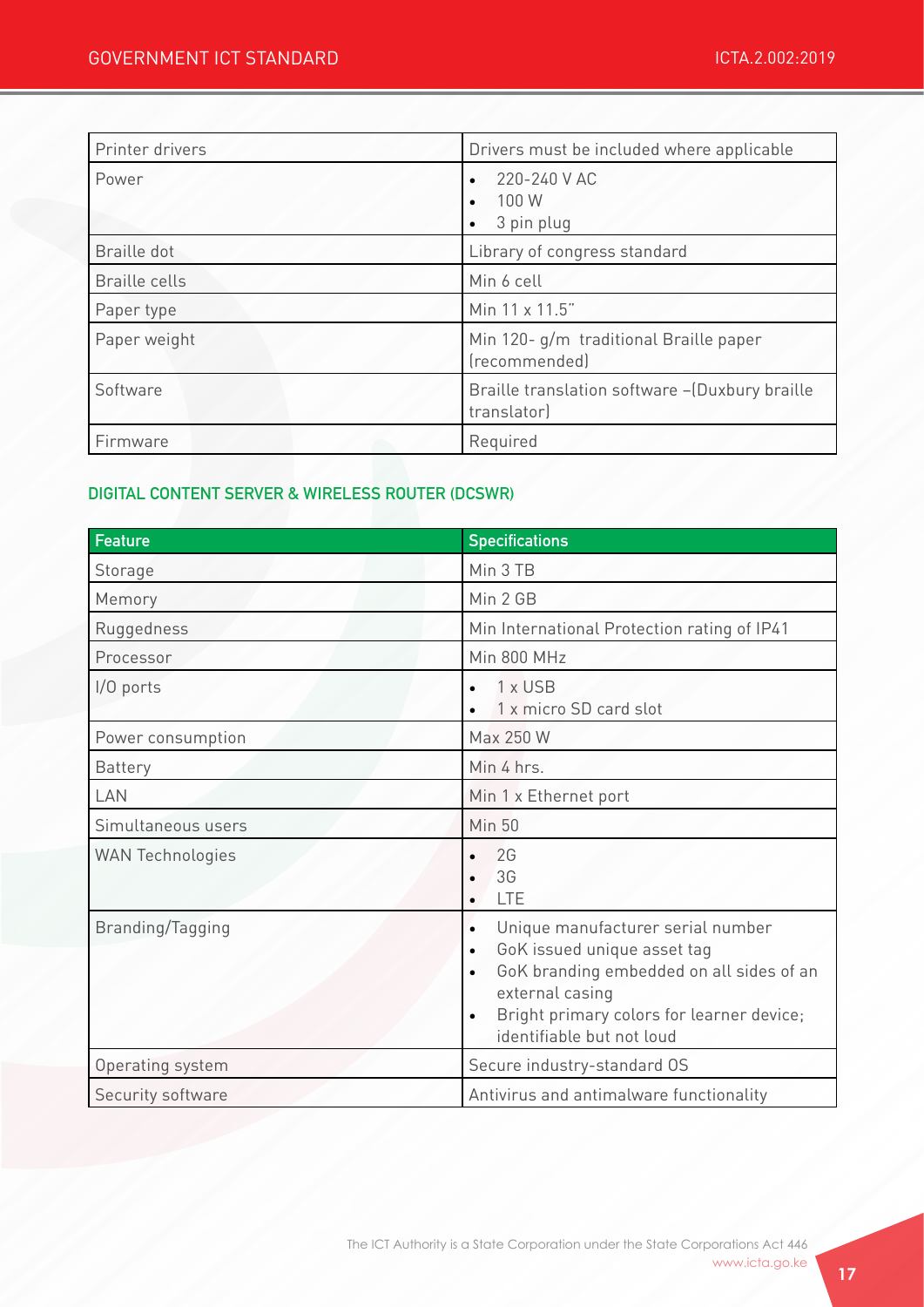#### PROJECTOR

| Feature           | <b>Specifications</b>     |
|-------------------|---------------------------|
| Resolution        | Min XGA Display(1024x768) |
| <b>Brightness</b> | Min 2500 ANSI Lumens      |
| Contrast Ratio    | Min 3000:1                |
| Input ports       | <b>VGA</b>                |
|                   | <b>HDMI</b>               |
| Weight            | Max 3 Kg                  |
| Power consumption | Max 300 W                 |
|                   | Auto lamp dimming         |
| Lamp life         | Min 5,000 hours           |

#### DESKTOP COMPUTER

| <b>ITEM</b>                         | <b>MINIMUM REQUIREMENT</b>                                                                                                                            |
|-------------------------------------|-------------------------------------------------------------------------------------------------------------------------------------------------------|
| Processor & Core Logic              | Intel Core i5 (2.20-GHz, 3 MB L2 cache, 1066-<br>MHz FSB) or HigherLGA 1156                                                                           |
| <b>System Memory</b>                | Standard 4 GB, Upgradeable to at least 8 GB                                                                                                           |
| Storage Subsystem                   | At least 500 GB 7200 rpm SATA 3.0                                                                                                                     |
| Form Factor                         | Micro TowerAll-in-One                                                                                                                                 |
| Display/Graphics                    | 17" TFT Flat panel Color LCD, Same brand as<br>CPU                                                                                                    |
|                                     | 1024x768(16:9), with EnergyStar rating                                                                                                                |
| <b>Optical Drives</b>               | 16X Dual LayerDVD+/-RW                                                                                                                                |
| <b>Keyboard and Pointing Device</b> | 1 x USB Enhanced keyboard<br>$\bullet$<br>1 x USB Optical Wheel Mouse<br>$\bullet$                                                                    |
| Audio                               | Stereo audio system with 2 speakers<br>$\bullet$<br>2 x Audio ports: headphone and<br>$\bullet$<br>microphone                                         |
| Communication interface             | Intel® 82578DM, 10/100/1000 MbpsGigabit<br>$\bullet$<br>Ethernet<br>56K ITU V.90 data/fax modem, wake-on-<br>$\bullet$<br>ring ready                  |
| I/O interface ports                 | 6 x High speed USB 2.0 (2 front/4 rear)<br>$\bullet$<br>1 x 25 Pin Parallel Port<br>$\bullet$<br>1Xrj45 jack for Ethernet<br>1 x External VGA-in Port |
| <b>Operating System</b>             | Genuine Windows® 7 Professional (64-bit)<br>pre-installed (OEM media for OS and Drivers<br>supplied by vendor, (with licensed CD or back<br>up CD)    |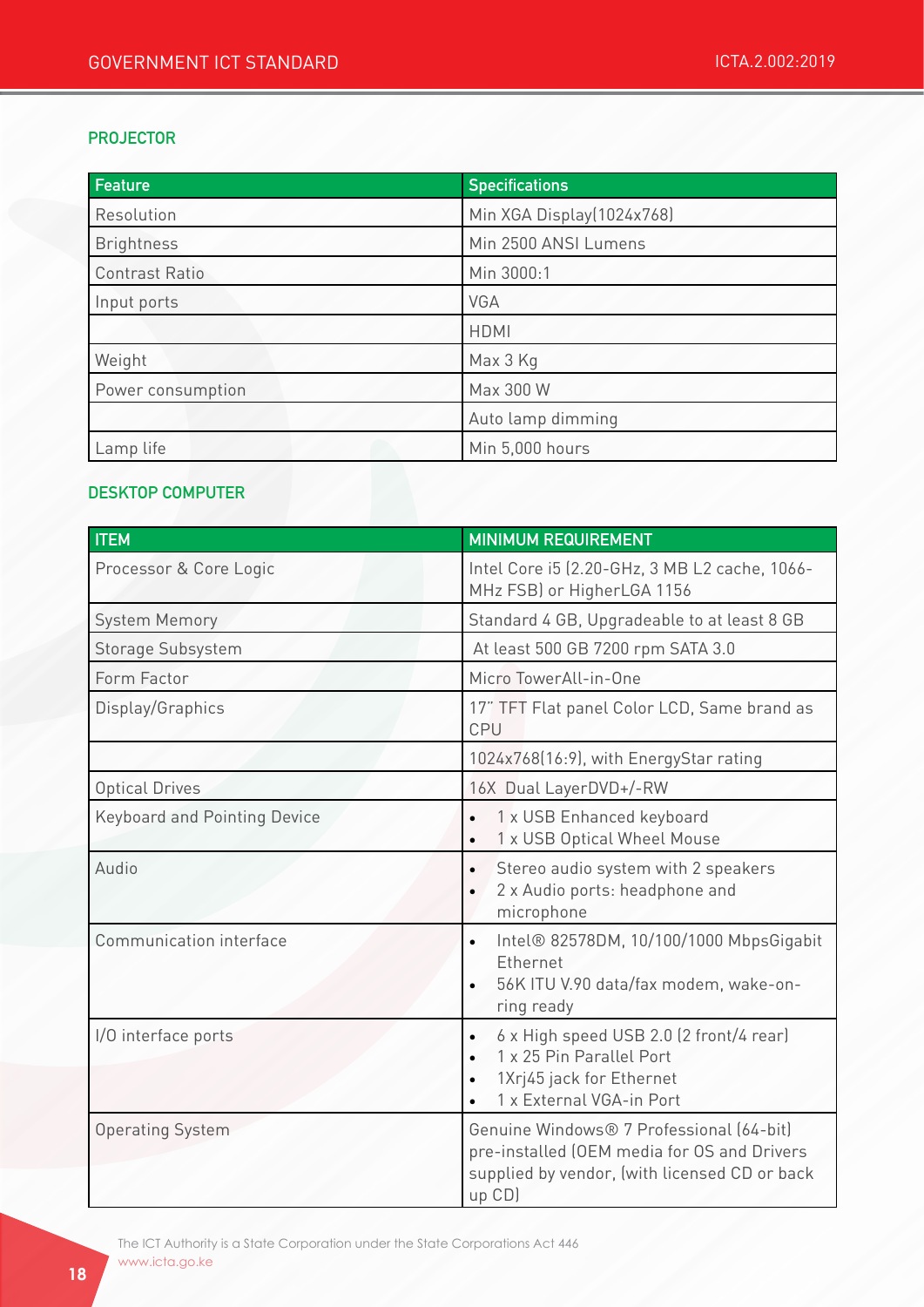| Software     | Latest Version, MS Office 2007 licensed<br>$\bullet$<br>with CDs<br>Latest Version of anti-virus with licensed<br>CDs |
|--------------|-----------------------------------------------------------------------------------------------------------------------|
| Power supply | 220 - 240 VAC, 50/60 Hz(auto-sensing)                                                                                 |
| Warranty     | One (1) Year<br>Original detailed and highlighted Brochures<br>$\bullet$<br>MUST be submitted                         |

#### LAPTOP COMPUTER

| <b>ITEM</b>                         | <b>REQUIREMENT</b>                                                                                                                                                                                    |
|-------------------------------------|-------------------------------------------------------------------------------------------------------------------------------------------------------------------------------------------------------|
| Processor & Core Logic              | Intel) Core) i5- (2.20GHz, 3MB L3 Cache FSB)<br>or higher                                                                                                                                             |
| System Memory                       | Standard 4 GB, Upgradeable to at least 8 GB                                                                                                                                                           |
| Storage Subsystem                   | At least 500GB 7200 rpm SATA 3.0                                                                                                                                                                      |
| <b>Optical Drives</b>               | 16X 9.5mm DVD+/-RWmultiburner                                                                                                                                                                         |
| <b>Keyboard and Pointing Device</b> | Enhanced keyboard<br>$\bullet$<br><b>USB Optical Wheel Mouse</b><br>$\bullet$                                                                                                                         |
| Audio                               | Stereo audio system<br>$\bullet$<br>Combo microphone in/audio out<br>$\bullet$                                                                                                                        |
| Communication interface             | 10/100 /1000 Mbs Gigabit Ethernet<br>$\bullet$<br>802.11 a/g/n (WPA2 Enterprise-compatible)<br>$\bullet$                                                                                              |
| I/O interface ports                 | Atleast 3 USB 2.0 ports<br>$\bullet$<br>1Xrj45 jack for Ethernet<br>$\bullet$<br>1 x External VGA Port / HDMI port<br>$\bullet$                                                                       |
| <b>Operating System</b>             | Genuine Windows® 7 Professional 64-bit, (with<br>licensed CD or back up CD)                                                                                                                           |
| Software                            | Latest Version, MS Office 2007 licensed<br>$\bullet$<br>with CDs<br>Latest Version of anti-virus with licensed<br>CDs                                                                                 |
| Accessories                         | Executive leather carry case                                                                                                                                                                          |
| Power Subsystem                     | Power management standard to support<br>$\bullet$<br>standby and Hibernation<br>Power saving modes<br>$\bullet$<br>6-cell 60Wh battery pack, 4 hours Batter<br>$\bullet$<br>life;1 AC Power Connector |
| Warranty                            | One [1] Year<br>$\bullet$<br>Original detailed and highlighted Brochures<br>$\bullet$<br>MUST be submitted                                                                                            |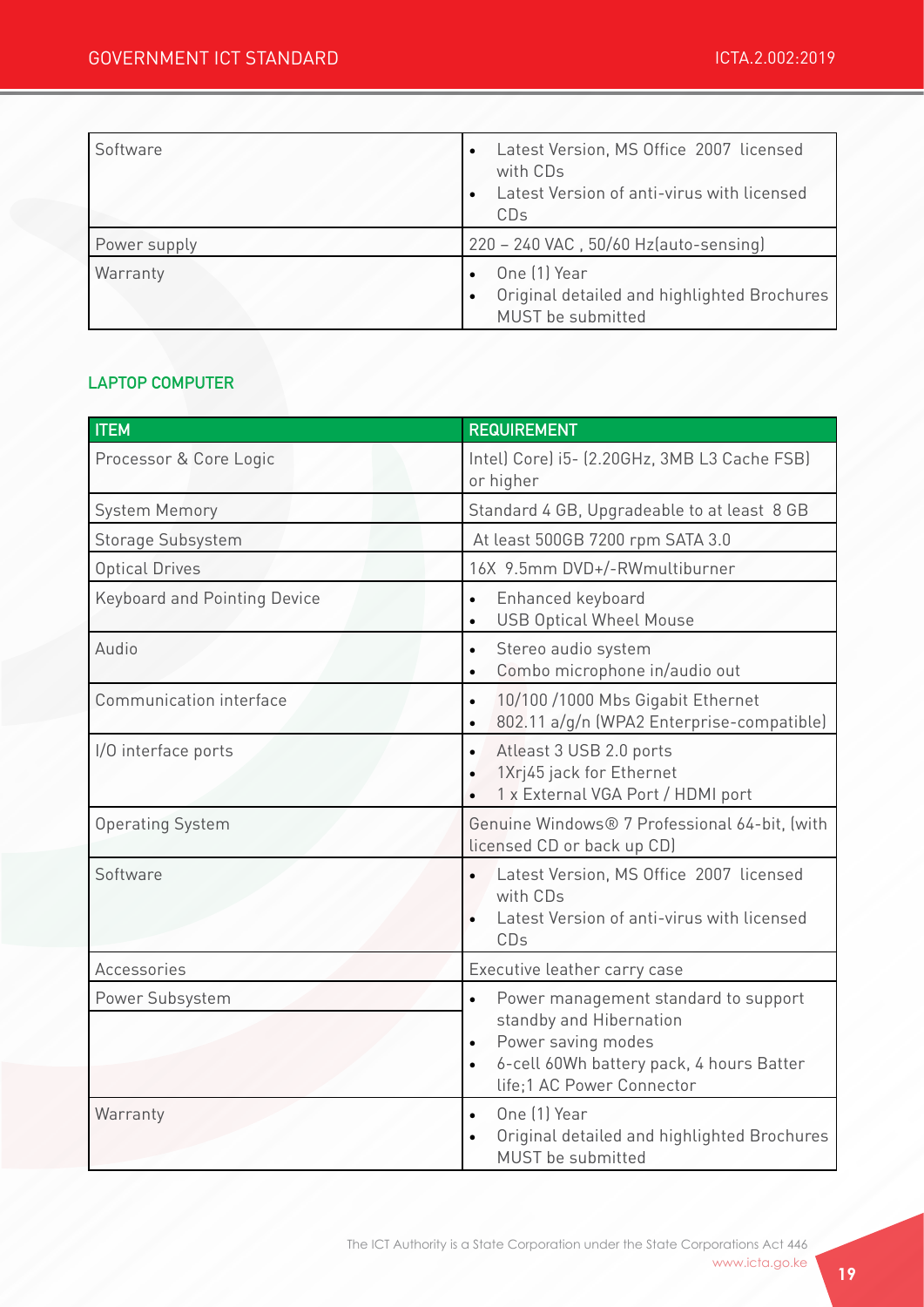## MAC LAPTOP COMPUTER

| <b>ITEM</b>                         | <b>REQUIREMENT</b>                                                                                                                                                                                                        |
|-------------------------------------|---------------------------------------------------------------------------------------------------------------------------------------------------------------------------------------------------------------------------|
| Processor & data bus                | Intel Core i5 or i7 or AMD 2.20GHz, with<br>$\bullet$<br>6MB shared L3 cache;<br>1066MHz-data Bus<br>$\bullet$                                                                                                            |
| <b>System Memory</b>                | Standard 4GB, Upgradeable to 8 GB<br>$\bullet$<br>DDR3 SDRAM-1066MHz                                                                                                                                                      |
| Storage Subsystem                   | 300GB - serial ATA-7200rpm hard drive, Dual<br>Layer 16X DVD+/-RW                                                                                                                                                         |
| Power System                        | Power management standard to support<br>$\bullet$<br>standby and Hibernation<br>Power saving modes<br>$\bullet$<br>6-cell 60Wh battery pack, 4 hours Batter<br>$\bullet$<br>life(when unplugged); 1 AC Power<br>Connector |
| Display/Graphics                    | 15.4" TFT Colour LCD, LCD display at 1440<br>$\bullet$<br>x 900<br>GDDR3 SDRAM 254MB<br>$\bullet$                                                                                                                         |
| <b>Keyboard and Pointing Device</b> | 84/85/88 Key, Built-in pointing device, 12<br>$\bullet$<br>function keys, 4 cursor keys<br>Embedded numeric pad<br>$\bullet$                                                                                              |
| Audio                               | PCI 3D audio system, sound card, Built in<br>$\bullet$<br>Microphone<br>2 external speakers same brand as laptop<br>$\bullet$                                                                                             |
| Communication interface             | 10/100/1000 Mbps Gigabit Ethernet, RJ 45<br>$\bullet$<br>jack,<br>802.11 a/g/n (WPA2 Enterprise-compatible)<br>$\bullet$                                                                                                  |
| I/O interface ports                 | 1 x audio -SPDIF Input<br>$\bullet$<br>1 X Audio - SPDIF output<br>1 x 9 Pin Serial Port<br>1 x 25 Pin Parallel Port<br>$\bullet$<br>4 x USB Port<br>1 x External VGA Port<br>$\bullet$                                   |
| <b>Operating System</b>             | Apple Mac OS X v10.6                                                                                                                                                                                                      |
| Accessories                         | Carry Case, Mouse                                                                                                                                                                                                         |
| Warranty                            | One (1) Year<br>$\bullet$<br>Original detailed and highlighted Brochures<br>MUST be submitted                                                                                                                             |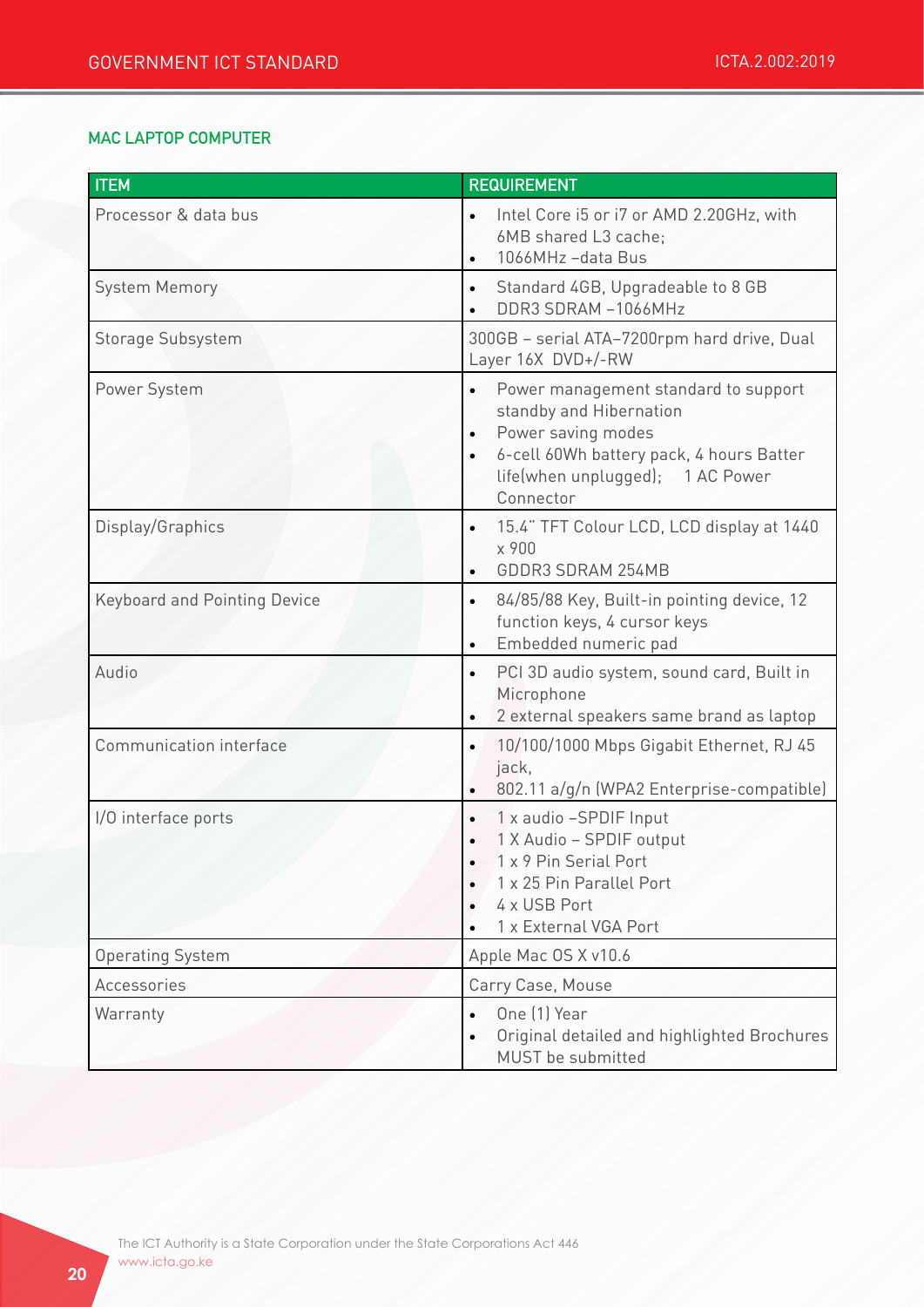#### NOTEBOOK COMPUTERS

| <b>ITEM</b>                  | <b>REQUIREMENTS</b>                                                                                                                                                                                                                          |
|------------------------------|----------------------------------------------------------------------------------------------------------------------------------------------------------------------------------------------------------------------------------------------|
| Processor and Duo core       | At least 2.0 GHz Intel Core i5M L2 Cache or<br>equivalent                                                                                                                                                                                    |
| <b>System Memory</b>         | Standard 4GB SDRAM Upgradeable to 8 GB                                                                                                                                                                                                       |
| Storage                      | 320 GB HDD<br>$\bullet$<br>DVD-RW<br>$\bullet$                                                                                                                                                                                               |
| Power System                 | Power management standard to support<br>$\bullet$<br>standby and Hibernation power saving<br>modes<br>60 Wh battery Pack,<br>$\bullet$<br>At least 4 hour Battery life (when<br>$\bullet$<br>unplugged)                                      |
| <b>Display Graphics</b>      | 14" TFT Color LCD, 1024 X 768                                                                                                                                                                                                                |
| Keyboard and pointing device | Windows Keyboard<br>$\bullet$<br>Built-in pointing device<br>$\bullet$<br>12 function keys, 4 cursor keys<br>$\bullet$                                                                                                                       |
| Audio                        | PCI 3D Audio system                                                                                                                                                                                                                          |
| Communication interface      | 10/100/1000 Mbps Ethernet, RJ45 jack, Built-<br>in Wireless connectivity facility, Bluetooth<br>Wireless Technology, Webcam                                                                                                                  |
| I/O Interface                | 4xUSB 2.0 ports<br>$\bullet$<br>1xExternal VGA or HDMI Port<br>$\bullet$<br>1 AC Power Connector<br>$\bullet$                                                                                                                                |
| <b>Operating System</b>      | MS Windows 7 Professional Installed (Include<br>Licensed CD),                                                                                                                                                                                |
| Software                     | MS Office 2007 Professional installed &<br>Licensed (Non OEM) Include Licensed CD<br>Include PDF reader & writer, DVD/CD<br>Burning Software, Media Playing Software<br>Most Current Antivirus Solution with<br>$\bullet$<br>current updates |
| Accessories                  | Carry Case, power adapters, external optical<br>mouse                                                                                                                                                                                        |
| Warranty                     | 1 Year Onsite Repair & Replace<br>$\bullet$<br>Original detailed and highlighted Brochures<br>$\bullet$<br>MUST be submitted                                                                                                                 |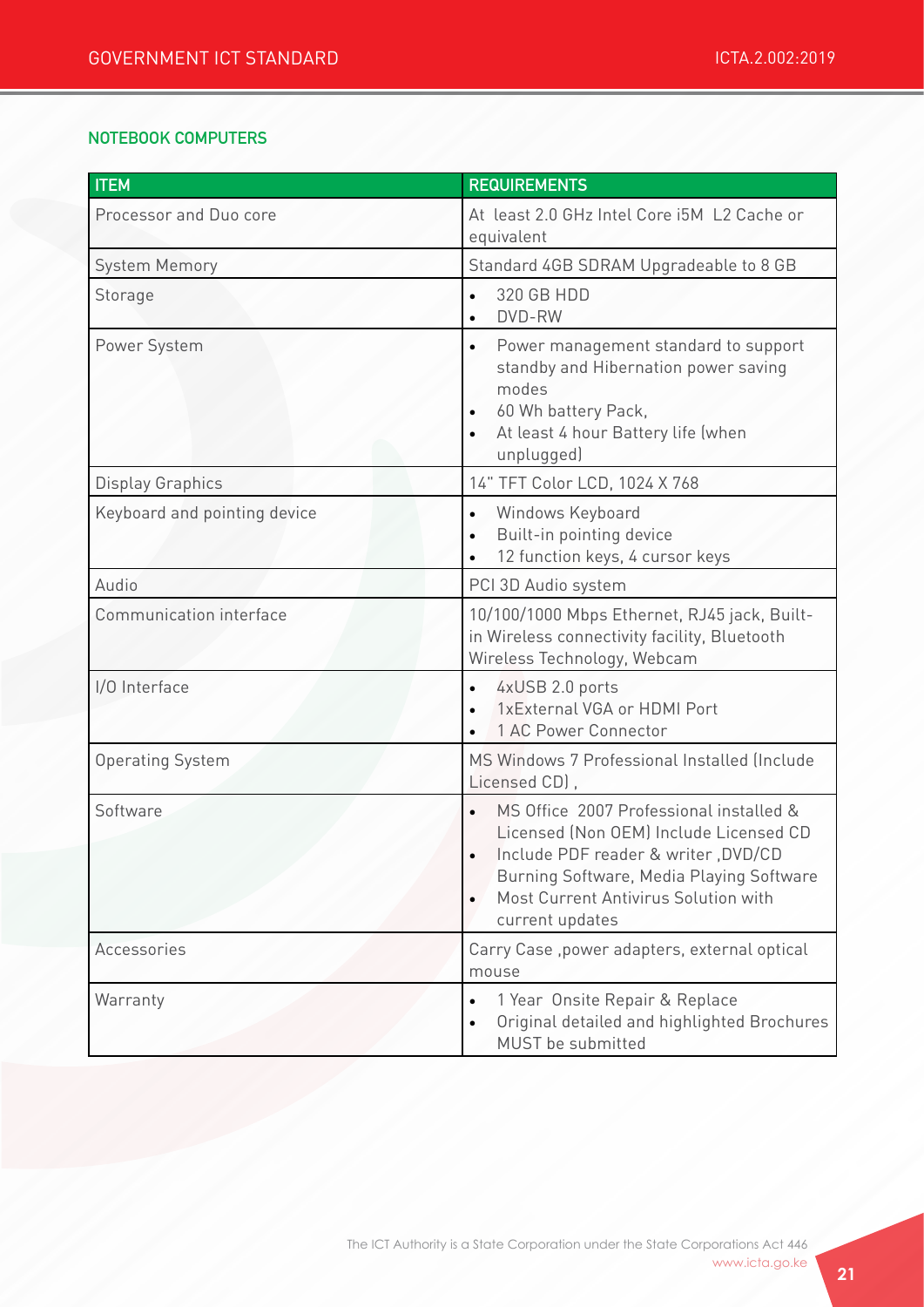#### TABLET COMPUTER

| <b>ITEM</b>                  | <b>REQUIREMENTS</b>                                                                                                                                                                                                             |
|------------------------------|---------------------------------------------------------------------------------------------------------------------------------------------------------------------------------------------------------------------------------|
| Notebook Tablet series       | Handwriting and voice recognition enabled<br>through MS Windows 7 Professional.<br>Handwriting must be digitized with an industry<br>standard WACOM digitizer                                                                   |
| Processor and core Logic     | Intel® Core™2 Duo Processor L7500 (2.2GHz,<br>4MB, 800MHz)                                                                                                                                                                      |
| Weight                       | 1.20 kg (2.1 lb) or (2.6 lb inclusive of<br>accessories)                                                                                                                                                                        |
| <b>System Memory</b>         | Up to 4GB PC2-5300/677MHz (3GB addressable<br>with 32-bit OS)                                                                                                                                                                   |
| Storage                      | 160 GB HDD<br>$\bullet$<br>External (DVD-ROM/CD-ROM) - RW.<br>$\bullet$<br>Data Security with Embedded Security<br>Subsystem (TCG)<br>Secure Digital card slot for options that<br>$\bullet$<br>enable storage expansion.       |
| Power System                 | Power management standard to support<br>$\bullet$<br>standby and Hibernation power saving<br>modes<br>Battery life of up to 6.3 hours on 8-cell<br>$\bullet$<br>Li- lon Battery life                                            |
| <b>Display Graphics</b>      | 12.1" TFT super-wide Angle with Anti-<br>Reflective/Anti-Glare Protective Coatings Color<br>LCD, 1024 X 768                                                                                                                     |
| Keyboard and pointing device | 84/85/88 Key<br>$\bullet$<br>Built-in pointing device<br>$\bullet$<br>12 function keys, 4 cursor keys<br>$\bullet$<br>Embedded numeric pad<br>$\bullet$                                                                         |
| Audio                        | PCI 3D Audio system<br>$\bullet$<br>Built-in microphone<br>$\bullet$                                                                                                                                                            |
| Communication interface      | 10/100Mbps Ethernet, RJ45 jack(NIC), RJ-<br>$\bullet$<br>11 Port (Modem), Bluetooth and wireless<br>Technology                                                                                                                  |
| I/O Interface                | 3xUSB ports<br>$\bullet$<br>1xExternal VGA Port<br>$\bullet$<br>1 AC power<br>$\bullet$<br>Docking station with Parallel port, male<br>$\bullet$<br>serial port, vga connector, 2 USB ports,<br>R-J45, R-J11(telecod connector) |
| <b>Operating System</b>      | MS Genuine Windows 7 Professional Installed<br>(Include Licenced CD)                                                                                                                                                            |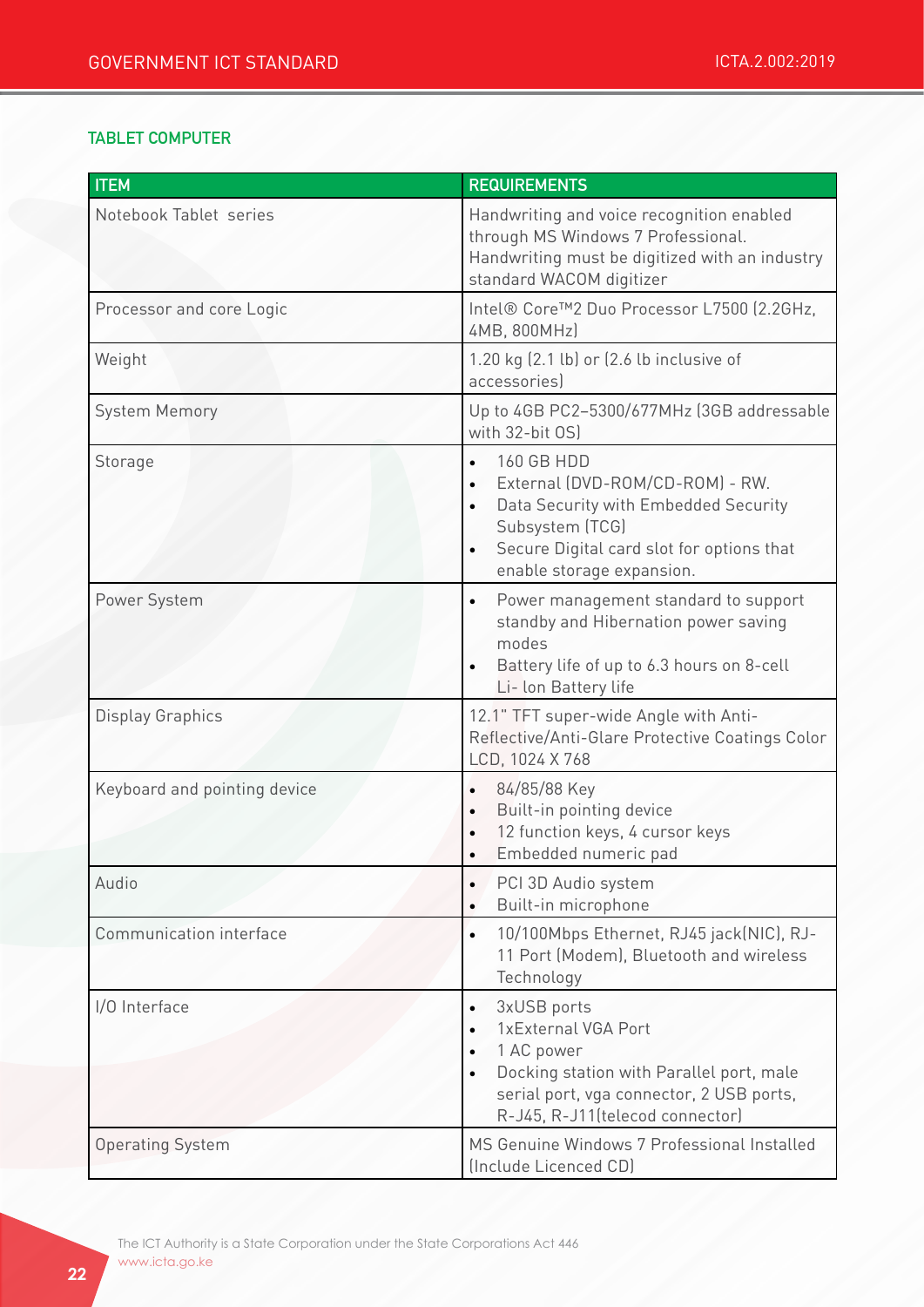|             | MS Office 2007 Professional installed &<br>Licensed (Non OEM) Include CD<br>Include PDF reader & writer and Media<br><b>Playing Softwares</b><br>Antivirus Solutions with most current<br>updates. |
|-------------|----------------------------------------------------------------------------------------------------------------------------------------------------------------------------------------------------|
| Accessories | Fingerprint reader,<br>At least a 128 MB Graphics Accelerator 900<br>Carrying Case, power adapter and external<br>optical mouse                                                                    |
| Warranty    | 1 Year OnSite Repair & Replace<br>Original detailed and highlighted Brochures<br>$\bullet$<br>MUST be submitted                                                                                    |

## WALL MOUNTED LCD PROJECTOR

| <b>ITEM</b>           | <b>REQUIREMENT</b>                                                                                           |
|-----------------------|--------------------------------------------------------------------------------------------------------------|
| Resolution            | XVGA (1024x768) pixel                                                                                        |
| Display               | Poly-Silicon TFTx3 with micro lens army                                                                      |
| <b>Brightness</b>     | 3000 ANSI Lumens                                                                                             |
| <b>Contrast Ratio</b> | 500:1                                                                                                        |
| Video signals         | NTSC, PAL, SECAM                                                                                             |
| Input Signal Format   | Video: NTSC, SECAM, SVGA, RGB: VGA, SVGA,<br>And XVGA.                                                       |
| Output Terminal       | 1xRGB, 1x Audio, Pc control, Screen control,<br>1xS-video                                                    |
| Audio                 | 2x2.5 Watt Stereo                                                                                            |
| Aspect Ratio          | 4:3                                                                                                          |
| Zoom / Focus          | Digital zoom                                                                                                 |
| No. of Colours        | 16.7 million                                                                                                 |
| Lens                  | Powered Zoom and Focus                                                                                       |
| Image Size            | 100cm-700cm-diagonal                                                                                         |
| Connectivity          | 802.11b/g wireless<br>$\bullet$<br>100/1000 Base-TX<br>$\bullet$<br><b>USB</b><br>$\bullet$<br><b>PCMCIA</b> |
| Lamp                  | 270 watt, 1500hours                                                                                          |
| Accessories           | Lens Cap, carry case, Computer VGA cable,<br>product documentation set                                       |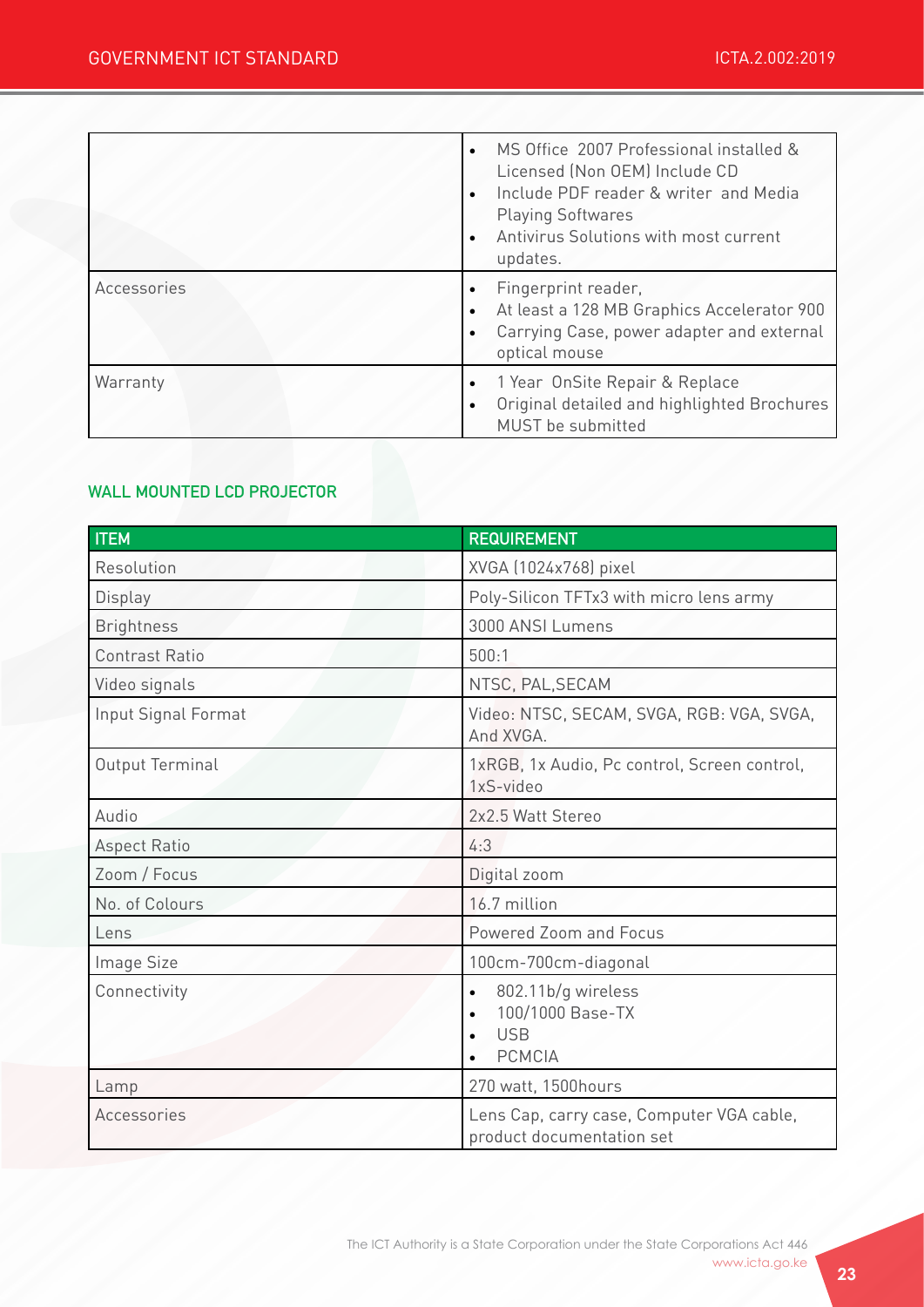| Remote control | Wireless remote for projector with pointer,<br>source selection power, resize, mouse<br>functions, volume, preset |
|----------------|-------------------------------------------------------------------------------------------------------------------|
| Power supply   | 220-240v, 50/60HZ                                                                                                 |
| Warranty       | At least 1Year<br>Original detailed and highlighted Brochures<br>MUST be submitted                                |

#### PORTABLE LCD PROJECTOR

| <b>ITEM</b>                 | <b>REQUIREMENT</b>                                                                                         |
|-----------------------------|------------------------------------------------------------------------------------------------------------|
| Display Technology          | 3LCD                                                                                                       |
| Max number of colors        | 16.7 Million                                                                                               |
| Projector Brightness        | At least 2500 ANSI Lumens                                                                                  |
| Resolution                  | At least 1024x768 Pixels                                                                                   |
| <b>Supported Resolution</b> | Upto SXGA                                                                                                  |
| <b>Contrast Ratio</b>       | 2000:1                                                                                                     |
| Projection Lamp             | 170W UHE-E-TORL                                                                                            |
| Zoom / Focus                | Digital zoom                                                                                               |
| Throw ratio                 | $1.45 - 1.96:1$                                                                                            |
| Aspect ratio                | 4:3                                                                                                        |
| Locking Type                | Adjustable Tripod stand screen at least<br>$(2032mm*1524mm)$                                               |
| Rated power supply          | 120-240 AC, 5 0/60 Hz (Auto voltage)                                                                       |
| Accessories                 | Premium carrying case, Installation CDs &<br>manuals                                                       |
| Warranty                    | One (1) year<br>$\bullet$<br>Original detailed and highlighted Brochures<br>$\bullet$<br>MUST be submitted |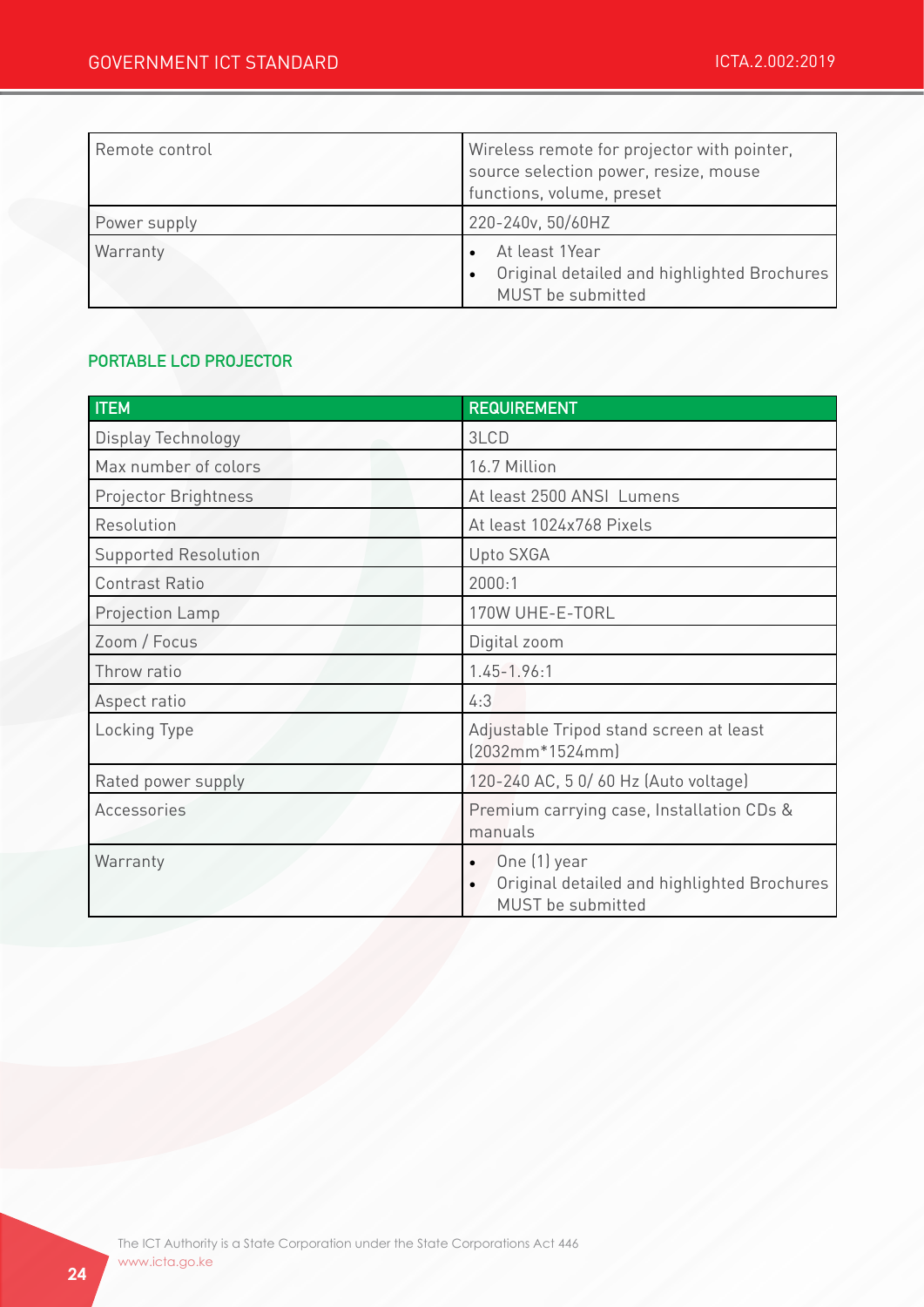## LASERJET PRINTER

| <b>ITEM</b>                | <b>REQUIREMENT</b>                                                                                                                                                                                                           |
|----------------------------|------------------------------------------------------------------------------------------------------------------------------------------------------------------------------------------------------------------------------|
| <b>Print Quality</b>       | 1200 x 1200 dpi                                                                                                                                                                                                              |
| Print Speed and throughput | Up to 45ppm black                                                                                                                                                                                                            |
| Print technology           | Laser black                                                                                                                                                                                                                  |
| Memory                     | 1gb or higher, expandable                                                                                                                                                                                                    |
| Memory slots               | 2 x100 -pin DDR DIMM                                                                                                                                                                                                         |
| Processor Speed            | At least 540Mhz                                                                                                                                                                                                              |
| First page out             | Less than 8 sec                                                                                                                                                                                                              |
| Languages                  | PCL 5e, PCL 6, Postscript 3 emulation                                                                                                                                                                                        |
| <b>Media Capacity</b>      | 100 multipurpose tray<br>$\bullet$<br>500-sheet input trays<br>$\bullet$<br>1 manual feeding tray including envelopes,<br>$\bullet$<br>labels, transparencies and special media<br>Output tray up to 300 sheets<br>$\bullet$ |
| Media Sizes                | Letter, legal, executive, A4 and A3                                                                                                                                                                                          |
| Media types                | Plain paper, envelopes, transparencies, copier,<br>bond (60 to 200 g/m2)                                                                                                                                                     |
| Duplex printing            | Automatic (standard)                                                                                                                                                                                                         |
| Connectivity               | IEEE-1284 compliant bi-directional parallel<br>port and/or Universal Serial Bus (USB)                                                                                                                                        |
|                            | RJ 45 Ethernet port                                                                                                                                                                                                          |
| Hard disk                  | 20Gb                                                                                                                                                                                                                         |
| Duty cycle                 | 200,000 per month                                                                                                                                                                                                            |
| Network                    | Yes (Standard)<br>$\bullet$<br>Compatibility<br>$\bullet$<br>Smart switch printer language sensing<br>$\bullet$<br>Linux compatible standard<br>$\bullet$<br>PCL XL emulation standard<br>$\bullet$                          |
| Software                   | Drivers for windows server 2003/2008/2010,<br>Windows XP/2007/7                                                                                                                                                              |
| Warranty                   | One year                                                                                                                                                                                                                     |
|                            | Original detailed and highlighted Brochures<br>MUST be submitted                                                                                                                                                             |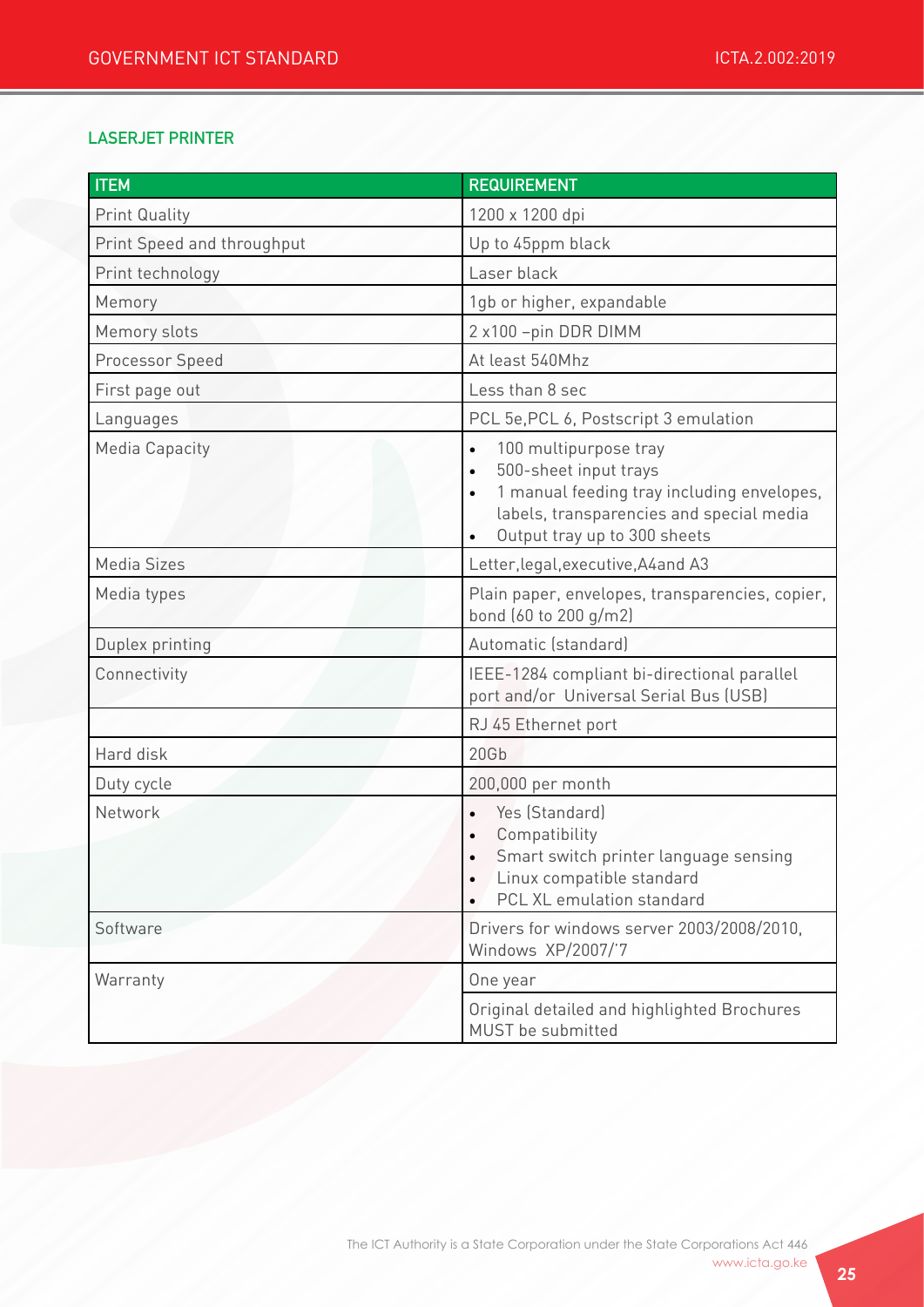#### COLOR LASERJET PRINTER

| <b>ITEM</b>                              | <b>REQUIREMENT</b>                                                                                                            |
|------------------------------------------|-------------------------------------------------------------------------------------------------------------------------------|
| Print speed, black (best quality mode)   | 40ppm                                                                                                                         |
| Print speed, black (normal quality mode) | 40 ppm                                                                                                                        |
| First page out (black)                   | As fast as 10 sec                                                                                                             |
| First page out (color)                   | As fast as 10 sec                                                                                                             |
| Monthly duty cycle                       | Up to 100,000 pages                                                                                                           |
| Print resolution, black                  | Up to 600 x 600 dpi                                                                                                           |
| Print resolution, color                  | Up to 600 x 600 dpi                                                                                                           |
| Ink cartridges                           | 4 (1 each black, cyan, magenta, yellow); all pre-<br>installed                                                                |
| Paper tray(s), minimum                   | 3                                                                                                                             |
| Memory                                   | 256MB                                                                                                                         |
| <b>Duplex Printing</b>                   | Automatic                                                                                                                     |
| Processor speed                          | At least 533MHz                                                                                                               |
| Print languages, standard                | PCL 6, PCL 5c, postscript level 3 emulation                                                                                   |
| Maximum Input capacity                   | Up to 1100 sheets                                                                                                             |
| Connectivity                             | High Speed USB 2.0<br>$\bullet$<br>Two enhanced input/output (EIO slots)<br>$\bullet$<br><b>Gigabit Ethernet Print Server</b> |
| Compatible operating systems             | Macintosh, Windows XP Professional; Windows<br>7); Windows Server 2003 (32/64 bit); Mac OS X v<br>10.2 or higher; Linux       |
| Software included                        | Print drivers and installation software on CD-<br>ROM, PCL6, PostScript Level 3 emulation                                     |
| Warranty                                 | One [1] Year<br>$\bullet$<br>Original detailed and highlighted Brochures<br>MUST be submitted                                 |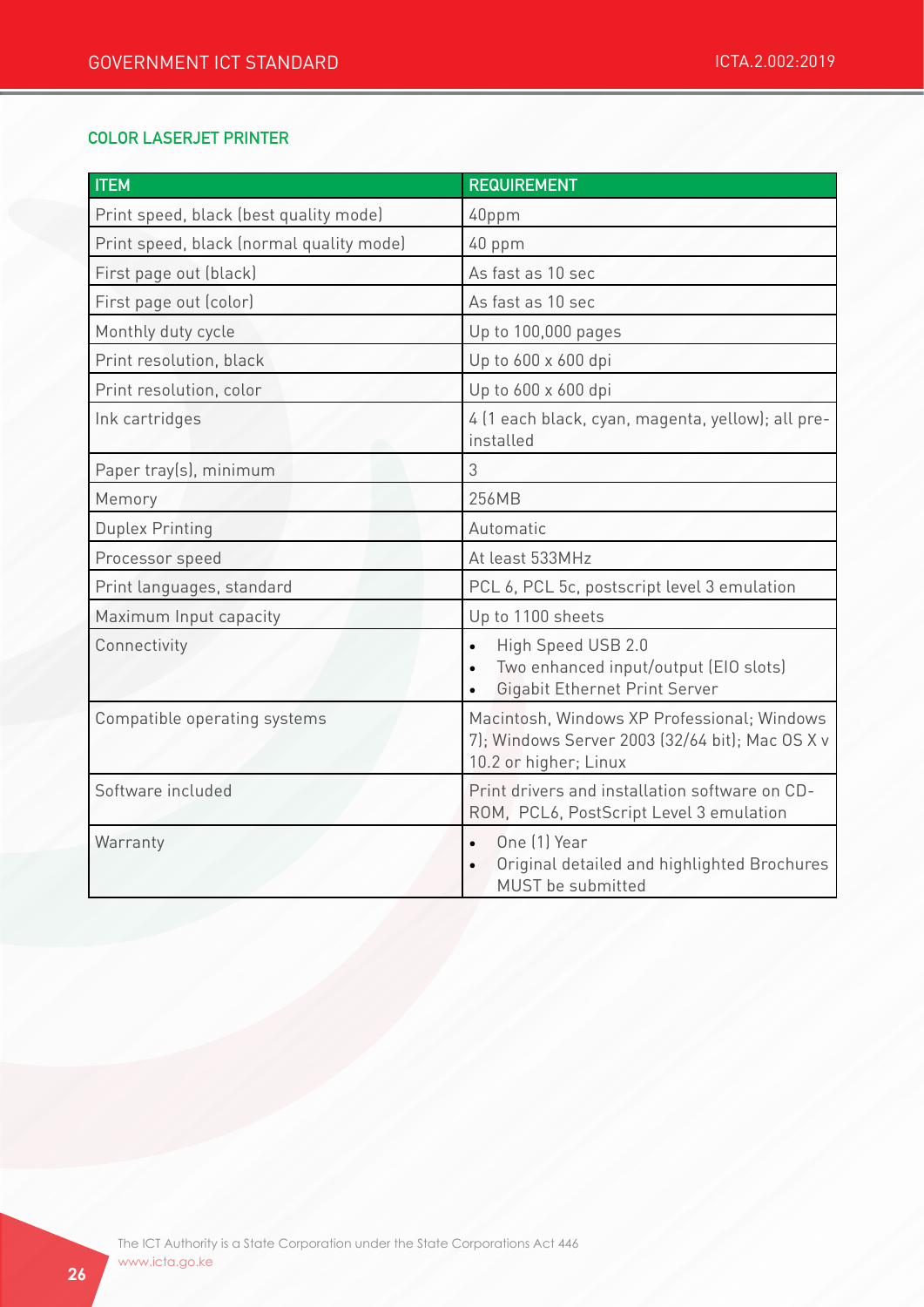#### PRODUCTION SCANNER

| <b>ITEM</b>                  | <b>REQUIREMENTS</b>                                                                                                                                                                                                                                                      |
|------------------------------|--------------------------------------------------------------------------------------------------------------------------------------------------------------------------------------------------------------------------------------------------------------------------|
| Recommended Daily Volume     | Unlimited                                                                                                                                                                                                                                                                |
| Throughput Speeds*           | Up to 200 pages per minute/800 images<br>$\bullet$<br>per minute (Throughput speeds may<br>vary depending on your choice of driver,<br>application software, operating system and<br>PC.<br>*(200 dpi landscape, letter-size document)                                   |
| <b>Scanning Technology</b>   | Dual Tricolor Plus CCD; Grayscale output bit<br>depth is 256 levels (8-bit); Color capture bit<br>depth is 40-bit (10 bits per red, green, blue<br>and black channels); Color output bit depth is<br>$24$ -bit                                                           |
| Optical resolution           | 600 dpi                                                                                                                                                                                                                                                                  |
| Illumination                 | Dual Xenon lamps per side, mercury-free                                                                                                                                                                                                                                  |
| Output resolution            | Black and white: 200/240/300/400 dpi; Color/<br>grayscale: 100/150/200/240/300 dpi                                                                                                                                                                                       |
| <b>Maximum Document Size</b> | 305 mm x 863 mm (12 in. x 34 in.)                                                                                                                                                                                                                                        |
| Minimum Document Size        | 64 mm x 64 mm (2.5 in. x 2.5 in.)                                                                                                                                                                                                                                        |
| Paper Thickness and Weight   | With standard feeder: 45 g/m <sup>2</sup> (12 lb) bond to<br>200 g/m <sup>2</sup> (110lb) index; With ultra-lightweight<br>feeder: 25 g/m <sup>2</sup> (7 lb) rice paper to 75 g/m <sup>2</sup> (20<br>lb) bond                                                          |
| Feeder                       | 500-sheet                                                                                                                                                                                                                                                                |
| Multi-feed Detection         | Multi-feed detection with ultrasonic<br>technology; three ultrasonic sensors that can<br>work together or independently                                                                                                                                                  |
| Connectivity                 | IEEE-1394 (FireWire) interface, 6-pin<br>connector; IEEE-1394 card and cable included                                                                                                                                                                                    |
| Interface Support            | TWAIN and ISIS Drivers (included); KODAK<br>Capture Software                                                                                                                                                                                                             |
| Color Touch Screen Control   | Operator control via color LCD touch screen                                                                                                                                                                                                                              |
| Ergonomic Height Adjustment  | Integrated height adjustment span of 25 cm (10<br>in.) for seated or standing operation                                                                                                                                                                                  |
| <b>Imaging Features</b>      | Perfect Page Scanning, iThresholding,<br>autocrop, aggressive crop, deskew, image<br>rotation, electronic color dropout, dual stream<br>scanning, halftone removal, noise removal,<br>zone processing, toggle patch, automatic color<br>detection, automatic orientation |
| <b>On-board Compression</b>  | CCITT Group IV, JPEG or uncompressed output                                                                                                                                                                                                                              |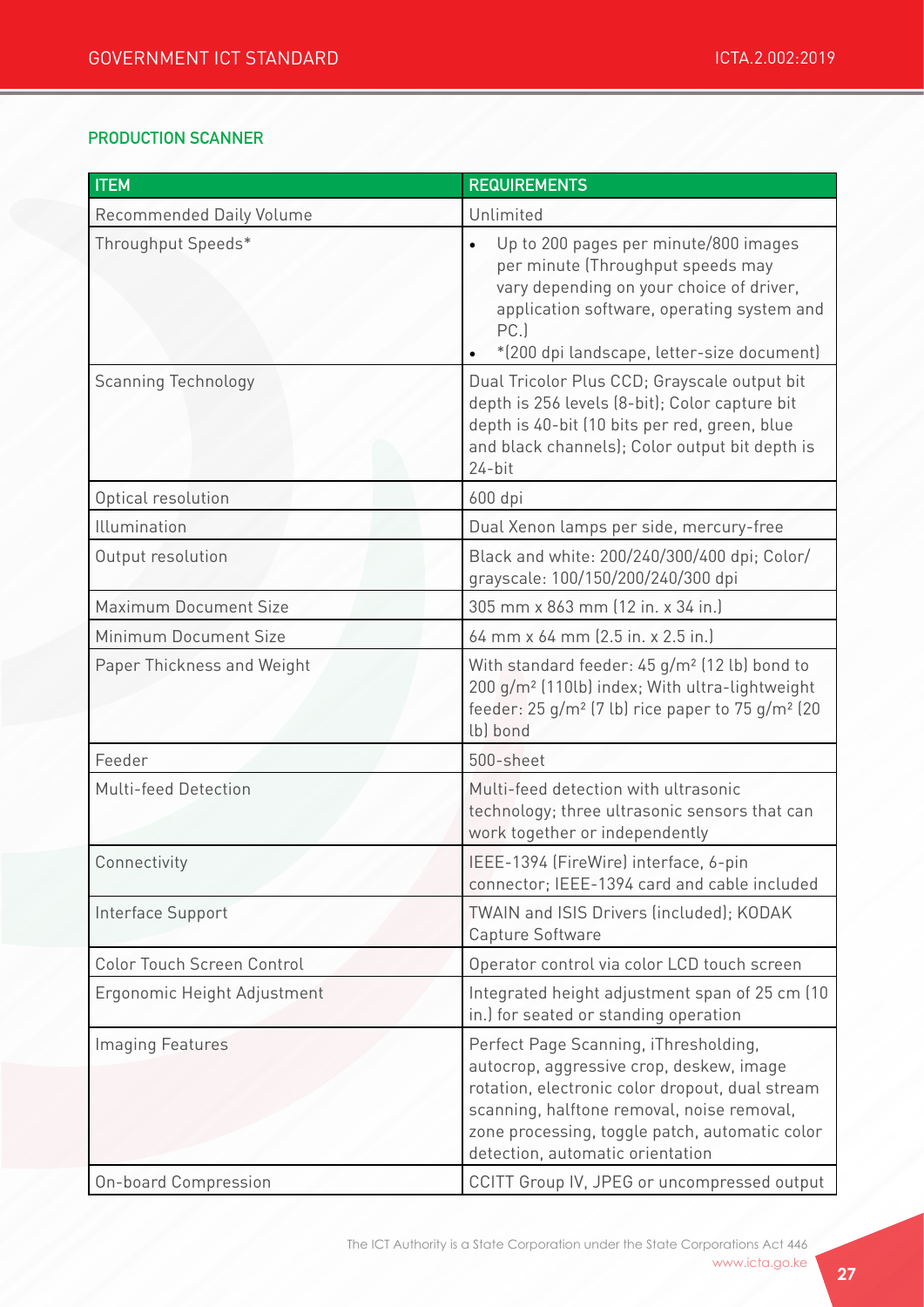| File Format Outputs                | JPEG (for color and grayscale images); TIFF<br>(for black and white images)                                                                                                                          |
|------------------------------------|------------------------------------------------------------------------------------------------------------------------------------------------------------------------------------------------------|
| Image Address                      | Multi-level indexing/batching capabilities                                                                                                                                                           |
| Patch Readers                      | Four permanently mounted patch readers that<br>can work together or independently                                                                                                                    |
| Imprinting                         | Front pre-scan or rear post-scan imprinting;<br>optional hi-res imprinter available                                                                                                                  |
| <b>Electrical Requirements</b>     | 100-130 VAC, 50/60 Hz, 7 A; 200-240 VAC, 50/60<br>Hz, 3.5 A                                                                                                                                          |
| Minimum PC Configuration           | Pentium 4 2.4 GHz processor with 512 MB RAM                                                                                                                                                          |
| <b>Supported Operating Systems</b> | WINDOWS XP Pro (32bit only)<br>$\bullet$<br>WINDOWS Vista (32 and 64 bit)<br>$\bullet$<br>WINDOWS 7 (32 and 64 bit)<br>Original detailed and highlighted Brochures<br>$\bullet$<br>MUST be submitted |

## DEPARTMENTAL SCANNER

| <b>ITEM</b>                  | <b>REQUIREMENTS</b>                                                                                                                                                       |
|------------------------------|---------------------------------------------------------------------------------------------------------------------------------------------------------------------------|
| Recommended Daily Volume     | Up to 9,000 pages per day                                                                                                                                                 |
| Throughput Speeds*           | Up to 45 pages per minute/90 images per<br>$\bullet$<br>minute<br>*(200 dpi, landscape, letter size, black and<br>$\bullet$<br>white/grayscale/color)                     |
| <b>Scanning Technology</b>   | Dual CCD<br>$\bullet$<br>Grayscale output bit depth is 256 levels (8-<br>bit)<br>Color capture bit depth is 48 bits (16 x 3)<br>Color output bit depth is 24 bits (8 x 3) |
| Output resolution            | 75, 100, 150, 200, 240, 300, 400, 600 and 1200<br>dpi                                                                                                                     |
| <b>Maximum Document Size</b> | 297 mm x 863 mm (11.7 in. x 34 in.)                                                                                                                                       |
| Minimum Document Size        | 64 mm x 89 mm (2.5 in. x 3.5 in.)                                                                                                                                         |
| Paper Thickness and Weight   | 34-413 g/m <sup>2</sup> (9-110 lb.) paper                                                                                                                                 |
| Feeder                       | Up to 150 sheets of 60 g/m <sup>2</sup> (16 lb.) paper                                                                                                                    |
| Multi-feed Detection         | With ultrasonic technology                                                                                                                                                |
| Connectivity                 | <b>USB 2.0</b>                                                                                                                                                            |
| <b>Bundled Software</b>      | TWAIN, ISIS, SANE and Windows Imaging<br>Architecture Drivers, KODAK Capture Desktop<br>Software and Smart Touch                                                          |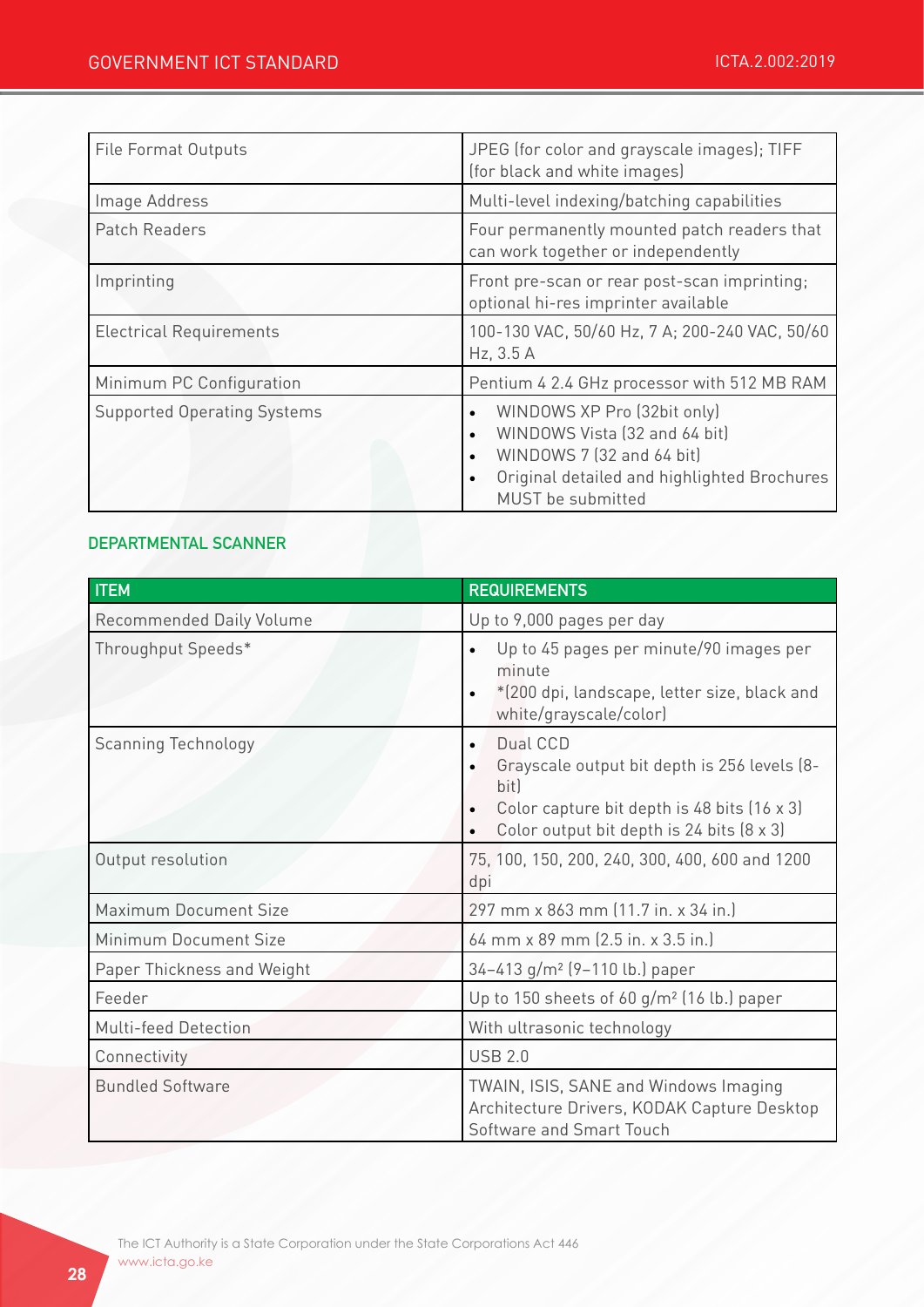| <b>Imaging Features</b>            | Perfect Page Scanning; Thresholding; adaptive<br>threshold processing; deskew; autocrop;<br>relative cropping; aggressive cropping;<br>electronic color dropout; dual stream scanning;<br>interactive color, brightness and contrast<br>adjustment; automatic orientation, automatic<br>color detection, background color smoothing             |
|------------------------------------|-------------------------------------------------------------------------------------------------------------------------------------------------------------------------------------------------------------------------------------------------------------------------------------------------------------------------------------------------|
| <b>File Format Outputs</b>         | Single and multi-page TIFF, JPEG, RTF, PDF,<br>searchable PDF                                                                                                                                                                                                                                                                                   |
| Accessories                        | KODAK Imaging Guide Wiper Accessory<br>$\bullet$<br>Optional A4 black imaging background<br>$\bullet$<br>accessory                                                                                                                                                                                                                              |
| <b>Electrical Requirements</b>     | 100-240 V (International); 50/60 Hz; universal<br>power supply included                                                                                                                                                                                                                                                                         |
| Recommended PC Configuration       | For documents up to 356 mm (14 in.) long at<br>400 dpi: Pentium 4, 3.2 GHz processor, 512<br>MB RAM; For documents up to 660 mm (26 in.)<br>long at 400 dpi: Pentium 4, 3.2 GHz processor,<br>1 GB RAM; For longer documents/higher<br>resolutions: Pentium 4, 3.2 GHz processor, 3<br><b>GB RAM</b>                                            |
| <b>Supported Operating Systems</b> | Windows 7 (32-bit and 64-bit)<br>$\bullet$<br>Windows XP SP2 (32-bit)<br>$\bullet$<br>Windows XP x64 Edition SP2<br>$\bullet$<br>Windows 2000 Professional SP4<br>$\bullet$<br>Windows Vista SP1 (32-bit and 64-bit)<br>$\bullet$<br>Windows 2003 Server x64 Edition<br>$\bullet$<br>LINUX Ubuntu 6.06, Fedora 8, and SUSE<br>$\bullet$<br>10.1 |
| Consumables Available              | Feed module, separation module, feed<br>$\bullet$<br>rollers, roller cleaning pads, Staticide<br>Wipes, image guides, pre-separation pad<br>Original detailed and highlighted Brochures<br>MUST be submitted                                                                                                                                    |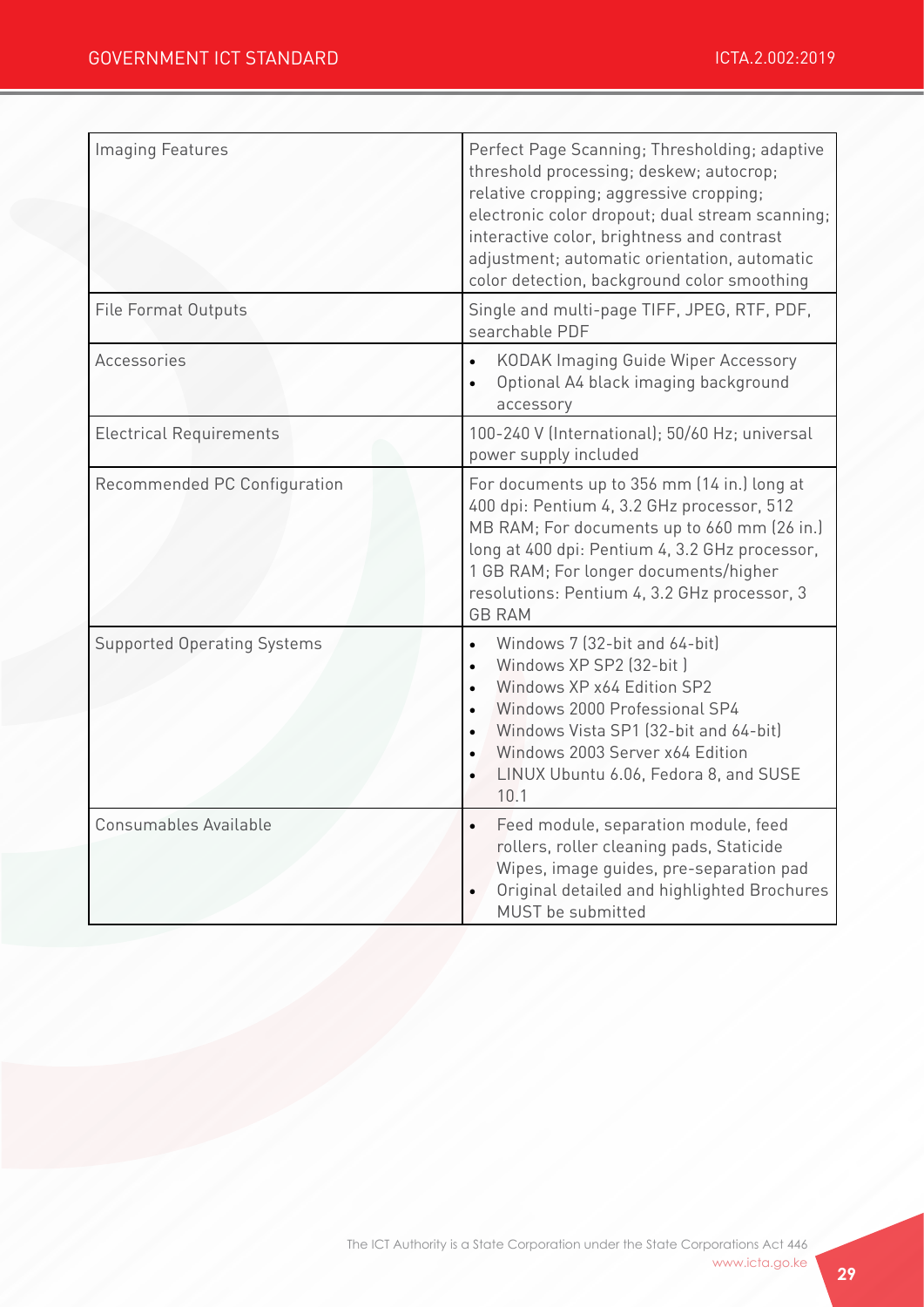#### WORKGROUP SCANNER

| <b>ITEM</b>                               | <b>REQUIREMENTS</b>                                                                                                                                                                                                                                                                                                                                                                                                                                                  |
|-------------------------------------------|----------------------------------------------------------------------------------------------------------------------------------------------------------------------------------------------------------------------------------------------------------------------------------------------------------------------------------------------------------------------------------------------------------------------------------------------------------------------|
| Recommended Daily Volume                  | Up to 3,000 pages per day                                                                                                                                                                                                                                                                                                                                                                                                                                            |
| <b>Scanning Technology</b>                | Single CCD; i1220 Plus: Dual CCD; Grayscale<br>output bit depth is 256 levels (8 bits); Color<br>capture bit depth is 48 bits (16 x 3); Color<br>output bit depth is 24 bits (8 x 3)                                                                                                                                                                                                                                                                                 |
| Throughput Speeds (portrait, letter size) | Bitonal/grayscale: Up to 45 pages per<br>$\bullet$<br>minute at 200 dpi<br>Color: Up to 30 pages per minute at 200 dpi<br>and 300 dpi<br>(Throughput speeds may vary depending on<br>$\bullet$<br>your choice of driver, application software,<br>operating system and PC.)                                                                                                                                                                                          |
| Optical resolution                        | 600 dpi (1200 dpi A4 flatbed accessory)                                                                                                                                                                                                                                                                                                                                                                                                                              |
| Illumination                              | Dual fluorescent (cold cathode)                                                                                                                                                                                                                                                                                                                                                                                                                                      |
| Output resolution                         | 75, 100, 150, 200, 240, 300, 400, 600 and 1200<br>dpi                                                                                                                                                                                                                                                                                                                                                                                                                |
| Max./Min. Document Size                   | 215 mm x 863 mm (8.5 in. x 34 in.)/50 mm x<br>63.5 mm (2 in. x 2.5 in.)                                                                                                                                                                                                                                                                                                                                                                                              |
| Paper Thickness and Weight                | 34-413 g/m <sup>2</sup> (9-110 lb.) paper; ID card<br>thickness: up to 1.25 mm (0.05 in.)                                                                                                                                                                                                                                                                                                                                                                            |
| Feeder                                    | Up to 75 sheets of 75 g/m <sup>2</sup> (20 lb.) paper<br>$\bullet$<br>Handles small documents, such as ID<br>$\bullet$<br>cards, embossed cards and insurance cards                                                                                                                                                                                                                                                                                                  |
| Multi-feed Detection                      | With ultrasonic technology                                                                                                                                                                                                                                                                                                                                                                                                                                           |
| Connectivity                              | USB 2.0 (cable included)                                                                                                                                                                                                                                                                                                                                                                                                                                             |
| <b>Bundled Software</b>                   | TWAIN, ISIS, WIA Drivers; KODAK Capture<br>Desktop Software, Smart Touch; Nuance<br>ScanSoft PaperPort and OmniPage.                                                                                                                                                                                                                                                                                                                                                 |
| <b>Imaging Features</b>                   | Perfect Page Scanning; iThresholding; adaptive<br>threshold processing; deskew; autocrop;<br>relative cropping; aggressive cropping;<br>electronic color dropout; dual stream scanning;<br>interactive color, brightness and contrast<br>adjustment; automatic orientation; automatic<br>color detection; background color smoothing;<br>image edge fill; image merge; content based<br>blank page detection; streak filtering; image<br>hole fill; sharpness filter |
| <b>File Format Outputs</b>                | Single and multi-page TIFF, JPEG, RTF, BMP,<br>PDF, searchable PDF                                                                                                                                                                                                                                                                                                                                                                                                   |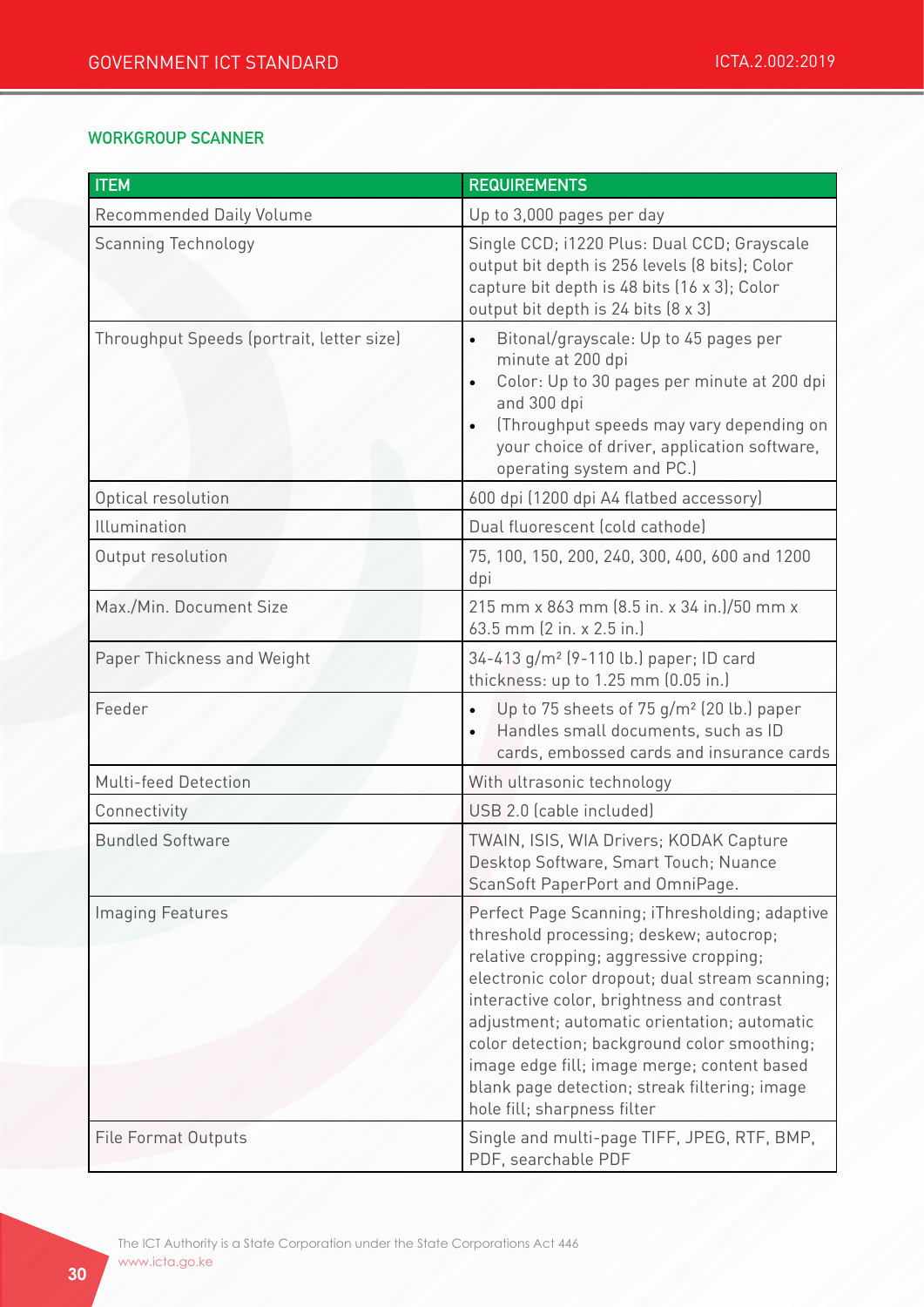| Recommended PC Configuration       | For documents up to 660 mm (26 in.) long at<br>400 dpi: Intel Core2, 2 GHz Duo Processor or<br>equivalent, 2 GB RAM. For longer documents/<br>higher resolutions: Intel Core2, 2 GHz Duo<br>Processor or equivalent, 4 GB RAM. Note: for<br>optimal performance when using a PC running<br>the Windows 7 operating system, at least 3 GB<br>RAM is recommended. |
|------------------------------------|-----------------------------------------------------------------------------------------------------------------------------------------------------------------------------------------------------------------------------------------------------------------------------------------------------------------------------------------------------------------|
| <b>Supported Operating Systems</b> | Windows XP SP2 and SP3 (32-bit), Windows XP<br>x64 edition SP2, Windows Vista SP1 (32-bit and<br>64-bit), Windows 7 (32-bit and 64-bit), Windows<br>2003 Server and 2008 Server x64 Editions,<br>Linux Ubuntu 8.04, Fedora 9, SUSE 11                                                                                                                           |
|                                    | Original detailed and highlighted Brochures<br>MUST be submitted                                                                                                                                                                                                                                                                                                |

#### SMALL OFFICE PHOTOCOPIER

| <b>ITEM</b>                     | <b>REQUIREMENTS</b>                                                                              |
|---------------------------------|--------------------------------------------------------------------------------------------------|
| Copying technology              | Laser                                                                                            |
| Duplex copying                  | Two-sided copying Automatic                                                                      |
| Input: Output support           | $1-1, 1-2, 2-1, 2-2$                                                                             |
| <b>Copying Speed</b>            | 20cpm                                                                                            |
| Copy Resolution                 | 600 x 600 dpi<br>$\bullet$<br>Minimum Memory / RAM Installed<br>$\bullet$<br>256 MB<br>$\bullet$ |
| <b>Communication Mode</b>       | Duplex                                                                                           |
| Interfaces                      | USB 2.0 Parallel Port IEEE 1284, [USB cable<br>included);                                        |
| Display/Operation               | Touch screen panel                                                                               |
| Trays                           | 3 paper trays including the bypass tray;<br><b>Automatic Document Feeder</b>                     |
| Media Type                      | Papers, envelops, transparencies                                                                 |
| <b>Document Feeder Capacity</b> | 50 sheets                                                                                        |
| <b>Standard Tray</b>            | 250 sheets                                                                                       |
| Optional Tray                   | 250 sheets                                                                                       |
| <b>Bypass Tray</b>              | 100 sheets                                                                                       |
| Output Tray                     | 250 sheets facedown                                                                              |
| <b>Auto Tray Switching</b>      | Capable                                                                                          |
| <b>Media Sizes</b>              | Document glass and maximum paper size is<br>legal $(8.5 \times 14 \text{ inches})$ ;             |
| Monthly Duty Cycle              | Maximum 20,000 pages per month.                                                                  |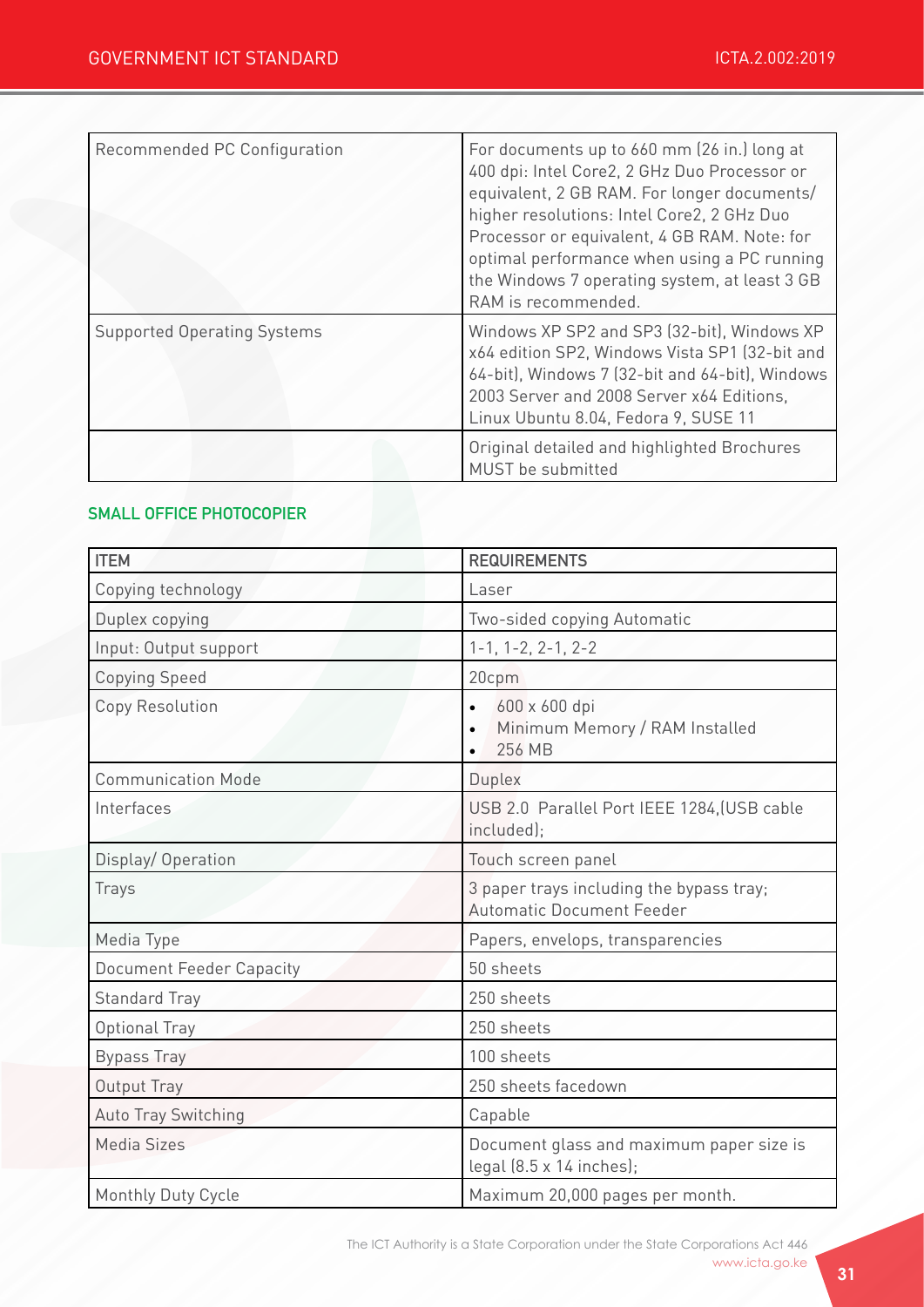| Power                       | 220-240 VAC 50/60 Hz                                                                                 |
|-----------------------------|------------------------------------------------------------------------------------------------------|
| Power Saver Mode            | 50/60 watts                                                                                          |
| Warm up time                | 30 Seconds max                                                                                       |
| First copy out time         | 8 seconds or less                                                                                    |
| Toner type                  | Customer replaceable                                                                                 |
| <b>Toner Control method</b> | Automatic Toner Density monitoring                                                                   |
| Finishing options           | Multiposition stapling, fit to new paper size,<br>booklet creation                                   |
| Document scanner            | ADF (full duplex)                                                                                    |
| Zoom range                  | 25-400% in 1% increments                                                                             |
| Other features              | Secure print, Delay print, Watermark, Power<br>save mode                                             |
| Warranty                    | 1 year<br>$\bullet$<br>Original detailed and highlighted Brochures<br>$\bullet$<br>MUST be submitted |

## MEDIUM OFFICE PHOTOCOPIER

| <b>ITEM</b>                     | <b>REQUIREMENTS</b>                                       |
|---------------------------------|-----------------------------------------------------------|
| Copying / Print technology      | Laser                                                     |
| Duplex copying/printing         | Two-sided copying Automatic                               |
| Input: Output support           | $1-1$ , $1-2$ , $2-1$ , $2-2$ .                           |
| <b>Copying Speed</b>            | 30 cpm                                                    |
| Multiple copying                | Up to 999 copies                                          |
| Copy Resolution                 | up to 1200 x 1200dpi                                      |
| Memory                          | 512MB expandable to 1024                                  |
| Hard drive                      | 40GB                                                      |
| <b>Communication Mode</b>       | Duplex                                                    |
| Interfaces                      | USB 2.0 Parallel Port IEEE 1284, (USB cable<br>included); |
| Trays                           | 3 paper trays including the bypass tray                   |
| Media Feed                      | Include Duplex unit, Automatic media feeder;              |
| <b>Document Feeder Capacity</b> | 75 sheets                                                 |
| Output Tray                     | 250 Sheets                                                |
| <b>Standard Tray</b>            | 500 Sheets                                                |
| Optional paper supply           | 500 Sheets                                                |
| By pass Tray                    | 100 Sheets                                                |
| <b>Auto Tray Switching</b>      | Capable                                                   |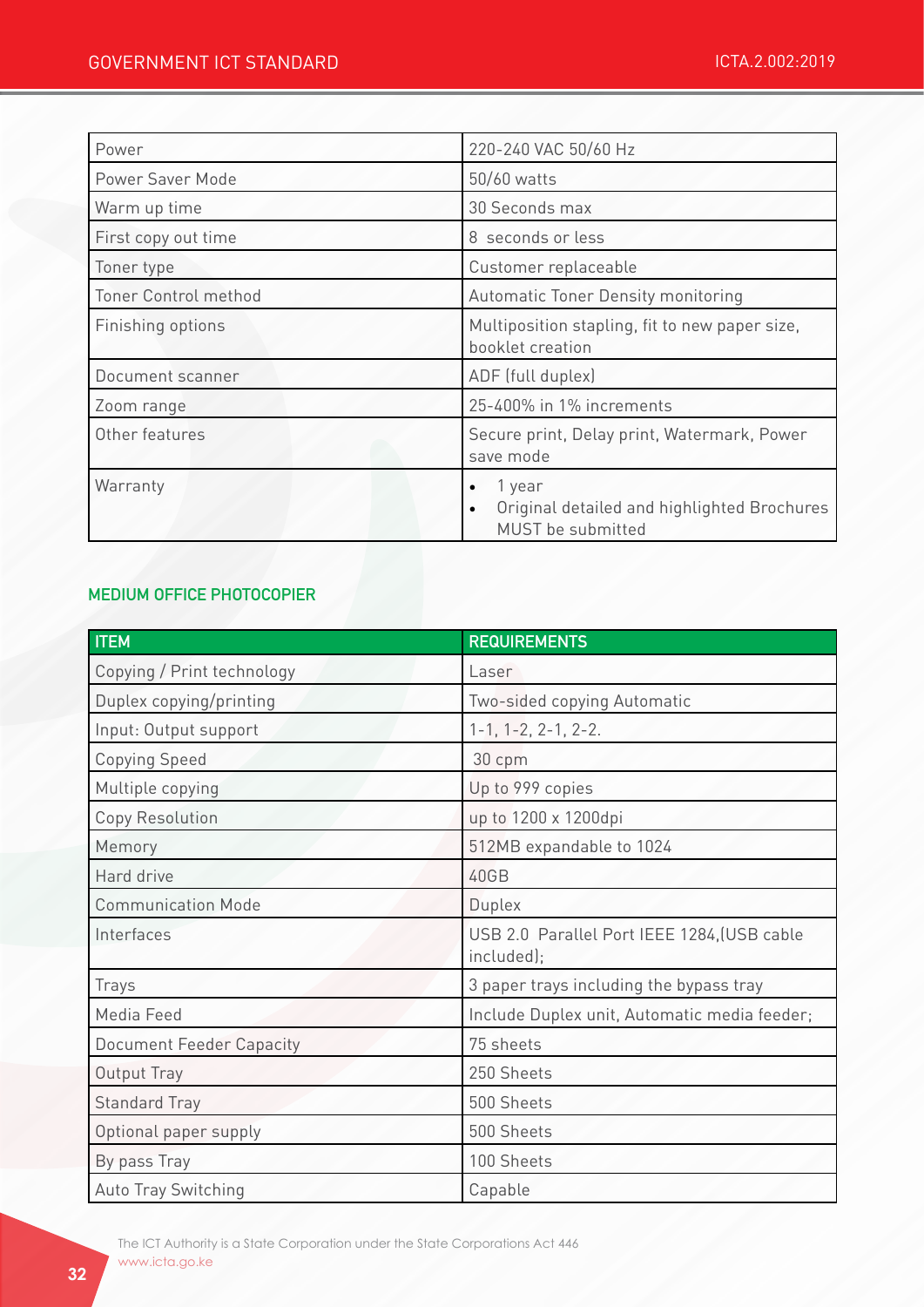| <b>Media Sizes</b>          | Document glass and maximum paper size is<br>legal (11 x 17 inches); Automatic media feed. |
|-----------------------------|-------------------------------------------------------------------------------------------|
| Media type                  | Paper, Envelopes, labels, cards                                                           |
| Monthly Duty cycle          | Maximum 100,000 ppm.                                                                      |
| Display/Operation           | Touch screen panel                                                                        |
| Power                       | 220-240 VAC 50/60 Hz; consumption 1340 w<br>(max)                                         |
| Power Saver Mode            | 35 watts                                                                                  |
| Warm up time                | 30 Seconds max                                                                            |
| First copy out time         | 5 seconds or less                                                                         |
| <b>Toner Control method</b> | Automatic Toner Density monitoring                                                        |
| Toner                       | <b>Customer Replaceable</b>                                                               |
| Finishing options           | Multi-position stapling, fit to new paper size,<br>Hole punch, booklet creation           |
| Document scanner            | ADF (full duplex)                                                                         |
| Output capacity             | 250 Sheet face down                                                                       |
| Zoom range                  | 25-400% in 1% step                                                                        |
| Other features              | Secure print, Delay print, Watermark                                                      |
| Warranty                    | 1 year<br>$\bullet$<br>Original detailed and highlighted Brochures<br>MUST be submitted   |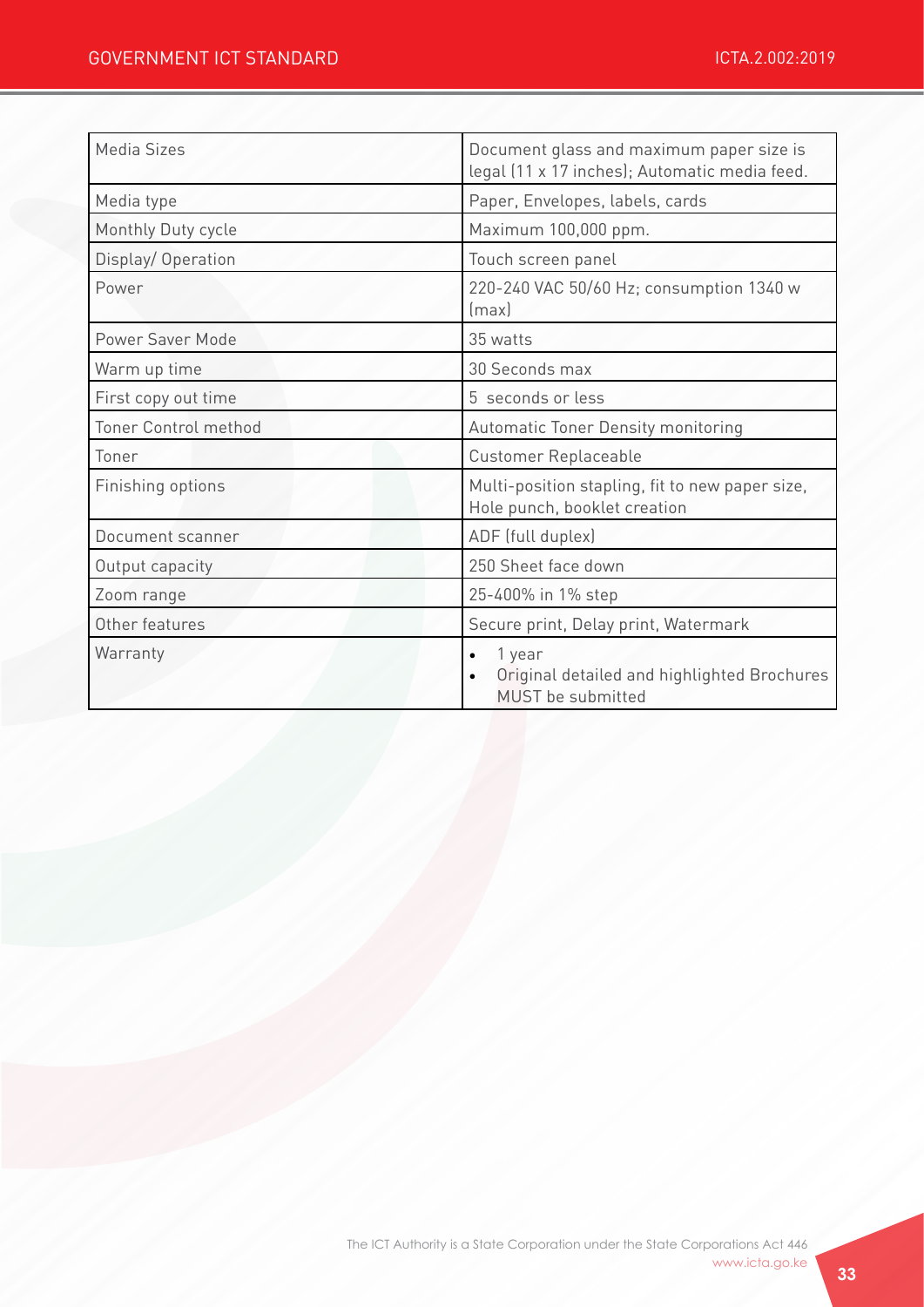## LARGE OFFICE PHOTOCOPIER

| <b>ITEM</b>                     | <b>REQUIREMENTS</b>                                                                     |
|---------------------------------|-----------------------------------------------------------------------------------------|
| Copying / Print technology      | Laser                                                                                   |
| Duplex copying/printing         | Two-sided copying Automatic (standard)                                                  |
| <b>Copying Speed</b>            | 45cpm                                                                                   |
| Copy Resolution                 | Up to 2400 x 600 dpi /4800 x 600 dpi<br>interpolated output                             |
| Memory / RAM Installed (Min)    | 2GB                                                                                     |
| Hard drive Capacity             | 60GB                                                                                    |
| <b>Communication Mode</b>       | Duplex                                                                                  |
| Interfaces                      | USB 2.0 Parallel Port IEEE 1284, (USB cable<br>included);                               |
| Trays                           | 3 paper trays including the bypass tray.                                                |
| Multiple Copying                | Up to 9999 copies                                                                       |
| Media Feed                      | Include Duplex Automatic media feed tray;                                               |
| Input: output support           | $1-1$ , $1-2$ , $2-1$ , $2-2$ .                                                         |
| <b>Document Feeder Capacity</b> | 100 sheets                                                                              |
| <b>Output Tray Capacity</b>     | 500 Sheets                                                                              |
| <b>Standard Tray</b>            | 550 sheets                                                                              |
| Optional paper supply           | 550 Sheets                                                                              |
| <b>Bypass Tray</b>              | 100 sheets                                                                              |
| <b>Auto Tray Switching</b>      | Capable                                                                                 |
| Media Sizes                     | Document glass and maximum paper size is<br>legal (11x 17 inches); Automatic media feed |
| Media type                      | Paper, Envelopes, labels, cards                                                         |
| Display / Operations            | Touch screen                                                                            |
| Monthly Duty Cycle              | Maximum 200,000 pages per month.                                                        |
| Power                           | 220-240 VAC 50/60 Hz                                                                    |
| Power Saver Mode                | 50/60 watts                                                                             |
| Warm up time                    | 30 Seconds max                                                                          |
| First copy out time             | 4 seconds or less                                                                       |
| Toner Control method            | Automatic Toner Density monitoring                                                      |
| Original                        | Maximum A3                                                                              |
| Finishing options               | Multi-position stapling, fit to new paper size,<br>hole punch, booklet creation         |
| Document scanner                | ADF (full duplex)                                                                       |
| Output capacity                 | 250 Sheet face down                                                                     |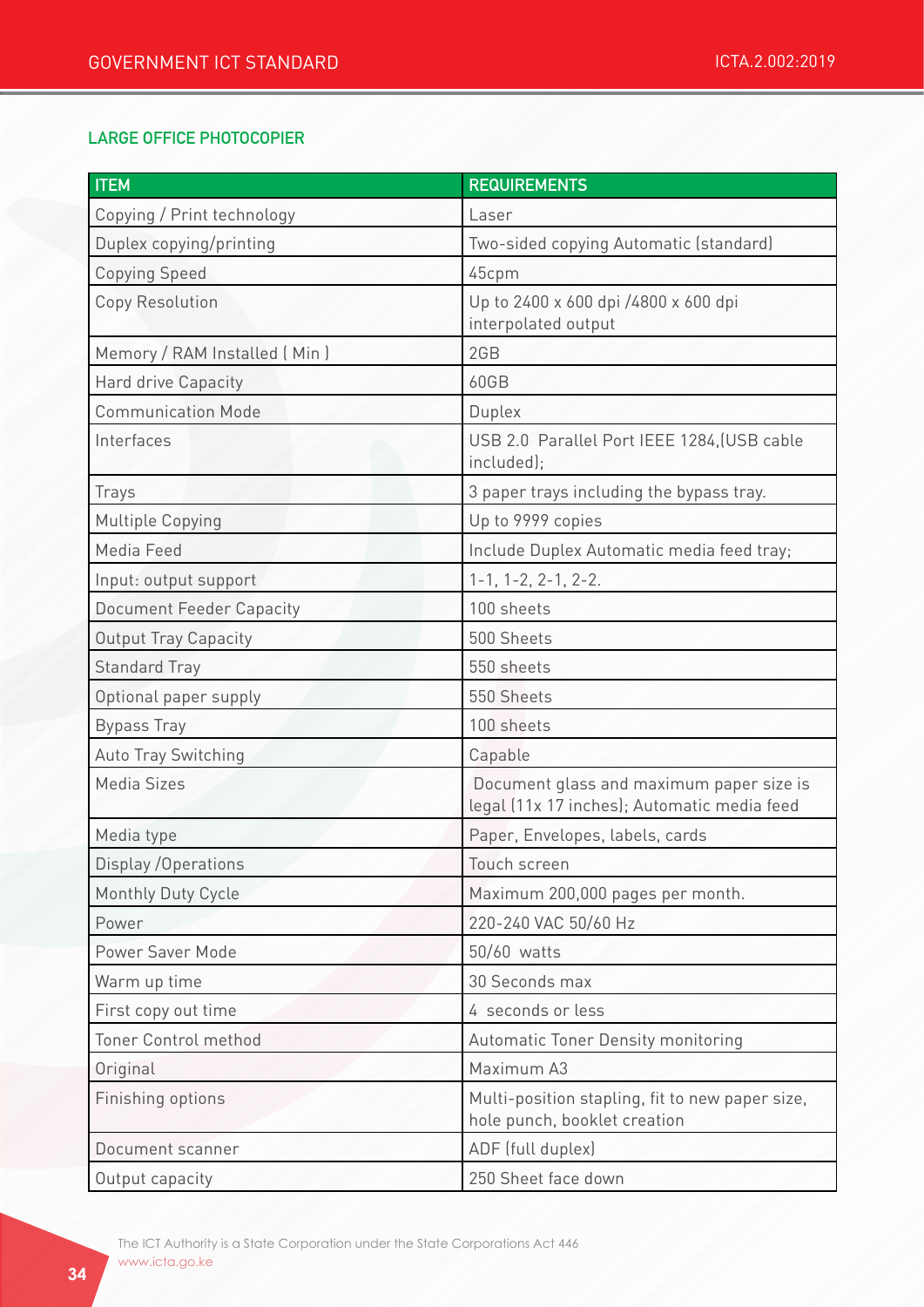| Zoom range     | 25-400% in 1% step                                                         |
|----------------|----------------------------------------------------------------------------|
| Other features | Secure print, Delay print, Watermark                                       |
| Warranty       | 1 vear<br>Original detailed and highlighted Brochures<br>MUST be submitted |

## DSLR DIGITAL CAMERA

| <b>ITEM</b>                       | <b>REQUIREMENTS</b>                                                                          |
|-----------------------------------|----------------------------------------------------------------------------------------------|
| Resolution                        | 14.1 Megapixels                                                                              |
| sensor type                       | <b>CMOS</b>                                                                                  |
| Image Stabilization               | Standard                                                                                     |
| Image Resolution                  | 4320 x 3240                                                                                  |
| Minimum Shutter speed             | 60 sec                                                                                       |
| Minimum continuous shooting speed | 3.5 frames per second                                                                        |
| Video capture                     | 1280 x 720; 640 x 480; 320 x 240                                                             |
| Maximum Frame Rate                | 30 fps                                                                                       |
| Digital Video Format              | MOV, AVI, MPEG-4, MJPEG, H.264                                                               |
| Still image format                | JPEG, RAW, RAW+JPEG                                                                          |
| Lens type                         | Lens mountable                                                                               |
| Minimum Lens                      | 18-55mm                                                                                      |
| optical zoom                      | 10X                                                                                          |
| Minimum Field of view             | 1.5                                                                                          |
| View Finder                       | <b>LCD</b>                                                                                   |
| Display resolution                | 920,000                                                                                      |
| Light Sensitivity                 | 6400 ISO                                                                                     |
| Expandable Memory Type:           | MS Duo / MS PRO Duo / SD / SDHC/SDXC/MMC                                                     |
| <b>Exposure Modes</b>             | Programmable, automatic                                                                      |
| Battery:                          | Li-ion rechargeable battery                                                                  |
| Power Device                      | Battery charger external                                                                     |
| Connector type                    | USB, Composite video/audio                                                                   |
| <b>Battery Life</b>               | 300 shots                                                                                    |
| Face detection                    | Standard                                                                                     |
| Shooting modes                    | Auto, portrait, landscape, night, close-up,<br>snapshot, flash off, indoor, low light, movie |
| Self - Timer                      | 2 Sec/10 Sec                                                                                 |
| Flash type                        | Auto                                                                                         |
| Flash Mode                        | Flash On/off, red eye reducer, auto                                                          |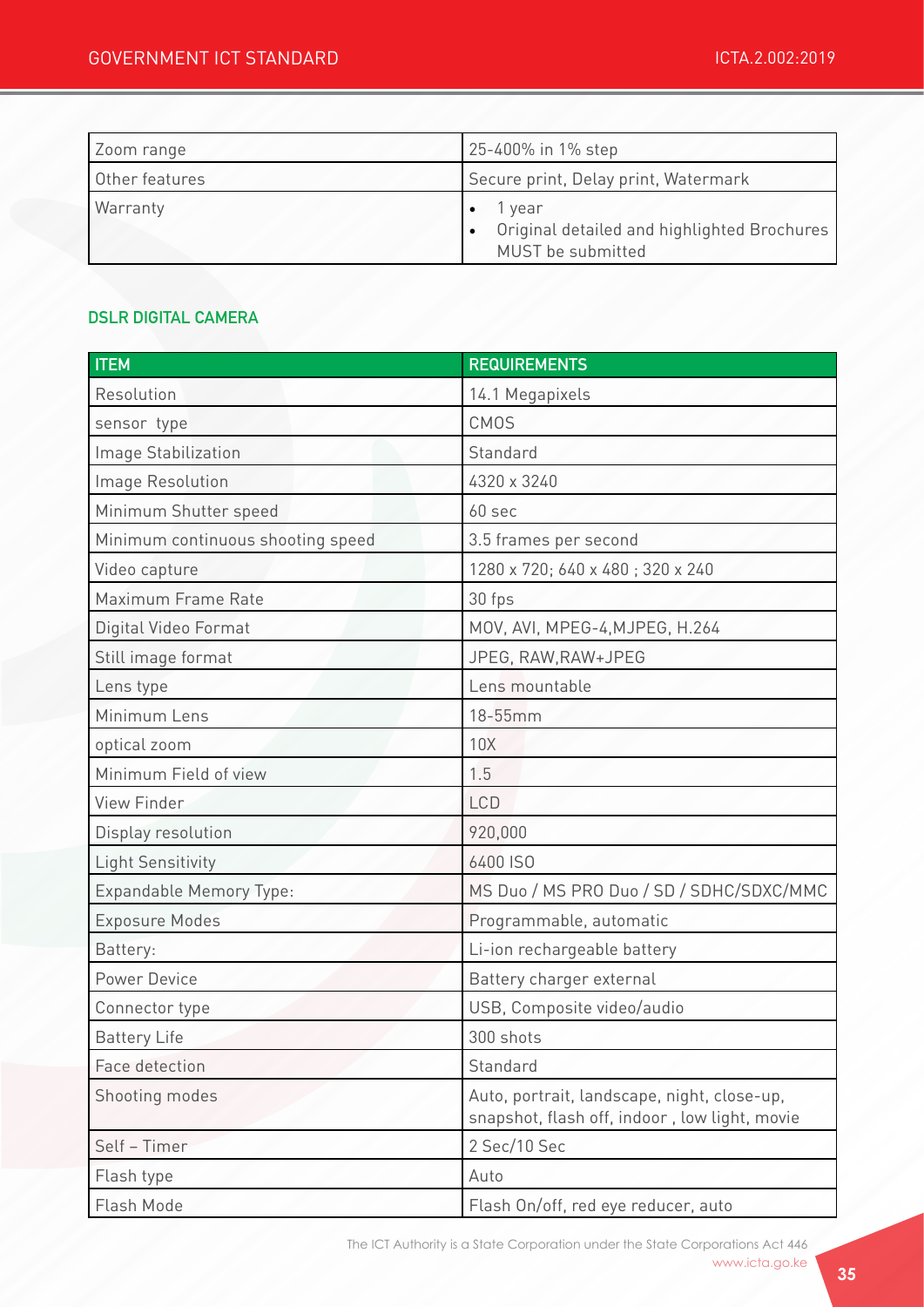| Sound         | Built in Microphone and speakers                                                                                 |
|---------------|------------------------------------------------------------------------------------------------------------------|
| Accessories   | Rechargeable Li-ion Battery, Battery Charger,<br>Remote Control, USB Cable, Audio/Video Cable,<br>case and strap |
| Focus Mode    | Automatic, Manual                                                                                                |
| White balance | Custom, automatic, presets                                                                                       |
| Firmware      | User upgradable                                                                                                  |
| Software      | Windows XP/Windows Vista/Windows 7/Mac/<br>Linux compatible image viewing software                               |
| Warranty      | 1 year                                                                                                           |
|               | Original detailed and highlighted Brochures<br>MUST be submitted                                                 |

## COMPACT DIGITAL CAMERA

| <b>ITEM</b>                    | <b>REQUIREMENTS</b>                      |
|--------------------------------|------------------------------------------|
| Resolution                     | 14.1 Megapixels                          |
| sensor type                    | CCD                                      |
| <b>Pixel Density</b>           | 24 MP/cm <sup>2</sup>                    |
| Still image format             | <b>JPEG</b>                              |
| Image Stabilization            | Optical/lens                             |
| <b>Image Resolution</b>        | 4320 x 3240                              |
| Minimum Shutter speed          | 60 sec                                   |
| Video capture                  | 1280 x 720; 640 x 480; 320 x 240         |
| Maximum Frame Rate             | 30 fps                                   |
| Digital Video Format           | MOV, AVI, MPEG-4, MJPEG                  |
| Optical zoom                   | 10x                                      |
| Minimum wide angle zoom        | 25mm                                     |
| <b>View Finder</b>             | <b>LCD</b>                               |
| <b>Display Resolution</b>      | 460,000                                  |
| <b>Light Sensitivity</b>       | 3200 ISO                                 |
| <b>Built in Memory</b>         | 40MB                                     |
| Expandable Memory Type:        | MS Duo / MS PRO Duo / SD / SDHC/SDXC/MMC |
| <b>Exposure Modes</b>          | Programmable, automatic                  |
| Battery:                       | Li-ion rechargeable battery              |
| <b>Power Device</b>            | Battery charger external                 |
| Connector type                 | USB, Composite video/audio               |
| <b>Battery Life</b>            | 300 shots                                |
| Operating system compatibility | Linux, Windows XP, Windows 7             |

The ICT Authority is a State Corporation under the State Corporations Act 446 www.icta.go.ke www.icta.go.ke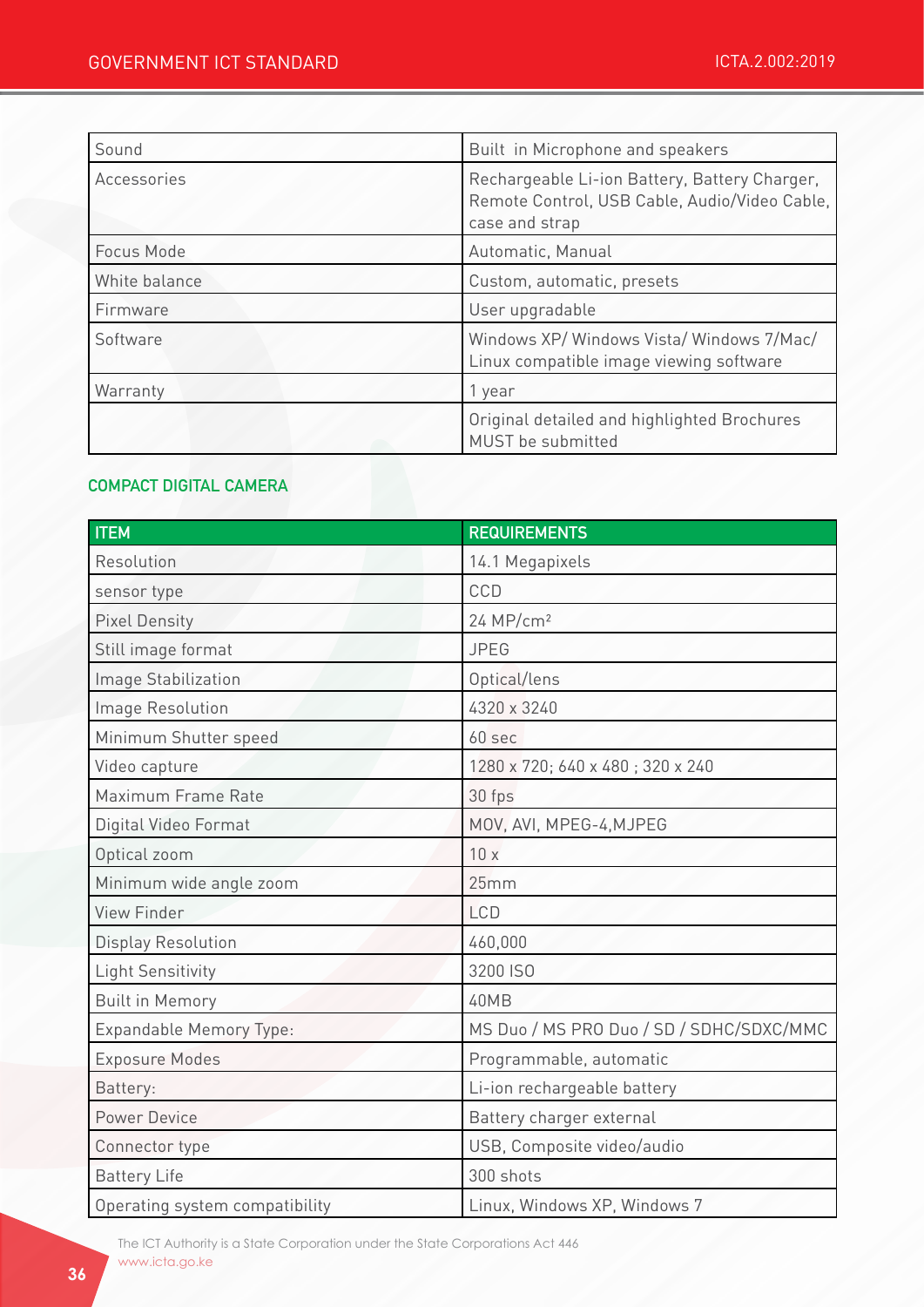| Face detection | Standard                                                                                                         |
|----------------|------------------------------------------------------------------------------------------------------------------|
| Shooting modes | auto, portrait, night snapshot, indoor and<br>low<br>light,                                                      |
| Self - Timer   | 2 Sec/10 Sec                                                                                                     |
| Flash type     | Built-in:                                                                                                        |
| Flash Mode     | Flash On/off, red eye reducer, auto                                                                              |
| Sound          | Microphone and speakers built in                                                                                 |
| Accessories    | Rechargeable Li-ion Battery, Battery Charger,<br>Remote Control, USB Cable, Audio/Video Cable,<br>case and strap |
| Lens type      | Built in                                                                                                         |
| White balance  | Custom, automatic, presets                                                                                       |
| Warranty       | 1 year<br>$\bullet$<br>Original detailed and highlighted Brochures<br>$\bullet$<br>MUST be submitted             |

## PROFESSIONAL DIGITAL CAMCORDER

| <b>ITEM</b>                      | <b>REQUIREMENTS</b>                                         |
|----------------------------------|-------------------------------------------------------------|
| Image Sensor                     | CMOS/3M0S                                                   |
| Image Sensor size                | $1/4$ in                                                    |
| Minimum Filter Diameter          | $40$ mm                                                     |
| Total minimum pixels             | 8 MP                                                        |
| Minimum Digital Zoom             | 200 X                                                       |
| Optical Zoom                     | 10X                                                         |
| Min Focal Length                 | 40 mm (35 mm equivalent)                                    |
| Minimum Shutter Speed            | 1/30 (Auto slow shutter On); 1/60(Auto slow<br>shutter Off) |
| Image Stabilization              | Optical                                                     |
| Audio Support                    | 5.1 Surround Sound, AC-3 (2 channels)                       |
| Video Capture Format             | HDV, MPEG-2, MPEG-4, AVC/H.264 (HD<br>Compliant)            |
| Maximum Video Capture Resolution | 1440 x 1080                                                 |
| Display type                     | <b>LCD</b>                                                  |
| Display resolution               | 200,000 pixels                                              |
| Video Broadcast Standard         | <b>NTSC</b>                                                 |
| Video signal                     | 1080/60i                                                    |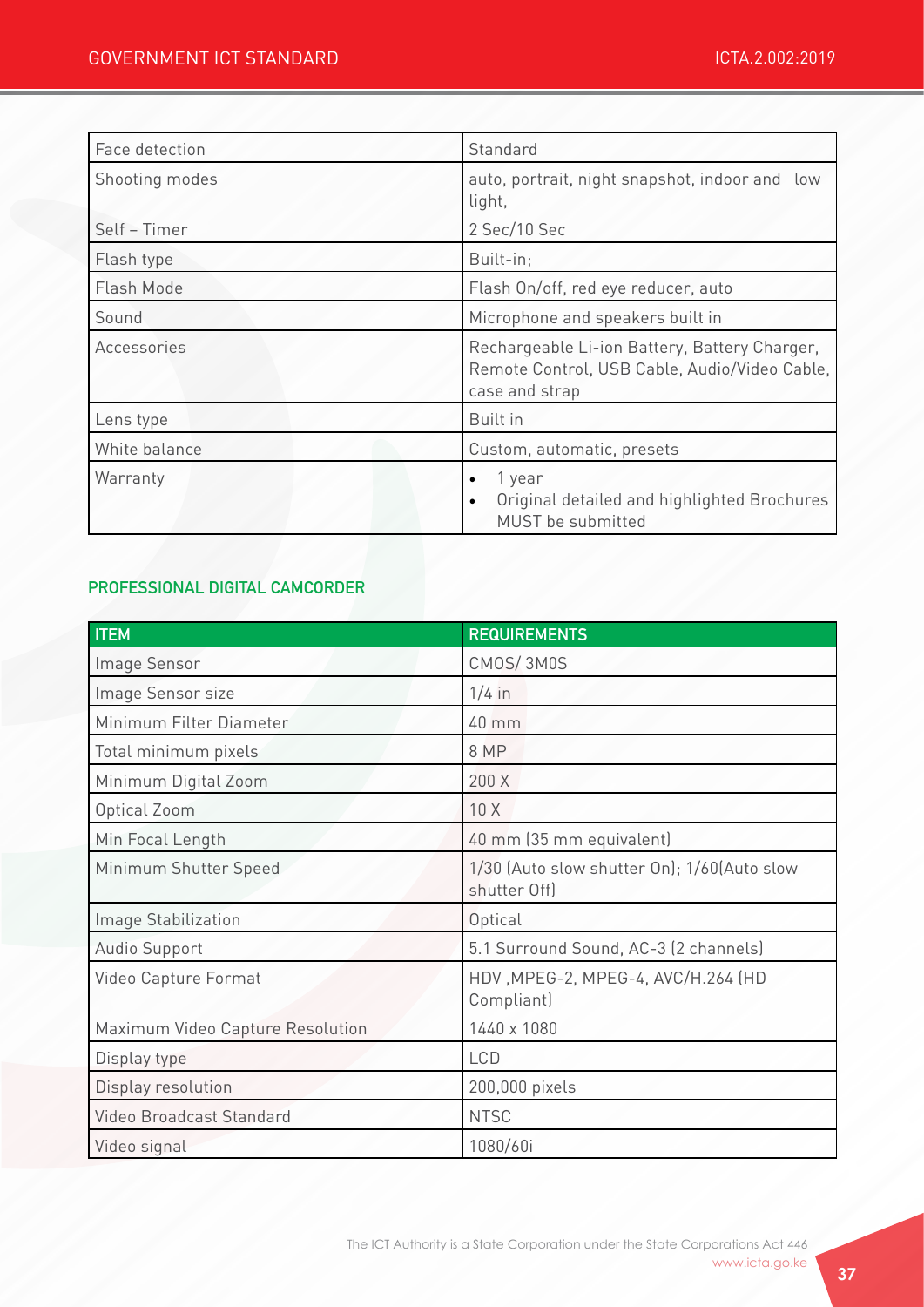| Recording Media                | Memory Stick Duo, Memory Stick PRO Duo,<br>Sony Memory Stick Image Capture (SD/SDHC/<br>SDXC), High Definition Mini DV (recommended)<br>, MiniDV cassette                                 |
|--------------------------------|-------------------------------------------------------------------------------------------------------------------------------------------------------------------------------------------|
| Flash                          | Accessory Shoe, Red-Eye Reduction                                                                                                                                                         |
| <b>Still Camera resolution</b> | 10MP                                                                                                                                                                                      |
| Image Format                   | <b>JPEG</b>                                                                                                                                                                               |
| <b>White Balance</b>           | Auto, outdoor, indoor, daylight, sunny, shade,<br>cloudy, manual                                                                                                                          |
| <b>Exposure Settings</b>       | Auto Exposure, Manual Exposure                                                                                                                                                            |
| Internal Memory type           | Hard drive/Flash Memory                                                                                                                                                                   |
| Minimum Internal Memory        | 32 GB                                                                                                                                                                                     |
| <b>Included Components</b>     | AC Adapter, Battery, Battery Recharger, Cables<br>- A/V (RCA Composite), Cables - Component<br>Video, Cables - USB, Docking / Cradle Stand,<br>Remote, software CD/DVD Rom, Carrying case |
| Interface Connection           | SD output, HD output, headphones, A/V<br>Output, Component Video, HDMI, LANC<br>Terminal, Microphone, Proprietary, S-Video,<br>USB2.0 - Universal Serial Bus                              |
| <b>Additional Features</b>     | Backlight Compensation, Built-in Light,<br>Built-in Speaker, Fader Function, PictBridge<br>Support, Touch Screen, Viewfinder Power                                                        |
| <b>Focus Features</b>          | Auto Focus, Face Recognition Auto Focus,<br>Manual Focus, Spot Focus                                                                                                                      |
| Power requirement              | 7.2 V(Battery)                                                                                                                                                                            |
| Power Source                   | AC Adaptor, Lithium-Ion Battery                                                                                                                                                           |
| Focus                          | Auto/Manual                                                                                                                                                                               |
| Iris                           | Auto/Manual                                                                                                                                                                               |
| Warranty                       | 1 Year Limited Warranty                                                                                                                                                                   |
|                                | Original detailed and highlighted Brochures<br>MUST be submitted                                                                                                                          |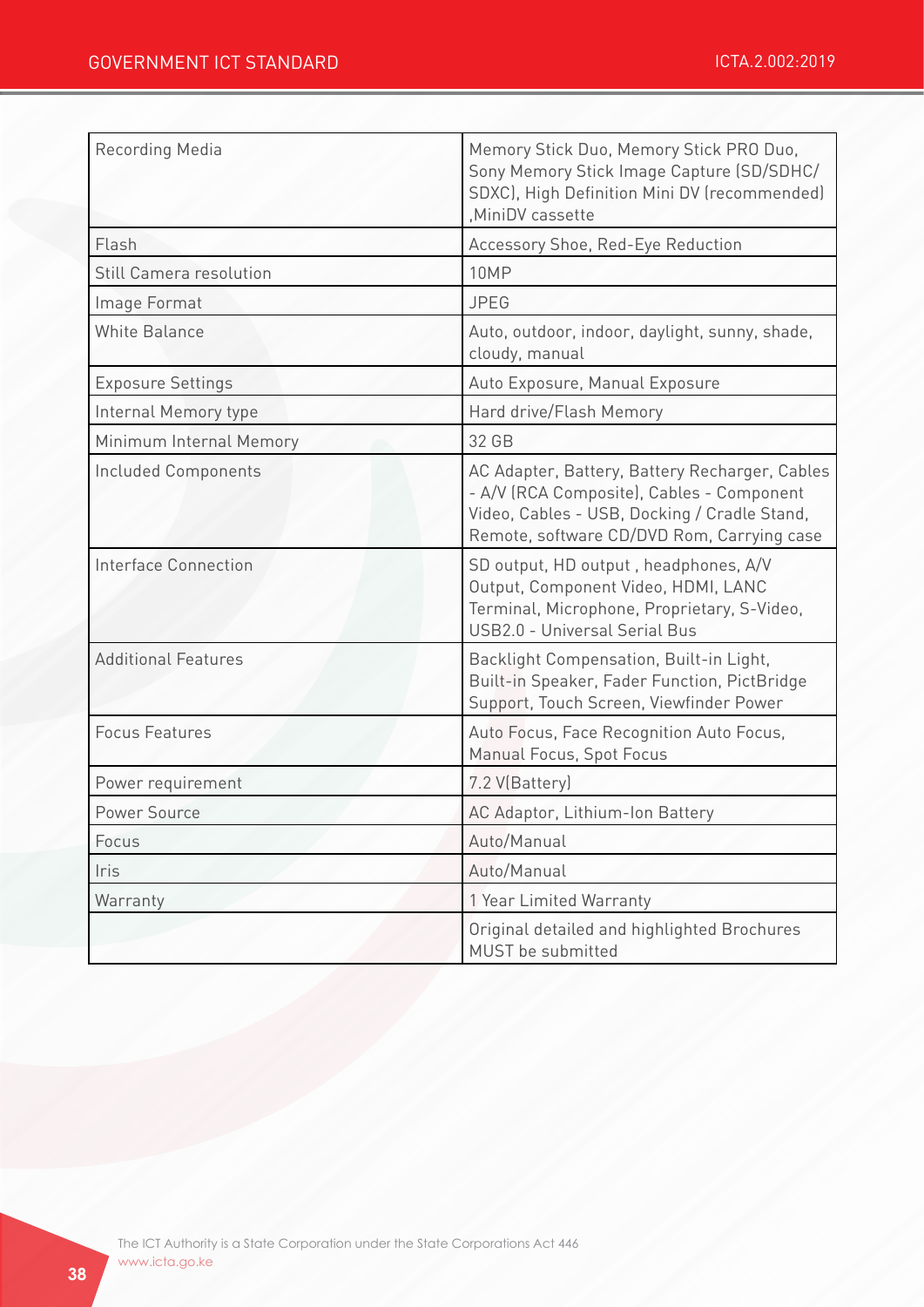## STANDARD USER DIGITAL CAMCORDER

| <b>ITEM</b>                      | <b>REQUIREMENTS</b>                                                                                                                                                                       |
|----------------------------------|-------------------------------------------------------------------------------------------------------------------------------------------------------------------------------------------|
| Image Sensor                     | <b>CMOS</b>                                                                                                                                                                               |
| Image sensor size                | $1/8$ in                                                                                                                                                                                  |
| Minimum Filter Diameter          | 40 mm                                                                                                                                                                                     |
| Total minimum pixels             | <b>10 MP</b>                                                                                                                                                                              |
| Minimum Digital Zoom             | 100 X                                                                                                                                                                                     |
| Optical Zoom                     | 12X                                                                                                                                                                                       |
| Min Focal Length                 | 40 mm (35 mm equivalent)                                                                                                                                                                  |
| Minimum Shutter Speed            | 1/30 (Auto slow shutter On); 1/60(Auto slow<br>shutter Off)                                                                                                                               |
| Image Stabilization              | Optical                                                                                                                                                                                   |
| Audio Support                    | Stereo                                                                                                                                                                                    |
| Video Capture Format             | MPEG-2, H.264/AVC                                                                                                                                                                         |
| Maximum Video Capture Resolution | 1920 x 1080                                                                                                                                                                               |
| Display type                     | <b>LCD</b>                                                                                                                                                                                |
| Display resolution               | 200,000 pixels                                                                                                                                                                            |
| <b>Video Broadcast Standard</b>  | <b>NTSC</b>                                                                                                                                                                               |
| Recording Media                  | Memory Stick Duo, Memory Stick PRO Duo,<br>Sony Memory Stick Image Capture (SD/SDHC/<br>SDXC), MiniDV cassette                                                                            |
| Flash                            | Accessory Shoe, Red-Eye Reduction                                                                                                                                                         |
| <b>Still Camera resolution</b>   | 10MP                                                                                                                                                                                      |
| Still Image Format               | <b>JPEG</b>                                                                                                                                                                               |
| <b>White Balance</b>             | Auto, outdoor, indoor, daylight, sunny, shade,<br>cloudy, manual                                                                                                                          |
| <b>Exposure Settings</b>         | Auto Exposure, Manual Exposure                                                                                                                                                            |
| Internal Memory type             | Hard drive/Flash Memory                                                                                                                                                                   |
| Minimum Internal Memory          | 32 GB                                                                                                                                                                                     |
| Included Components              | AC Adapter, Battery, Battery Recharger, Cables<br>- A/V (RCA Composite), Cables - Component<br>Video, Cables - USB, Docking / Cradle Stand,<br>Remote, software CD/DVD Rom, Carrying case |
| Interface Connection             | A/V Output, Component Video, LANC Terminal,<br>Microphone, Proprietary, S-Video, USB -<br>Universal Serial Bus 2.0                                                                        |
| <b>Additional Features</b>       | Backlight Compensation, Built-in Light,<br>Built-in Speaker, Fader Function, PictBridge<br>Support, Touch Screen, Viewfinder Power                                                        |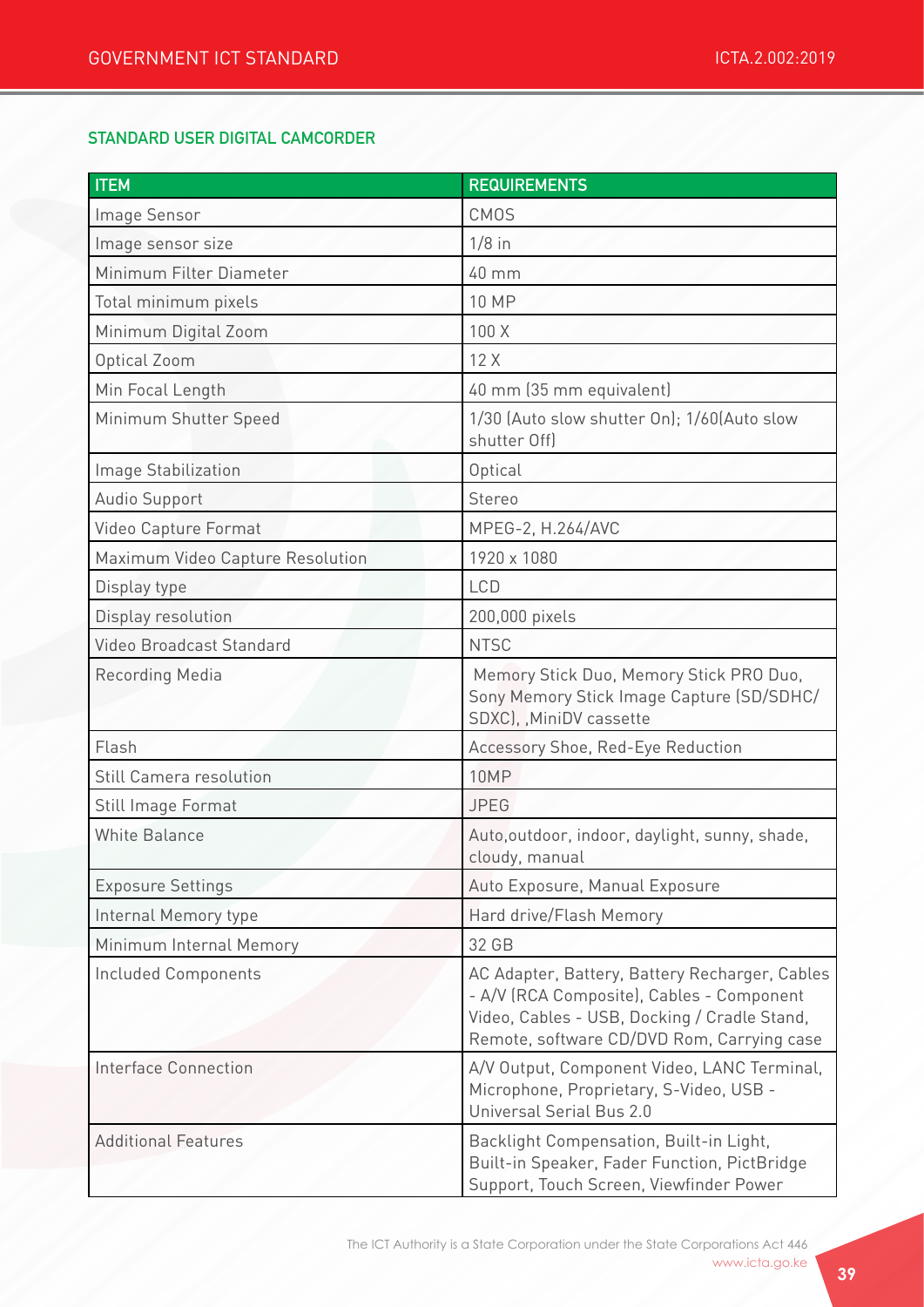| <b>Focus Features</b> | Auto Focus, Face Recognition Auto Focus,<br>Manual Focus, Spot Focus                                                  |
|-----------------------|-----------------------------------------------------------------------------------------------------------------------|
| <b>Power Source</b>   | AC Adaptor DC Input, Lithium-Ion Battery                                                                              |
| Focus                 | Auto/Manual                                                                                                           |
| Iris                  | Auto/Manual                                                                                                           |
| Warranty              | 1 Year Limited Warranty<br>$\bullet$<br>Original detailed and highlighted Brochures<br>$\bullet$<br>MUST be submitted |

#### STANDARD USER DIGITAL DVD CAMCORDER

| <b>ITEM</b>                      | <b>REQUIREMENTS</b>                                              |
|----------------------------------|------------------------------------------------------------------|
| Image Sensor                     | CMOS/CCD                                                         |
| Image sensor size                | $1/6$ in                                                         |
| Minimum Filter Diameter          | 30 mm                                                            |
| Total minimum pixels             | <b>10 MP</b>                                                     |
| Minimum Digital Zoom             | 100 X                                                            |
| Optical Zoom                     | 12X                                                              |
| Min Focal Length                 | 40 mm (35 mm equivalent)                                         |
| Minimum Shutter Speed            | 1/30 (Auto slow shutter On); 1/60(Auto slow<br>shutter Off)      |
| Image Stabilization              | Optical                                                          |
| Audio Support                    | Stereo                                                           |
| Video Capture Format             | MPEG-2, H.264/AVC                                                |
| Maximum Video Capture Resolution | 1920 x 1080                                                      |
| Display type                     | <b>LCD</b>                                                       |
| Display resolution               | 123,000 pixels                                                   |
| <b>Video Broadcast Standard</b>  | <b>NTSC</b>                                                      |
| <b>Recording Media</b>           | DVD/ Flash Media                                                 |
| DVD Type                         | DVD-R/-RW/-R DL                                                  |
| Flash                            | Accessory Shoe, Red-Eye Reduction                                |
| <b>Still Camera resolution</b>   | <b>10MP</b>                                                      |
| Still Image Format               | <b>JPEG</b>                                                      |
| <b>White Balance</b>             | Auto, outdoor, indoor, daylight, sunny, shade,<br>cloudy, manual |
| <b>Exposure Settings</b>         | Auto Exposure, Manual Exposure                                   |
| Internal Memory type             | <b>Flash Memory</b>                                              |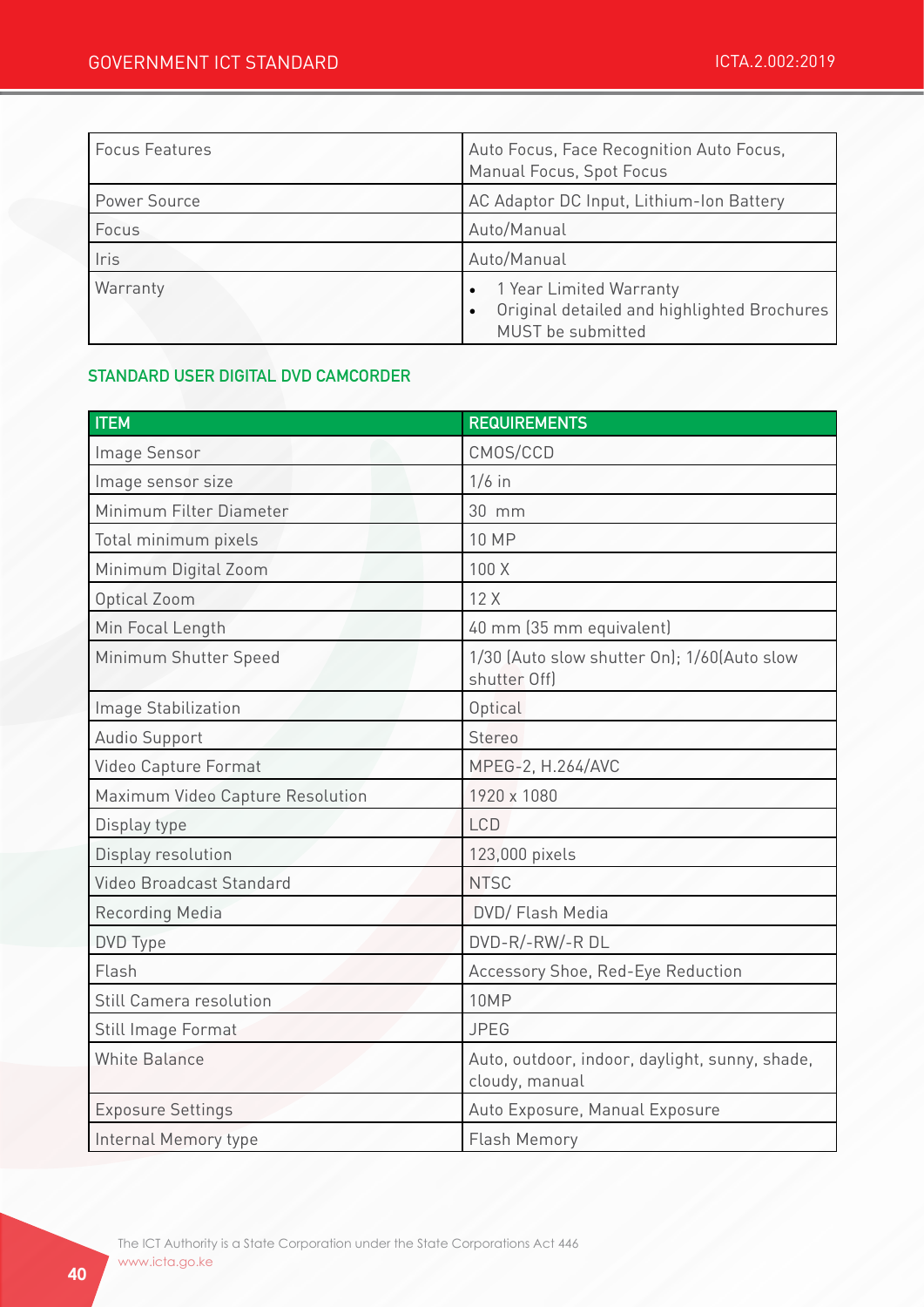| <b>Included Components</b> | AC Adapter, Battery, Battery Recharger, Cables<br>- A/V (RCA Composite), Cables - Component<br>Video, Cables - USB, Docking / Cradle Stand,<br>Remote, software CD/DVD Rom, Carrying case |
|----------------------------|-------------------------------------------------------------------------------------------------------------------------------------------------------------------------------------------|
| Interface Connection       | A/V Output, Component Video, LANC Terminal,<br>Microphone, Proprietary, S-Video, USB -<br>Universal Serial Bus 2.0                                                                        |
| <b>Additional Features</b> | Backlight Compensation, Built-in Light,<br>Built-in Speaker, Fader Function, PictBridge<br>Support, Touch Screen, Viewfinder Power                                                        |
| <b>Focus Features</b>      | Auto Focus, Face Recognition Auto Focus,<br>Manual Focus, Spot Focus                                                                                                                      |
| Power Source               | AC Adaptor DC Input, Lithium-Ion Battery                                                                                                                                                  |
| Focus                      | Auto/Manual                                                                                                                                                                               |
| Iris                       | Auto/Manual                                                                                                                                                                               |
| Warranty                   | 1 Year Limited Warranty                                                                                                                                                                   |
|                            | Original detailed and highlighted Brochures<br>MUST be submitted                                                                                                                          |

## DISK DUPLICATOR

| <b>ITEM</b>                      | <b>REQUIREMENTS</b>                                                                                                                                                                                                               |
|----------------------------------|-----------------------------------------------------------------------------------------------------------------------------------------------------------------------------------------------------------------------------------|
| Operating type                   | Stand alone                                                                                                                                                                                                                       |
| Max Writing speed                | $DVD-R: 24X$<br>$\bullet$<br>DVD-RW: 8X<br>DVD-R DL: 10X<br>$\bullet$<br>$DVD+R: 24X$<br>$\bullet$<br>DVD+RW: 8X<br>DVD+R DL 10X<br>$CD-R: 52X$<br>$\bullet$<br><b>CD-RW: 52X</b><br>$\bullet$                                    |
| <b>Supporting Discs</b>          | DVD-ROM DVD-R DVD-Video DVD-RW DVD+R<br>DVD+RW CD-ROM CD-R CD-Audio Disc CD-RW<br>Multi-session Photo CD CD-I Video CD CD-<br>ROM XA & CD Extra (CD Plus), Blu Ray                                                                |
| <b>Supported Recording Discs</b> | 12cm 4.7GB DVD-R/RW 12cm 4.7GB DVD+R/<br>RW 12cm 8.5GB DVD+R DL 12cm 8.5GB<br>DVD-R DL 12cm 80min/700MB CD-R 12cm<br>74min/650MB CD-RW 8cm 1.47GB mini DVD-R<br>8cm 24min/210MB mini CD-R 8cm 50MB<br>Business Card CD-R, Blu-ray |
| Display                          | <b>LCD</b>                                                                                                                                                                                                                        |
| Hard drive                       | 250GB                                                                                                                                                                                                                             |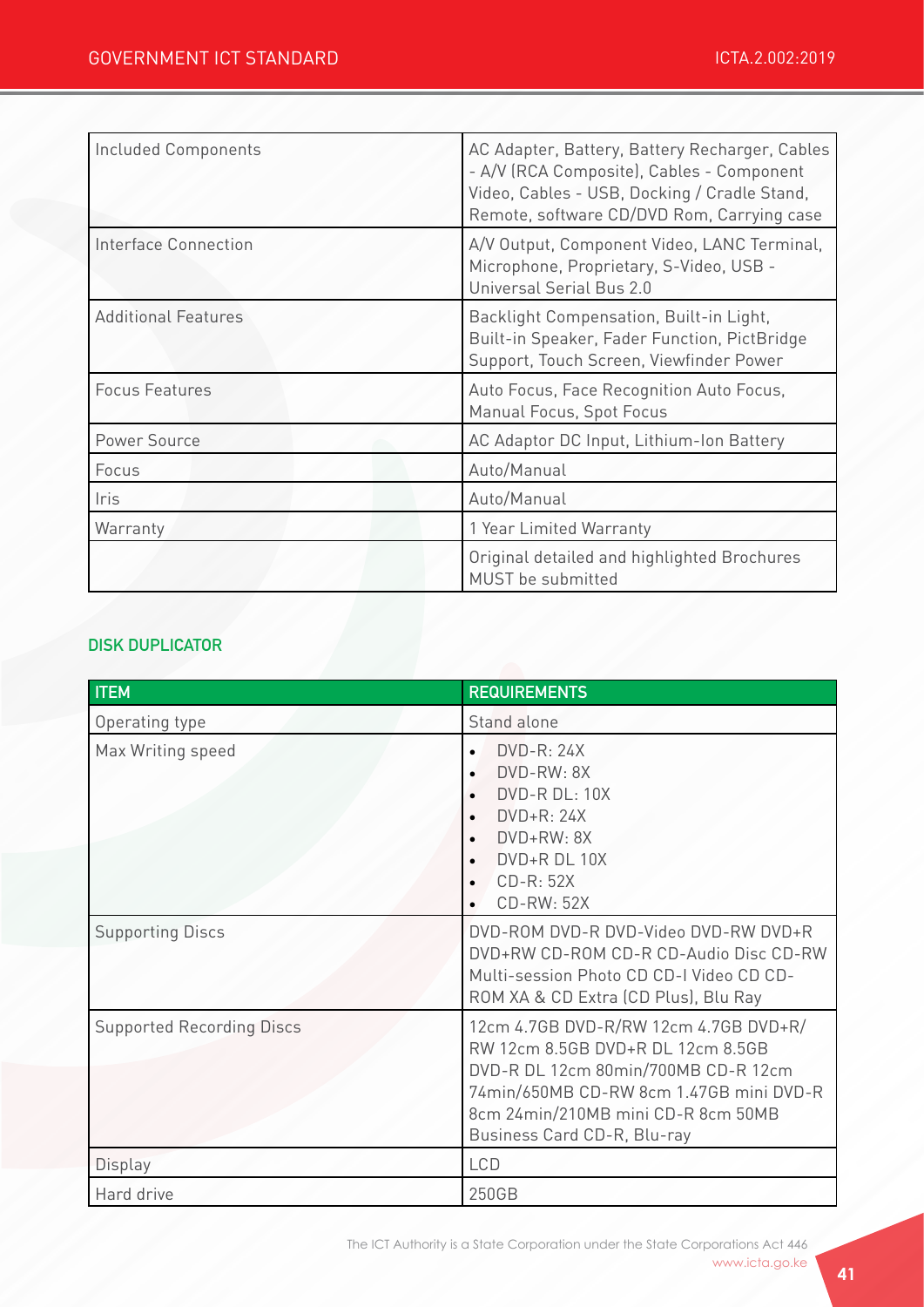| Hard drive partitioning | Continuous                                                                                           |
|-------------------------|------------------------------------------------------------------------------------------------------|
| <b>Buffer Memory</b>    | <b>128MB</b>                                                                                         |
| Connectivity            | USB 2.0 and Network connectivity                                                                     |
| Firmware upgradeable    | Yes                                                                                                  |
| Security                | User account management                                                                              |
| DVD format conversion   | Convert media between DVD+R/RW and<br>DVD-R/RW automatically                                         |
| Auto counter            | Yes                                                                                                  |
| Labeling                | Laser labeling technology                                                                            |
| Warranty                | 1 year<br>$\bullet$<br>Original detailed and highlighted Brochures<br>$\bullet$<br>MUST be submitted |

## DIGITAL VIDEO CAMERA

| <b>ITEM</b>           | <b>REQUIREMENTS</b>                                                     |
|-----------------------|-------------------------------------------------------------------------|
| Optical sensor size   | $1/3$ in                                                                |
| Optical sensor type   | <b>CMOS</b>                                                             |
| Min illumination      | 7 lux                                                                   |
| Image stabilizer      | Optical                                                                 |
| Min shutter speed     | $1/4$ sec                                                               |
| Shooting modes        | Digital photo mode                                                      |
| White balance         | Custom, Presets, Automatic                                              |
| White balance presets | Auto, Indoor, Outdoor, Manual                                           |
| Lens aperture         | $F/1.8 - 2.1$                                                           |
| Optical zoom          | 12x                                                                     |
| Lens system type      | Zoom lens                                                               |
| Min focal length      | 5.1 mm                                                                  |
| Auto focus            | TTL contrast detection                                                  |
| Filter size           | $37 \text{ mm}$                                                         |
| Manual focus          | Manual, Automatic                                                       |
| Zoom adjustment       | Manual, Motorized drive                                                 |
| Media type            | Mini DV (HDV) PAL                                                       |
| Image storage         | JPEG 1920 x 1440, JPEG 1440 x 1080, JPEG<br>1920 x 1080, JPEG 640 x 480 |
| Flash memory          | 16 MB - Memory Stick Duo                                                |
| Recording speed       | SP                                                                      |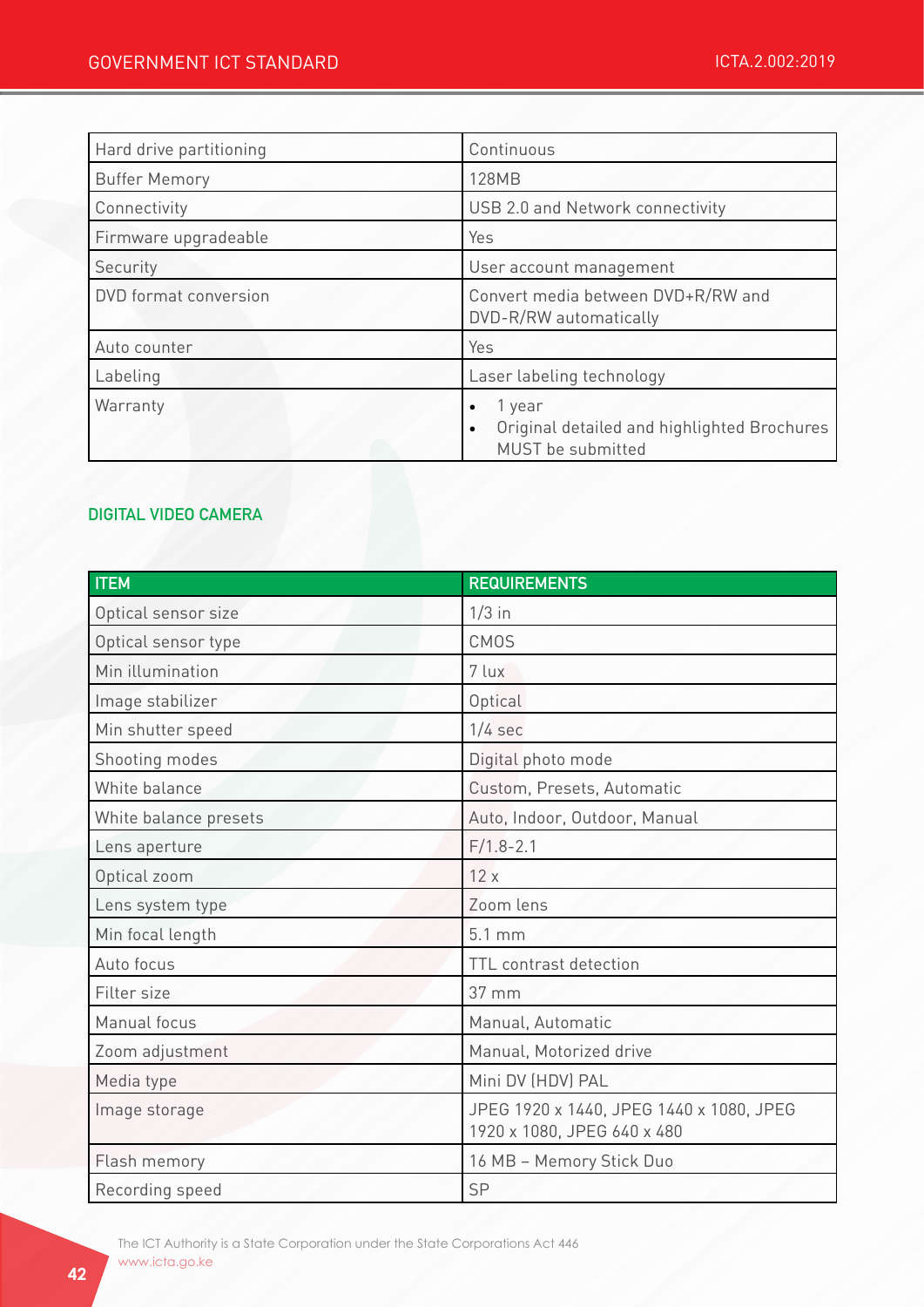| Display type              | LCD display - TFT active matrix                                                                                                                                                         |
|---------------------------|-----------------------------------------------------------------------------------------------------------------------------------------------------------------------------------------|
| Display form factor       | Rotating                                                                                                                                                                                |
| Display resolution        | 123,200 pixels                                                                                                                                                                          |
| Audio input type          | Microphone                                                                                                                                                                              |
| Microphone type           | Built-in                                                                                                                                                                                |
| Microphone operation mode | Stereo                                                                                                                                                                                  |
| Connections               | 1 x Component video output, 1 x Composite<br>video/audio output, 1 x S-Video output, 1 x<br>Headphones, 1 x Audio input, 1 x Control-L<br>(LANC), 1 x USB, 1 x DC power input           |
| Cables included           | A/V cable, Component video cable, USB cable                                                                                                                                             |
| Video input features      | Built-in speaker, Histogram display, Backlight<br>compensation, RGB primary color filter, Analog<br>to digital conversion with pass through Remote<br>control Remote control - Infrared |
| Included accessories      | Lens cap, Lens hood, Camcorder shoulder<br>strap, Memory Stick Duo adapter,                                                                                                             |
| Power                     | External power adaptor 240v, Lithium<br>rechargeable battery pack, charger                                                                                                              |
| Warranty                  | 1 Year<br>$\bullet$<br>Original detailed and highlighted Brochures<br>MUST be submitted                                                                                                 |

## VIDEO RECORDING PRESENTER WITH LASER POINTER

| <b>ITEM</b>               | <b>SPECIFICATIONS</b>                                                                                                                                    |
|---------------------------|----------------------------------------------------------------------------------------------------------------------------------------------------------|
| <b>Technical features</b> | 4-in-1 Product - Product functions as a<br>PowerPoint presenter with laser pointer,<br>integrated voice recorder and SD memory card<br>reader            |
| Storage                   | Built-in SD memory card reader and SD Card<br>Storage - Allows recording of presentations,<br>meetings or notes and save to a SD card in<br>.wav format; |
| Wireless                  | 2.4GHz wireless technology that provides up to<br>a 50-foot (15m) working range for full control<br>of the presentation from anywhere in the room        |
| Stow-n-go® receiver       | USB receiver that can be stored conveniently<br>inside presenter for easier storage and travel                                                           |
| Carrying case             | Carrying case with extra storage compartment<br>for 2 spare AAA batteries                                                                                |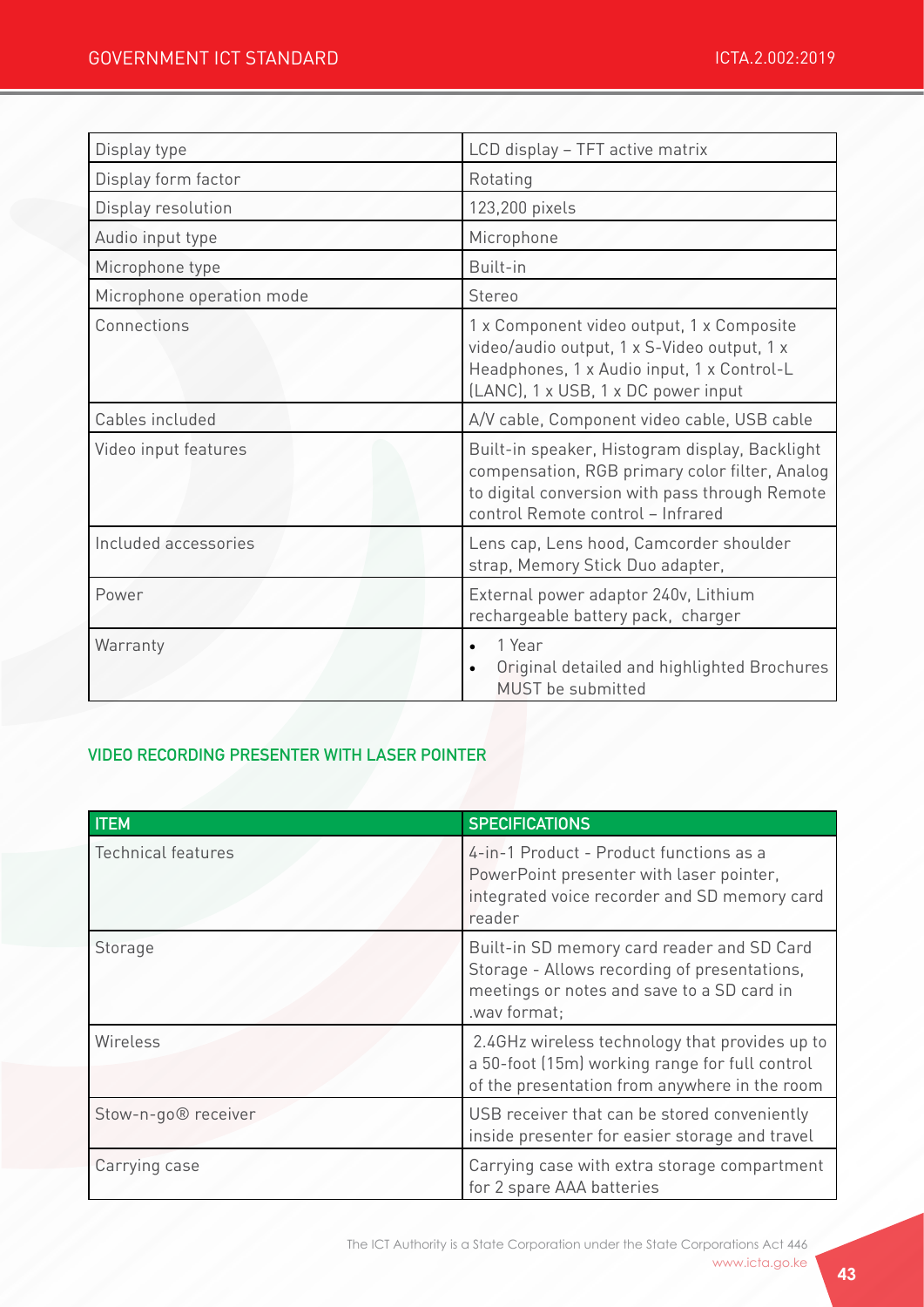| Led status indicators             | SD card memory full, low battery power and<br>laser beam currently in use                                                                                                                            |
|-----------------------------------|------------------------------------------------------------------------------------------------------------------------------------------------------------------------------------------------------|
|                                   | Indicator lights to notify user of any status<br>changes, so there are no unexpected surprises<br>during an important presentation                                                                   |
| System requirements/compatibility | Windows 7, USB port, SD memory card                                                                                                                                                                  |
| Communication interface           | <b>USB Port</b>                                                                                                                                                                                      |
| Convenience                       | Easily record any presentation questions with<br>the click of a button                                                                                                                               |
| Weight                            | 55q                                                                                                                                                                                                  |
| <b>Battery</b>                    | 2 AAA batteries and 2 spare AAA batteries                                                                                                                                                            |
| Functions on the presenter        | Scroll wheel provides for navigation through<br>presentations; Other buttons include: On/<br>off, Next/previous page, dark screen/resume,<br>application switch, slideshow/ESC and volume<br>control |
| Warranty                          | 2 years                                                                                                                                                                                              |
|                                   | Original detailed and highlighted Brochures<br>MUST be submitted                                                                                                                                     |

## WIRELESS INTERNET MODEM

| <b>ITEM</b>               | <b>SPECIFICATIONS</b>                                                                                                                                                                                                                                                          |
|---------------------------|--------------------------------------------------------------------------------------------------------------------------------------------------------------------------------------------------------------------------------------------------------------------------------|
| Main features             | Able to add external Antenna incase signal<br>$\bullet$<br>not enough strong.<br>Smaller and more compact.<br>Stable and Reliable.<br>Compatible with Windows 7 operating<br>systems and MacOS.<br>Zero CD Technology: No CD Requires, Auto<br>plug and play. Simple and easy. |
| <b>Technical standard</b> | HSDPA/UMTS: 3GPP R99, R5<br>$\bullet$<br>GSM/GPRS/EDGE: 3GPP R99<br>$\bullet$                                                                                                                                                                                                  |
| Operating frequency       | HSDPA/UMTS 2100MHz<br>$\bullet$<br>GSM/GPRS/EDGE 850/900/1800/1900MHz<br>$\bullet$                                                                                                                                                                                             |
| Support speed             | Maximum download speed: 3600 kbps<br>$\bullet$<br>Maximum upload speed: 384 kbps<br>$\bullet$                                                                                                                                                                                  |
| External interface        | Mini USB interface: supporting USB 2.0 Full<br>$\bullet$<br>Speed<br>Antenna: Internal antenna<br>External Antenna Slot: Able add external<br>antenna.                                                                                                                         |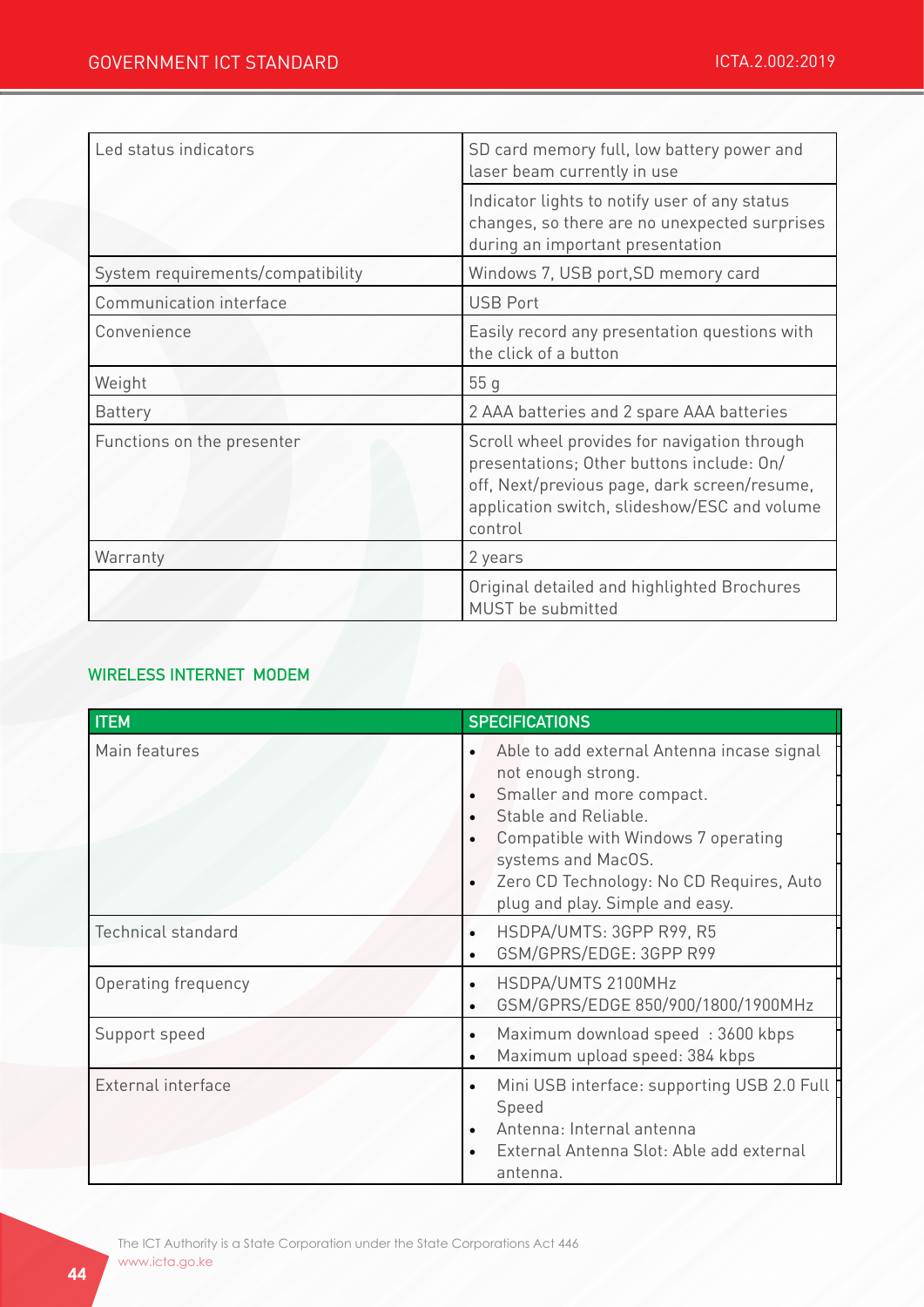|                   | With Extra Micro SD Memory Slot (up to<br>4GB).<br>SIM/USIM card: standard 6 PIN SIM card<br>interface                                                                                                     |
|-------------------|------------------------------------------------------------------------------------------------------------------------------------------------------------------------------------------------------------|
| <b>Dimensions</b> | 70.1 mm (D) x 25.7 mm (W) x 11.6 mm (H)                                                                                                                                                                    |
| Usb               | Auto plug and play                                                                                                                                                                                         |
| Weight            | $\leftarrow$ 50g                                                                                                                                                                                           |
| Led indicator     | Green Light You are connected to the GPRS/<br>EDGE network (fast)<br>Blue Light You are connected to the 3G<br>network (faster)<br>Cyan Light You are connected to the HSDPA<br>or Turbo network (fastest) |
| Warranty          | One Year<br>Original detailed and highlighted Brochures<br>MUST be submitted                                                                                                                               |

## DIGITAL LCD DISPLAY PANEL

| <b>ITEM</b>                       | <b>SPECIFICATIONS</b>                                                                                                                                                                                                                                                                                                                                                                                                                 |
|-----------------------------------|---------------------------------------------------------------------------------------------------------------------------------------------------------------------------------------------------------------------------------------------------------------------------------------------------------------------------------------------------------------------------------------------------------------------------------------|
| Picture/display                   |                                                                                                                                                                                                                                                                                                                                                                                                                                       |
| Aspect ratio                      | 16:9                                                                                                                                                                                                                                                                                                                                                                                                                                  |
| Size                              | Between 47"                                                                                                                                                                                                                                                                                                                                                                                                                           |
| <b>Brightness</b>                 | 500 CD/M2<br>$\bullet$<br>Total Input-Line: 4, Total Input-Terminal: 4                                                                                                                                                                                                                                                                                                                                                                |
| Contrast ratio                    | 1600: 1 Dynamic Contrast Ratio,                                                                                                                                                                                                                                                                                                                                                                                                       |
| Display screen                    | <b>LCD WXGA Active Matrix TFT</b>                                                                                                                                                                                                                                                                                                                                                                                                     |
| Screen enhancement                | <b>Anti Reflection Coated Screen</b>                                                                                                                                                                                                                                                                                                                                                                                                  |
| Viewing angle                     | Horizontal: 178°, Vertical: 178° Degrees                                                                                                                                                                                                                                                                                                                                                                                              |
| Audio power output                | 14W Total (7Wx2 Digital AMP)                                                                                                                                                                                                                                                                                                                                                                                                          |
| Inputs and Outputs Specifications | Analog Audio Input(s) -Pinjack (x2), Analog<br>$\bullet$<br>Audio Output(s)-Pinjack (x2),<br>Composite Video Output(s)<br>BNC (x1) Loop Through<br>Dual Option Slot-1.8 Slot, Ethernet<br>$\bullet$<br>Connection(s),<br>HD Component Video Input(s)<br>$\bullet$<br>RGB/COMPONENT IN: HD D-sub 15-pin<br>$\bullet$<br>female (x1)<br>HD Component Video Output(s) RGB/<br>$\bullet$<br>COMPONENT Out: HD D-sub 15-pin female<br>(x1) |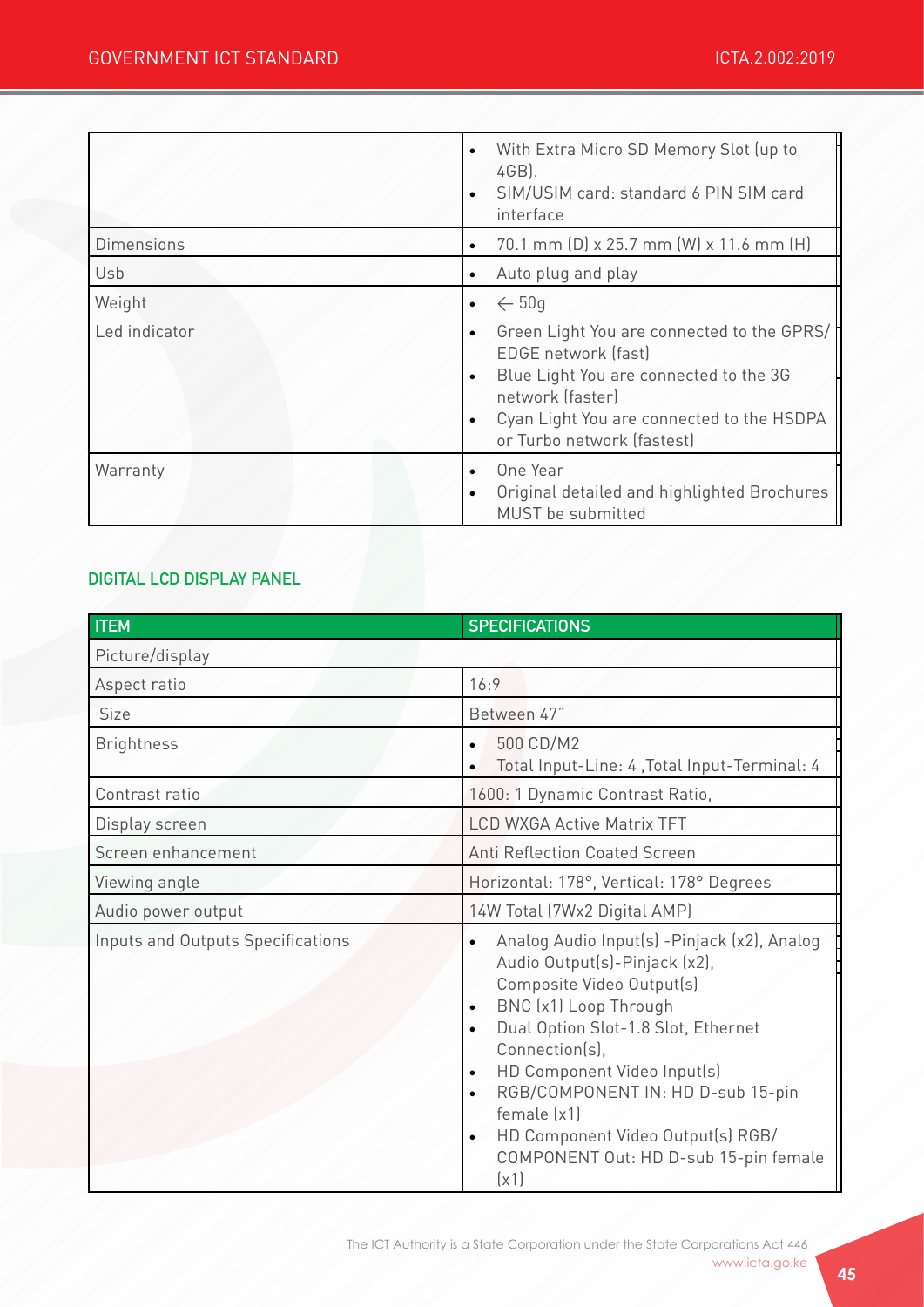|                                            | HDMI™ Connection(s) Available through<br>Option Card BKM-FW15<br>PC Audio Input(s), RS232 Control- D-sub<br>$9$ -pin $(x1)$<br>S-Video Input(s)<br>Mini DIN 4-pin (x1): when S-Video is used,<br>Composite Video is inactive<br>Video In (BNC) (x1): when Video is used,<br>S-Video is inactive |
|--------------------------------------------|-------------------------------------------------------------------------------------------------------------------------------------------------------------------------------------------------------------------------------------------------------------------------------------------------|
| Video Specifications Format(s) Supported   | NTSC/PAL/PAL-M/PAL-N/NTSC4.43/PAL60<br>$\bullet$<br>Viewing Angle<br>Display Technology - 8MS<br>Picture Mode - Custom, Vivid, Standard,<br>Conference, DICOM                                                                                                                                   |
| Display RESPONSE TIME                      | 8MS                                                                                                                                                                                                                                                                                             |
| Panel resolution                           | 1920 x 1080 Display Resolution                                                                                                                                                                                                                                                                  |
| Sound                                      | Virtual Surround sound                                                                                                                                                                                                                                                                          |
|                                            | Stereo sound Output                                                                                                                                                                                                                                                                             |
| Remote Control                             | LAN / RS232 Available                                                                                                                                                                                                                                                                           |
| <b>Digital Inputs Specifications</b>       | DVI-D, HDSDI (SMPTE 292M), No (Available<br>through Option Card BKM-FW16)                                                                                                                                                                                                                       |
| <b>Power Specifications</b>                | Internal Power Supply                                                                                                                                                                                                                                                                           |
| Power Consumption (in Operation)           | Approx 320W                                                                                                                                                                                                                                                                                     |
| Power Requirements                         | AC 100-240V, 50/60Hz                                                                                                                                                                                                                                                                            |
| <b>HDMI™ Technology</b>                    | No (Available through Option Card BKM-FW15)                                                                                                                                                                                                                                                     |
| Multiple Language Display                  | English, French, Spanish, Italian, German,<br>Japanese, Dutch, Swedish, Russian, Chinese                                                                                                                                                                                                        |
| On-Screen Display                          | <b>Picture and Picture</b><br>Yes<br>Yes<br>VGA in SUB 15 HD                                                                                                                                                                                                                                    |
| <b>Convenience Specifications</b>          | Cable Management System, Wall/Arm Mount                                                                                                                                                                                                                                                         |
| Mount Design                               | Landscape, Portrait Auto sensing Logo<br>illumination                                                                                                                                                                                                                                           |
| Remote Control                             | <b>Multi-Function Remote</b>                                                                                                                                                                                                                                                                    |
| <b>Operating Conditions Specifications</b> | Color Temperature Control<br>Colors<br><b>Operating Humidity</b><br><b>Operating Temperature</b><br><b>Screen Treatment</b>                                                                                                                                                                     |
| <b>PC Connection</b>                       | PC : Computer display with support for<br>resolutions up to 1920 x 1080 through HDMI<br>and VGA                                                                                                                                                                                                 |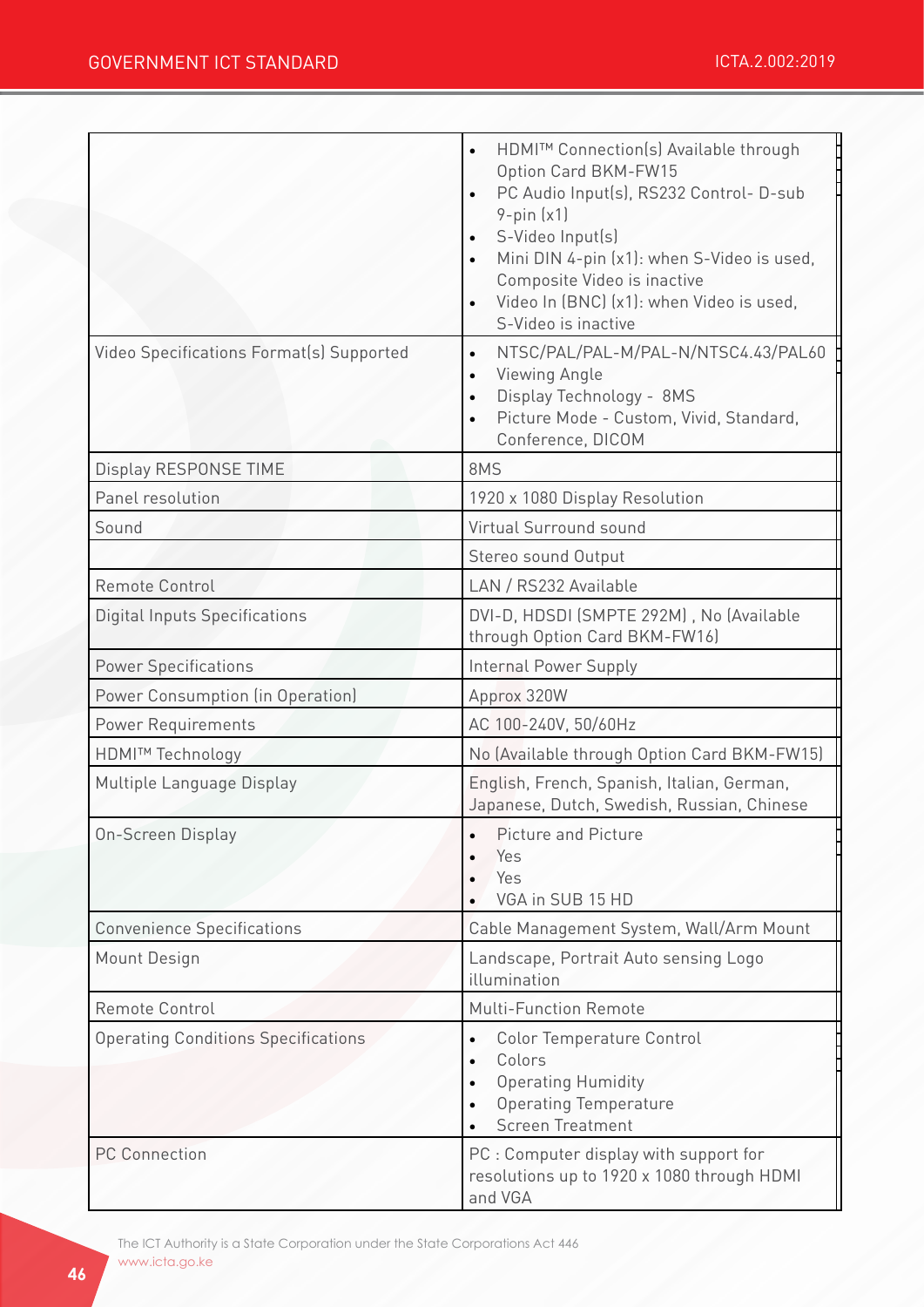## MULTIPURPOSE PHOTOCOPIER (4 IN ONE)

| <b>ITEM</b>                              | <b>REQUIREMENTS</b>                                                                                                                                                                                                                                                                                                                                                                    |
|------------------------------------------|----------------------------------------------------------------------------------------------------------------------------------------------------------------------------------------------------------------------------------------------------------------------------------------------------------------------------------------------------------------------------------------|
| <b>Printing specifications</b>           |                                                                                                                                                                                                                                                                                                                                                                                        |
| <b>Functions</b>                         |                                                                                                                                                                                                                                                                                                                                                                                        |
| All-in-one functions                     | Print, copy, Scan and Fax                                                                                                                                                                                                                                                                                                                                                              |
| Multitasking capability                  | Yes                                                                                                                                                                                                                                                                                                                                                                                    |
| <b>Print quality technology</b>          |                                                                                                                                                                                                                                                                                                                                                                                        |
| Print technology                         | Laserjet                                                                                                                                                                                                                                                                                                                                                                               |
| Print speed, black (normal quality mode) | Up to 40 ppm                                                                                                                                                                                                                                                                                                                                                                           |
| Print speed, color (normal quality mode) | Up to 40 ppm                                                                                                                                                                                                                                                                                                                                                                           |
| First page out (black)                   | As fast as 11.5 sec                                                                                                                                                                                                                                                                                                                                                                    |
| First page out (color)                   | As fast as 11.5 sec                                                                                                                                                                                                                                                                                                                                                                    |
| Monthly duty cycle                       | Up to 200,000 pages                                                                                                                                                                                                                                                                                                                                                                    |
| Recommended monthly print volume         | 8,000 to 17,000 pages                                                                                                                                                                                                                                                                                                                                                                  |
| Print resolution, black                  | Up to 1200 x 600 dpi                                                                                                                                                                                                                                                                                                                                                                   |
| Print resolution, color                  | Up to 1200 x 600 dpi                                                                                                                                                                                                                                                                                                                                                                   |
| Memory                                   | 512 MB                                                                                                                                                                                                                                                                                                                                                                                 |
| Processor speed                          | 835 MHz                                                                                                                                                                                                                                                                                                                                                                                |
| <b>Paper handling</b>                    |                                                                                                                                                                                                                                                                                                                                                                                        |
| Paper handling optional, input           | 1 x 500 Feeder Stand, 3 x 500 feeder stand-one<br>or the other of these should be present with<br>each unit.                                                                                                                                                                                                                                                                           |
| Paper handling optional, output          | Tray 1 and a Cassette Tray 2 and 3 (Tray 1 holds<br>100 sheets, Tray 2 and 3 holds 500 sheets each)<br>F Bundle includes and additional 2 x 500 sheet<br>input trays (trays 4 and 5)                                                                                                                                                                                                   |
| Paper handling standard, output          | 500-sheet face down output bin                                                                                                                                                                                                                                                                                                                                                         |
| Envelope capacity                        | Up to 10 envelopes                                                                                                                                                                                                                                                                                                                                                                     |
| Duplex printing                          | Automatic                                                                                                                                                                                                                                                                                                                                                                              |
| Document finishing                       | Sheetfeed simplex or duplexed face down to<br>standard output bin; Optional devices handle<br>Stacking, Stapling and Booklet making                                                                                                                                                                                                                                                    |
| Media sizes, standard                    | Multipurpose tray 1: letter, letter-R, legal,<br>executive, statement, 8.5 x 13 in, 11 x 17 in,<br>$12 \times 18$ in, index cards $(4 \times 6, 5 \times 8)$ , envelopes<br>(No. 9, 10, Monarch); Input tray 2: letter,<br>letter-R, legal, executive, 8.5 x 13 in, 11 x 17 in;<br>Input trays 3, 4, and 5: letter, letter-R, legal,<br>executive, 8.5 x 13 in, 11 x 17 in, 12 x 18 in |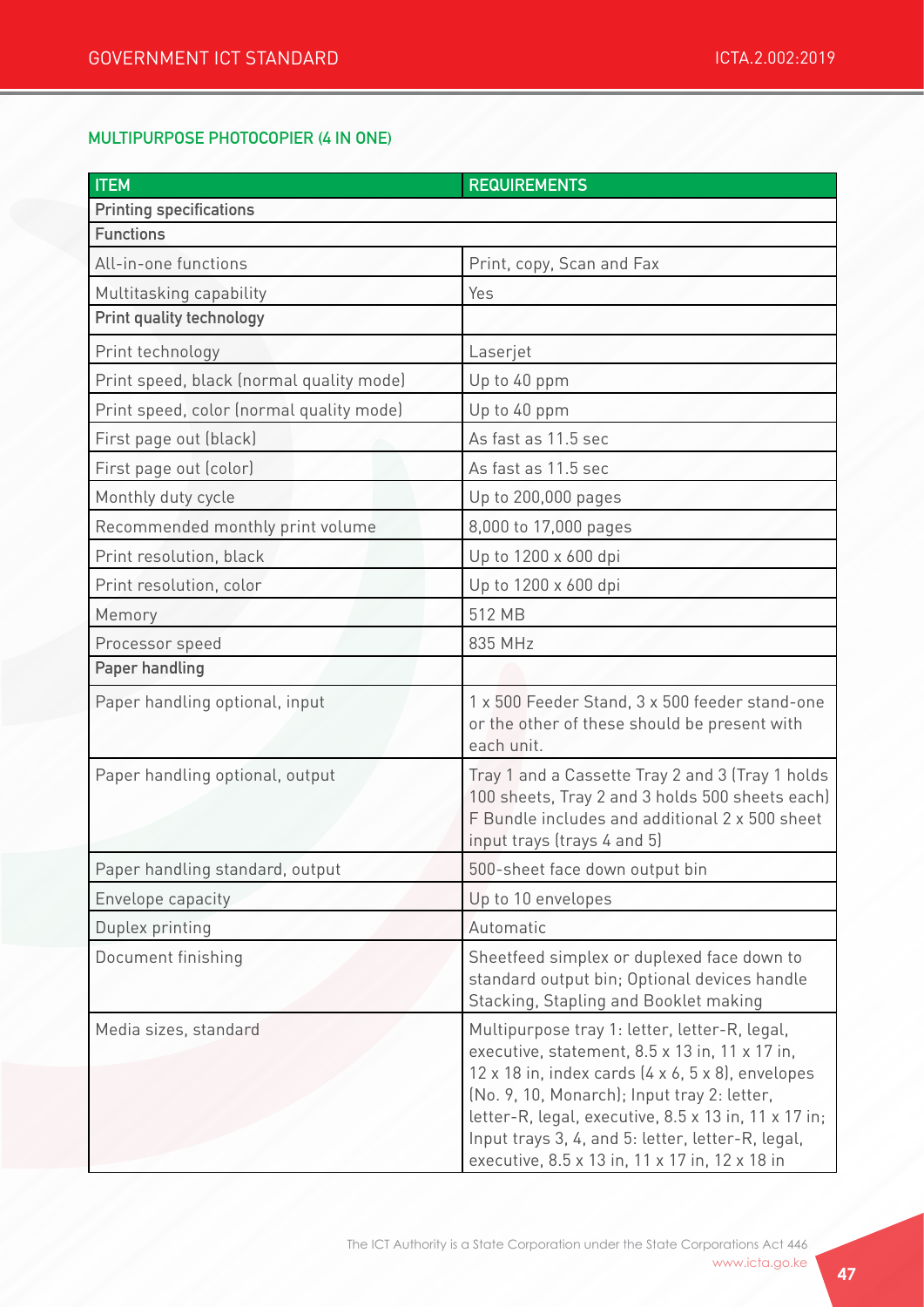| Media sizes, custom                       | Multipurpose tray 1: 4 x 5.5 to 12.6 x 18 in; Tray<br>2: 5.8 x 8.3 to 11.7 x 17 in; Trays 3, 4, 5:: 5.8 x<br>8.3 to 12.6 x 18 in                                                                               |
|-------------------------------------------|----------------------------------------------------------------------------------------------------------------------------------------------------------------------------------------------------------------|
| Media types                               | Paper (bond, recycled, glossy, mid-weight,<br>heavy, heavy glossy, extra heavy, extra heavy<br>glossy, rough, tough), transparencies, labels,<br>envelopes, cardstock, user-defined                            |
| <b>Scanner specifications</b>             |                                                                                                                                                                                                                |
| Scanner type                              | Flatbed, ADF                                                                                                                                                                                                   |
| Scan resolution, optical                  | Up to 600 dpi                                                                                                                                                                                                  |
| Scan size, maximum (flatbed)              | 11.7 x 17 In                                                                                                                                                                                                   |
| Scan size, maximum (ADF)                  | $11.7 \times 17$ In                                                                                                                                                                                            |
| Scan speed (default)                      | Up to 40 ppm (mono letter simplex); up to 38<br>ppm (mono A4 simplex); up to 41 ppm (mono<br>A3 simplex) up to 16 ppm (mono letter duplex);<br>up to 15 ppm (mono A4 duplex); up to 16 ppm<br>(mono A3 duplex) |
| <b>Scanner features</b>                   | Yes                                                                                                                                                                                                            |
| Automatic paper sensor                    | Yes                                                                                                                                                                                                            |
|                                           |                                                                                                                                                                                                                |
| Supported file formats                    | PDF, JPEG, TIFF, or MTIFF                                                                                                                                                                                      |
| Copier specifications                     |                                                                                                                                                                                                                |
| Copy resolution, black                    | Up to 600 x 600 dpi                                                                                                                                                                                            |
| Copy resolution, color                    | Up to 600 x 600 dpi                                                                                                                                                                                            |
| Copy reduce/enlarge settings              | 25 to 400%                                                                                                                                                                                                     |
| Maximum number of copies                  | Up to 999 copies                                                                                                                                                                                               |
| <b>Fax specifications</b>                 |                                                                                                                                                                                                                |
| Faxing                                    | Yes                                                                                                                                                                                                            |
| Fax transmission speed (seconds per page) | 13 sec per page                                                                                                                                                                                                |
| Fax resolution, black (dots per inch)     | Up to 300 x 300 dpi ( Recv can support 400x400)                                                                                                                                                                |
| Speed dials, maximum number               | 100 speed dials and 100 numbers per speed<br>dial.                                                                                                                                                             |
| Auto redial                               | Yes                                                                                                                                                                                                            |
| Fax delayed sending                       | <b>No</b>                                                                                                                                                                                                      |
| Fax broadcast                             | 100 Locations                                                                                                                                                                                                  |
| Junk fax barrier                          | Up to Blocked 20 fax numbers                                                                                                                                                                                   |
| Polling                                   | No                                                                                                                                                                                                             |
| Remote retrieval                          | No                                                                                                                                                                                                             |
| Fax forwarding                            | Yes                                                                                                                                                                                                            |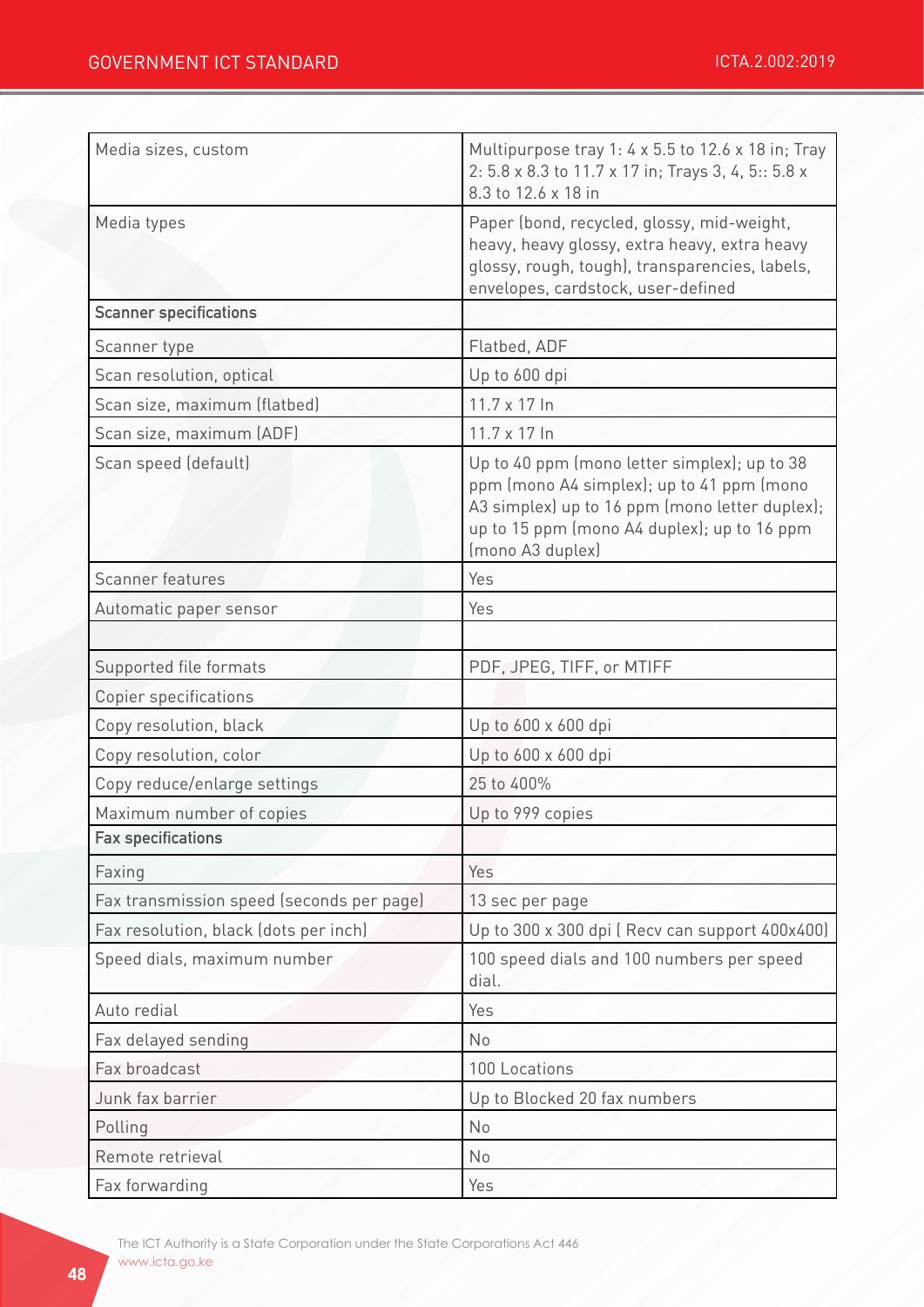| Warranty                                                                                        | I year                                                                                               |
|-------------------------------------------------------------------------------------------------|------------------------------------------------------------------------------------------------------|
| <b>Connectivity</b>                                                                             |                                                                                                      |
| Connectivity, standard                                                                          | 1 Hi-Speed USB 2.0, 1 built-in wired Ethernet,<br>1 PictBridge, 1 built-in wireless 802.11b/g        |
| Connectivity, optional                                                                          | HP bt300 Bluetooth Wireless Printer Adaptor<br>Q3395A                                                |
| Macintosh compatible                                                                            | Yes                                                                                                  |
| Print drivers, standard                                                                         | HP PCL 3 GUI                                                                                         |
| <b>Compatible operating systems</b>                                                             |                                                                                                      |
| Microsoft Windows 7, Windows XP Professiona,<br>Mac OS X v10.2.8, 10.3, 10.4, 10.5, 10.6, Linux |                                                                                                      |
| Warranty                                                                                        | 1 year<br>$\bullet$<br>Original detailed and highlighted Brochures<br>$\bullet$<br>MUST be submitted |

## EXTERNAL HARDDISK

| <b>ITEM</b>                  | <b>REQUIREMENTS</b>                                                                                  |
|------------------------------|------------------------------------------------------------------------------------------------------|
| Capacity                     | 500 GB                                                                                               |
| Hard Disk Spindle Speed      | 7200 rpm                                                                                             |
| Cache                        | 2 MB                                                                                                 |
| Hard disk Interface          | FireWire 800, FireWire 400 and USB 2.0                                                               |
| Data Transfer Rate           | 480 MB/s                                                                                             |
| Seek time                    | 14 ms                                                                                                |
| Compatible operating systems | Windows XP, Windows Vista, Windows 7/<br>windows 8.1 and Mac OS 9.x / 10.1 or higher                 |
| Power Source                 | USB bus and FireWire bus                                                                             |
| <b>Power Requirements</b>    | 100 - 240 VAC                                                                                        |
| Warranty                     | 1 year<br>$\bullet$<br>Original detailed and highlighted Brochures<br>$\bullet$<br>MUST be submitted |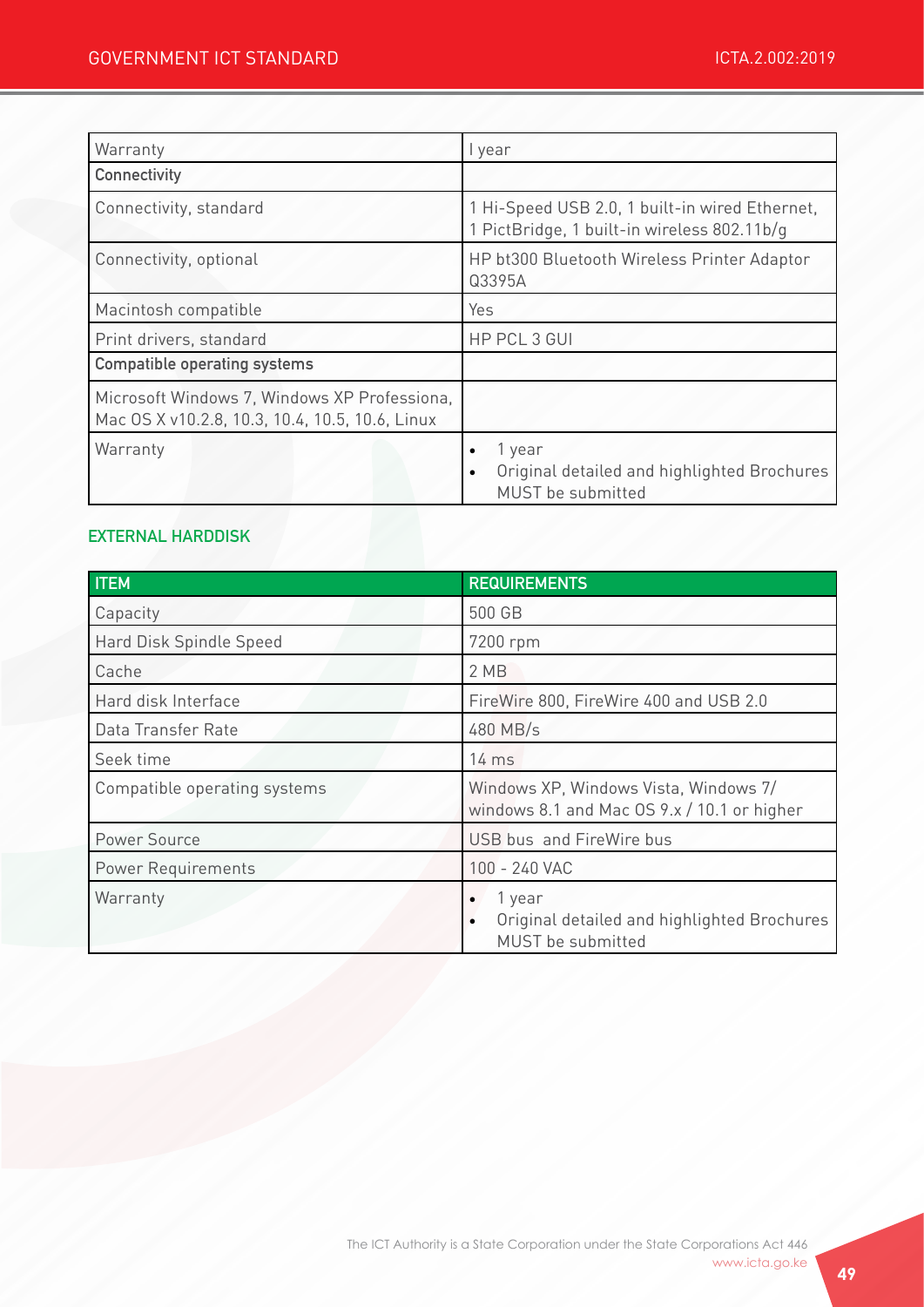## FLASH DISK

| <b>ITEM</b>                                                      | <b>REQUIREMENTS</b>                                   |
|------------------------------------------------------------------|-------------------------------------------------------|
| Capacity                                                         | 4 GB                                                  |
| <b>Rotational Speed</b>                                          | 4200 rpm                                              |
| Cache                                                            | 2 MB                                                  |
| Interface                                                        | ATA 100, Zer Insertin Frce (ZIF) cnnectr / USB<br>2.0 |
| Max. External Transfer Rate                                      | 100 MB/s                                              |
| <b>SEEK TIME</b>                                                 |                                                       |
| Track t Track                                                    | 3 <sub>ms</sub>                                       |
| Average                                                          | 15 <sub>ms</sub>                                      |
| Maximum                                                          | 26 ms                                                 |
| <b>SHCK</b>                                                      |                                                       |
| Perating                                                         | 500G @ 2ms                                            |
| Nn-perating                                                      | 1500G @ 1ms                                           |
| Original detailed and highlighted Brochures<br>MUST be submitted |                                                       |

## INTERNAL SERVER HARDDISK

|              | Performance-optimized<br>high-capacity storage<br>for high-intensity<br>applications.                              | High-performance,<br>high-capacity storage<br>for mid-intensity<br>applications.                                                      | The maximum capacity<br>energy-efficient cold<br>storage HDD.                                                            |
|--------------|--------------------------------------------------------------------------------------------------------------------|---------------------------------------------------------------------------------------------------------------------------------------|--------------------------------------------------------------------------------------------------------------------------|
| Designed For | Datacenter storage,<br>high-end NAS/SAN<br>and Surveillance, and<br>performance-oriented<br>high capacity storage. | <b>Bulk cloud</b><br>storage, replicated<br>environments, content<br>delivery networks<br>(CDNs), entry level<br>servers, and backup. | Datacenter archive<br>storage, cold storage<br>servers, tape library<br>disk layer, tape library<br>and VTL replacement. |
| Capacity     | 250 GB - 6 TB                                                                                                      | $1 TB - 6 TB$                                                                                                                         | 6 TB OR MORE                                                                                                             |
| Interface    | SAS 6 Gb/s -10000 or<br>15000rpm                                                                                   | SATA 6 Gb/s- 7200 or<br>10000rpm                                                                                                      | SATA 6 Gb/s- 7200 or<br>10000rpm                                                                                         |
|              | SATA 6 Gb/s-7200 or<br>10000rpm                                                                                    |                                                                                                                                       |                                                                                                                          |
|              | SATA 3 Gb/s - 7200 or<br>10000rpm                                                                                  |                                                                                                                                       |                                                                                                                          |
| <b>MTBF</b>  | Up to 2 M hours                                                                                                    | 800 K - 1 M hours                                                                                                                     | 500 K hours                                                                                                              |
| Workload     | 550 TB per year                                                                                                    | 180 TB per year                                                                                                                       | 60 TB per year                                                                                                           |
| Format       | 512n / 512e / 4Kn                                                                                                  | 512e                                                                                                                                  | Advanced Format (AF)                                                                                                     |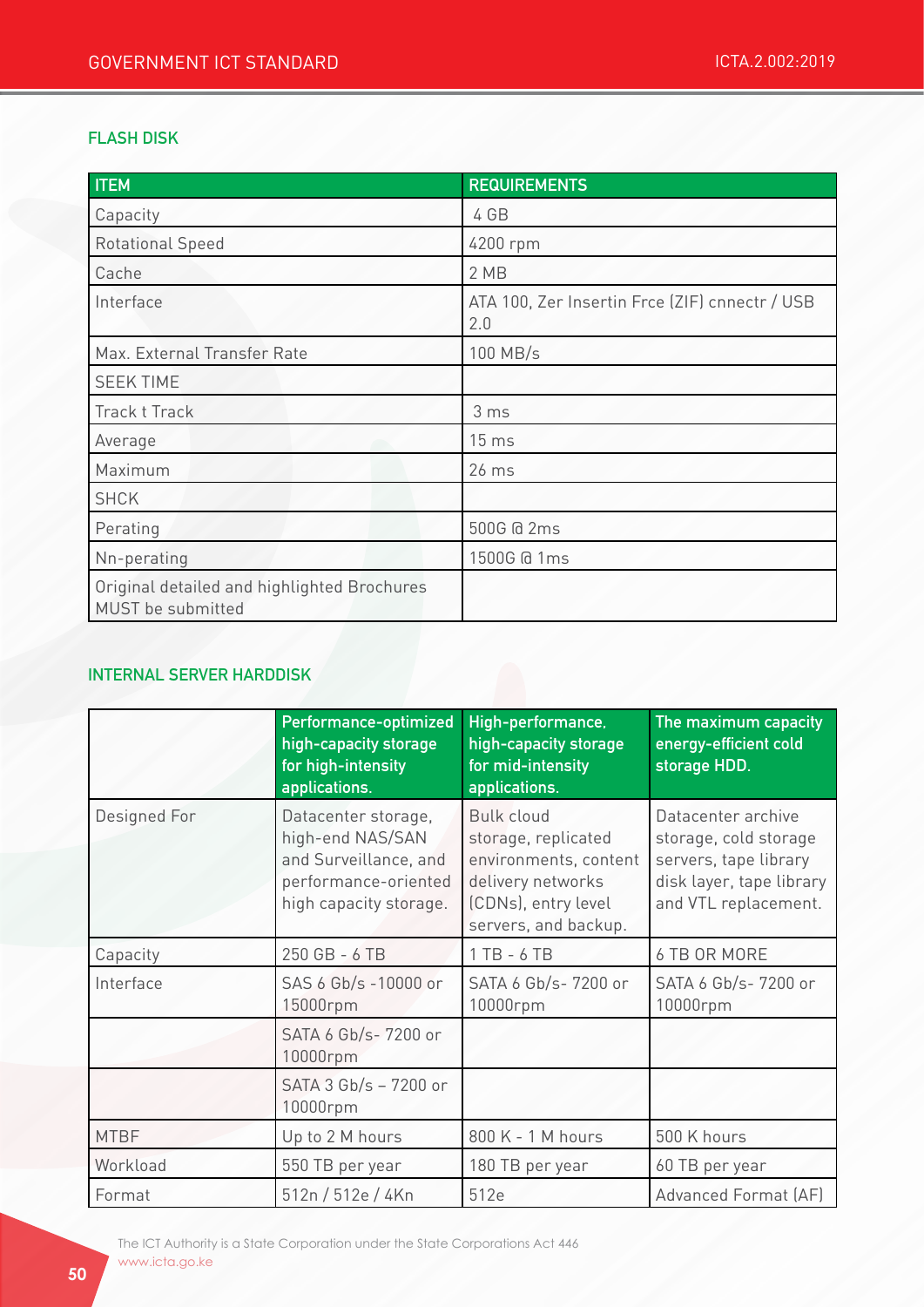| Cache       | 32, 64 MB and 128 MB 64 MB and 128 MB |             | 64 MB       |
|-------------|---------------------------------------|-------------|-------------|
| Form Factor | $3.5$ -inch                           | $3.5$ -inch | $3.5$ -inch |
| Warranty    |                                       |             |             |

#### INTERNAL SERVER HARDDISK

| <b>ITEM</b>                                                      | <b>REQUIREMENTS</b>                 |
|------------------------------------------------------------------|-------------------------------------|
| Capacity                                                         | 146 GB 10K rpm upgradable to 1.75TB |
| Maximum Raw Storage                                              | 584 GB 10K rpm                      |
| Classification                                                   | Serve V890 Suns Solaris             |
| Host interface                                                   | 160 MB SCSI LVD                     |
| <b>Hard Disk Drives</b>                                          | 160 MB SCSI 3.5 inch low profile    |
| <b>Supported Drives</b>                                          | 73 GB 10K rpm; 146 GB 10K rpm       |
| Original detailed and highlighted Brochures<br>MUST be submitted |                                     |

#### STANDBY UPS

| <b>ITEM</b>           | <b>REQUIREMENTS</b>                                                                                                                                                                                                                                                                                                                                                                                                              |
|-----------------------|----------------------------------------------------------------------------------------------------------------------------------------------------------------------------------------------------------------------------------------------------------------------------------------------------------------------------------------------------------------------------------------------------------------------------------|
| Power provided        | At least 650 VA                                                                                                                                                                                                                                                                                                                                                                                                                  |
| Input Voltage Swing   | AC 196 - 280 V                                                                                                                                                                                                                                                                                                                                                                                                                   |
| Output voltage Range  | AC 230 V                                                                                                                                                                                                                                                                                                                                                                                                                         |
| Localization          | 220 - 240V / 50Hz                                                                                                                                                                                                                                                                                                                                                                                                                |
| Output Frequency      | 50 - 60HZ auto-sensing                                                                                                                                                                                                                                                                                                                                                                                                           |
| Design                | Automatic voltage regulaton<br>$\bullet$<br>Mains Isolation<br>$\bullet$<br>User replaceable batteries<br>$\bullet$<br>Static-Automatic bypass<br>$\bullet$<br>Run time (full load) 2,4 min<br>$\bullet$<br>Maintenance bypass incase of servicing<br>$\bullet$                                                                                                                                                                  |
| <b>Battery Module</b> | Minimum 16 minutes backup time on 50%<br>$\bullet$<br>rated outout<br>Minimum 5 minutes backup time on 100%<br>$\bullet$<br>rated outout<br>Minimum 3 year lifetime<br>$\bullet$<br>Type (Sealed lead-acid preferred)<br>$\bullet$<br>Automatic periodic battery tests<br>$\bullet$<br>Short recharge time (Maximum 5 hours for<br>$\bullet$<br>100% runtime)<br>Protection against excessive/damaging<br>$\bullet$<br>discharge |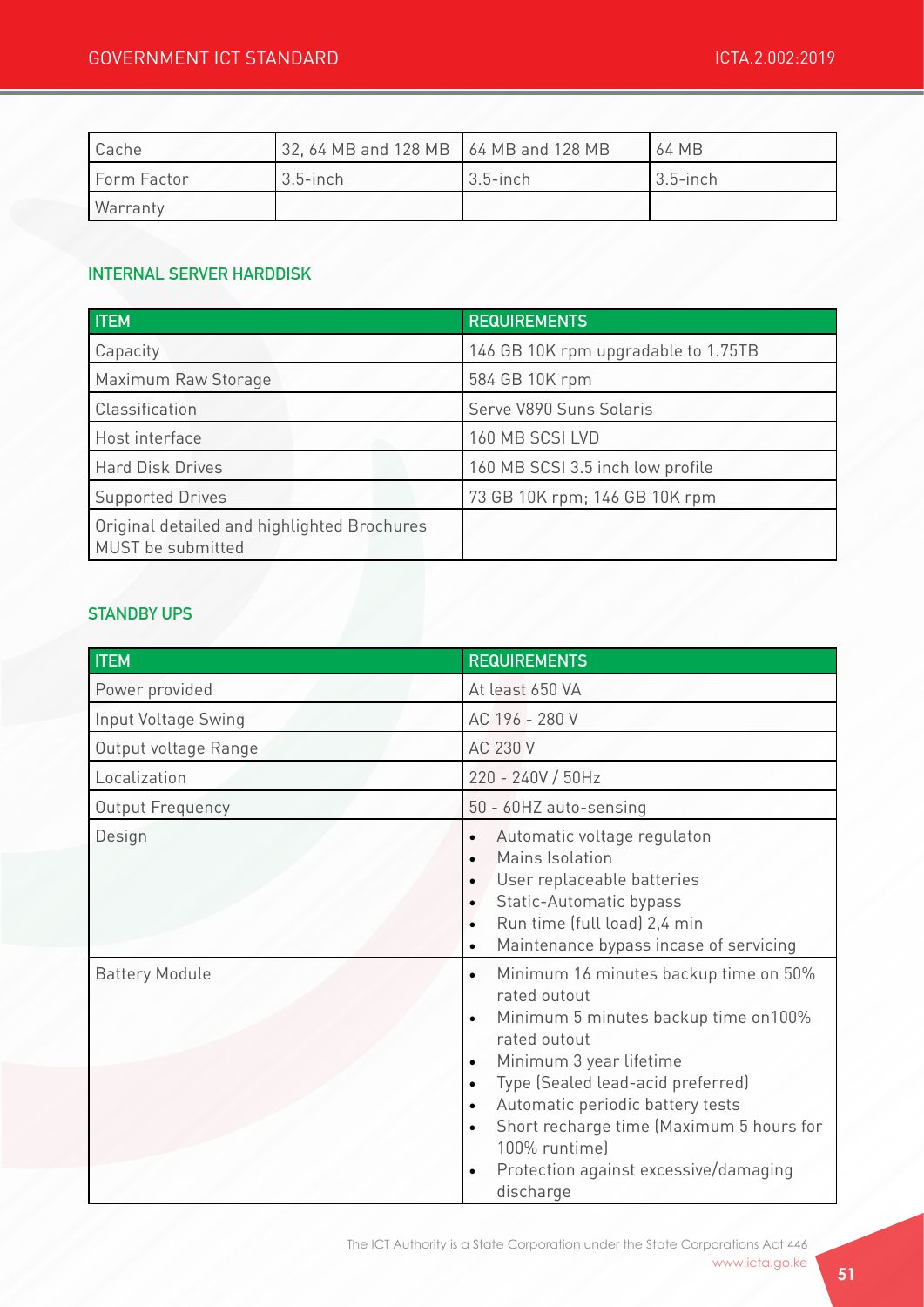| Protection                     | Output Overload                                                                                      |
|--------------------------------|------------------------------------------------------------------------------------------------------|
|                                | Input/Output short-circuit                                                                           |
| <b>Communication Interface</b> | Serial port communications support                                                                   |
| Warranty                       | • 1 Year OnSite Repair & Replace<br>Original detailed and highlighted Brochures<br>MUST be submitted |

#### ONLINE/SMART UPS

| <b>ITEM</b>                    | <b>REQUIREMENTS</b>                                                                                      |
|--------------------------------|----------------------------------------------------------------------------------------------------------|
| <b>Product Description</b>     | 850VA UPS                                                                                                |
| Power                          | 850Va / 500W                                                                                             |
| Input Voltage range            | 165-275 Vac                                                                                              |
| Frequency                      | 50 Hz                                                                                                    |
| <b>Charging Time</b>           | 12 hours (90%)                                                                                           |
| Battery type (Ah)              | Air-tight, maintenance-free, lead battery with<br>anti-leak seal                                         |
| Autonomy                       | 1.5 min (full load) - 7 min (medium load)                                                                |
| Output voltage (Single Phrase) | 230Vac + 10% - 15%50Hz 5% in-line                                                                        |
| Power (kVA/KW)                 | 850 Va/500 W                                                                                             |
| Output number                  | Back: 2 IEC sockets + 2 sockets No backup: 2<br>sockets                                                  |
|                                |                                                                                                          |
| Switch time                    | 10 <sub>ms</sub>                                                                                         |
| Dimensions (W x D x H)         | 126 mm x 325 mm x 220 mm                                                                                 |
| Weight                         | 6 Kg                                                                                                     |
| <b>Control Software</b>        | UPSILON 2000                                                                                             |
| <b>Communication Port</b>      | <b>USB</b><br>$\bullet$<br>Original detailed and highlighted Brochures<br>$\bullet$<br>MUST be submitted |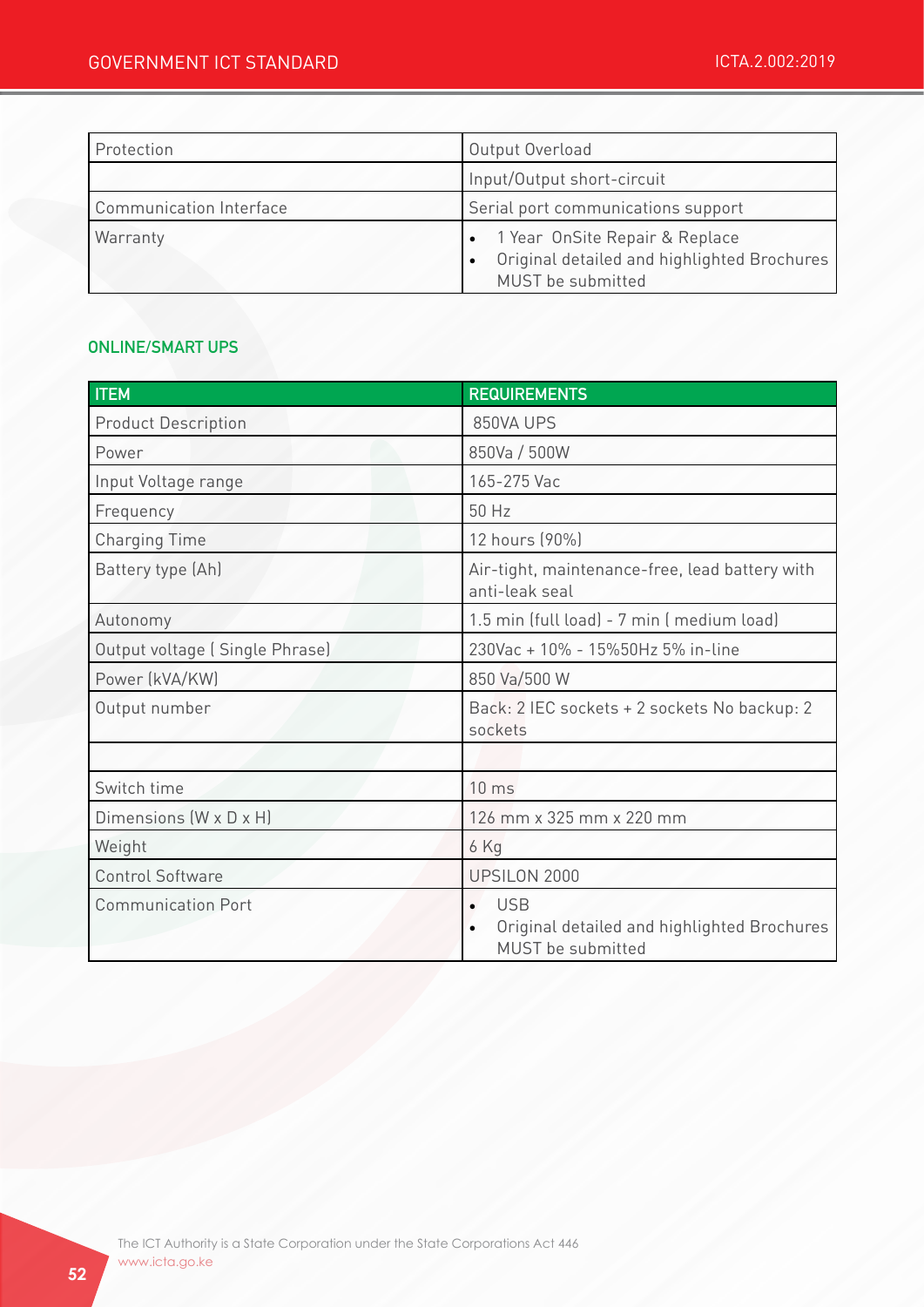## INDUSTRIAL/MODULAR UPS

| <b>ITEM</b>                          | <b>REQUIREMENTS</b>                                                                                                                                                                                                                                                                                                                                                                                                                                           |  |
|--------------------------------------|---------------------------------------------------------------------------------------------------------------------------------------------------------------------------------------------------------------------------------------------------------------------------------------------------------------------------------------------------------------------------------------------------------------------------------------------------------------|--|
| Rating                               | At least 6 KVA                                                                                                                                                                                                                                                                                                                                                                                                                                                |  |
| Input Voltage Swing                  | Minimum. 220V to 270V                                                                                                                                                                                                                                                                                                                                                                                                                                         |  |
| Output voltage                       | 220V - 240V                                                                                                                                                                                                                                                                                                                                                                                                                                                   |  |
| Output Frequency                     | 50 - 60HZ auto-sensing<br>$\bullet$<br>Automatic voltage regulation<br>Mains Isolation                                                                                                                                                                                                                                                                                                                                                                        |  |
| Design                               | User replaceable batteries<br>$\bullet$<br>Static-Automatic bypass, SMART<br>capabilities enabled<br>Maintenance bypass in case of servicing<br>$\bullet$                                                                                                                                                                                                                                                                                                     |  |
| <b>Battery Module</b>                | Minimum 60 minutes backup time on 50%<br>$\bullet$<br>rated output<br>Minimum 30 minutes backup time on 100%<br>$\bullet$<br>rated output<br>Minimum 5 year lifetime, on Battery<br>$\bullet$<br>Type (Sealed lead-acid preferred)<br>$\bullet$<br>Automatic periodic battery tests, Front<br>$\bullet$<br>panel mounted fuse<br>Short recharge time (Maximum 5 hours for<br>$\bullet$<br>100% runtime)<br>Protection against excessive/damaging<br>discharge |  |
| Protection                           | Output Overload<br>$\bullet$<br>Input/Output short-circuit                                                                                                                                                                                                                                                                                                                                                                                                    |  |
| Form Factor                          | Rack Mountable                                                                                                                                                                                                                                                                                                                                                                                                                                                |  |
| <b>Communication Interface</b>       | Asynchronous serial COM port, 10BaseT<br>Ethernet SNMP/HTTP port, Transport Cases,<br>Slides and                                                                                                                                                                                                                                                                                                                                                              |  |
| Optional accessories                 | Alternate I/O Configurations, Dual Source<br>Input, Battery Expansion, Battery less<br>Operation, Battery charger/conditioner, power<br>distribution unit, System interface Mounting<br>Kits                                                                                                                                                                                                                                                                  |  |
| Operational environment requirements | Room temperature/humidity (ie. Min. Air<br>Conditioning)                                                                                                                                                                                                                                                                                                                                                                                                      |  |
| Warranty                             | At Least 2 years service, replace and Repair<br>$\bullet$<br>Original detailed and highlighted Brochures<br>MUST be submitted                                                                                                                                                                                                                                                                                                                                 |  |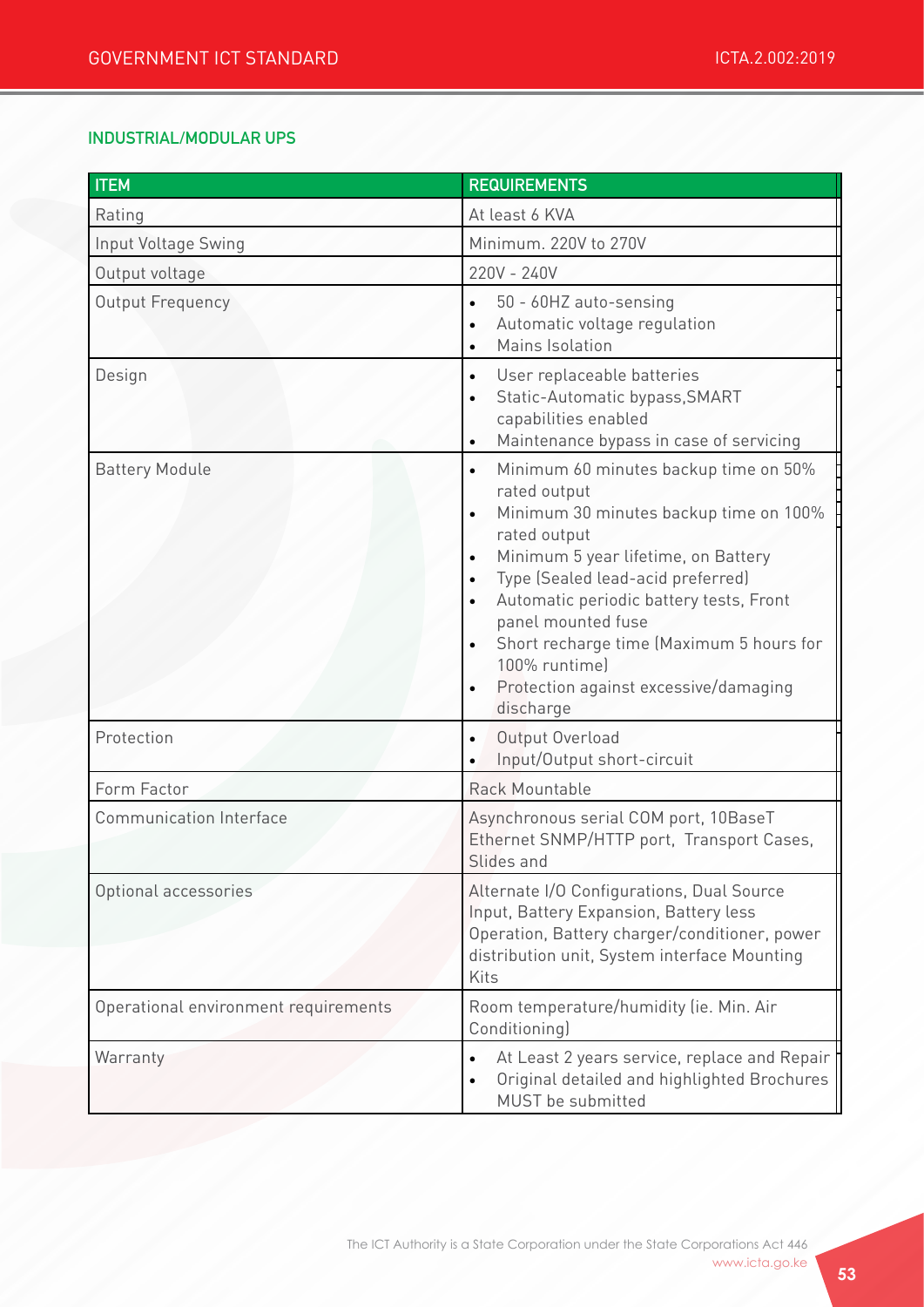#### APPLICATION SERVER (DEDICATED)

| <b>ITEM</b>                                   | <b>REQUIREMENTS</b>                                                                                                                                                                                                                                                                   |
|-----------------------------------------------|---------------------------------------------------------------------------------------------------------------------------------------------------------------------------------------------------------------------------------------------------------------------------------------|
| Processor Speed                               | Intel processor 3.6 GHz duo Core (4 or 2<br>Processors)                                                                                                                                                                                                                               |
| <b>Cache Memory</b>                           | 2MB second level ECC cache                                                                                                                                                                                                                                                            |
| Chipset                                       | Intel E7520 Chipset                                                                                                                                                                                                                                                                   |
| Memory(RAM)                                   | Minimum:2GB                                                                                                                                                                                                                                                                           |
| <b>Expansion Slots</b>                        | 3 (64-bit/133MHz) PCI-X                                                                                                                                                                                                                                                               |
| Redundancy & Storage Controllers              | Support RAID Level 5 (Disk Stripping with<br>Parity) & Smart Array 6i Controller (integrated<br>on system board)                                                                                                                                                                      |
| <b>Back Up Functionality</b>                  | Tape Drive & Backup Software<br>$\bullet$<br>16X IDE DVD-RW                                                                                                                                                                                                                           |
| <b>Internal Storage Capacity</b>              | <b>MINIMUM 1TB</b>                                                                                                                                                                                                                                                                    |
| Display/Graphics                              | 17" TFT Flat Panel LCD, same brand as CPU                                                                                                                                                                                                                                             |
| Interfaces                                    | 1 Serial<br>$\bullet$<br>1 Pointing Device (Mouse)<br>$\bullet$<br>1 VGA Graphics Adapter<br>$\bullet$<br>1 Keyboard<br>$\bullet$<br>1 External SCSI<br>Dual Port PCI-X 1000T Gigabit Server<br>$\bullet$<br>Adapter (embedded)<br>3 USB (1 front, 2 back) & 1 Fire wire<br>interface |
| Form Factor                                   | Rack Mountable(2U),                                                                                                                                                                                                                                                                   |
| Support software, and configuration utilities | Include Server managements manufacturers<br>packs                                                                                                                                                                                                                                     |
| Power Supply Unit                             | 2 Redundant 500 W Power supply<br>Input: 220 - 240 VAC                                                                                                                                                                                                                                |
| Warranty                                      | 2 Years                                                                                                                                                                                                                                                                               |
| <b>SERVER SOFTWARE</b>                        |                                                                                                                                                                                                                                                                                       |
| <b>Operating Systems Software</b>             | <b>BSD</b>                                                                                                                                                                                                                                                                            |
|                                               | Original detailed and highlighted Brochures MUST be submitted                                                                                                                                                                                                                         |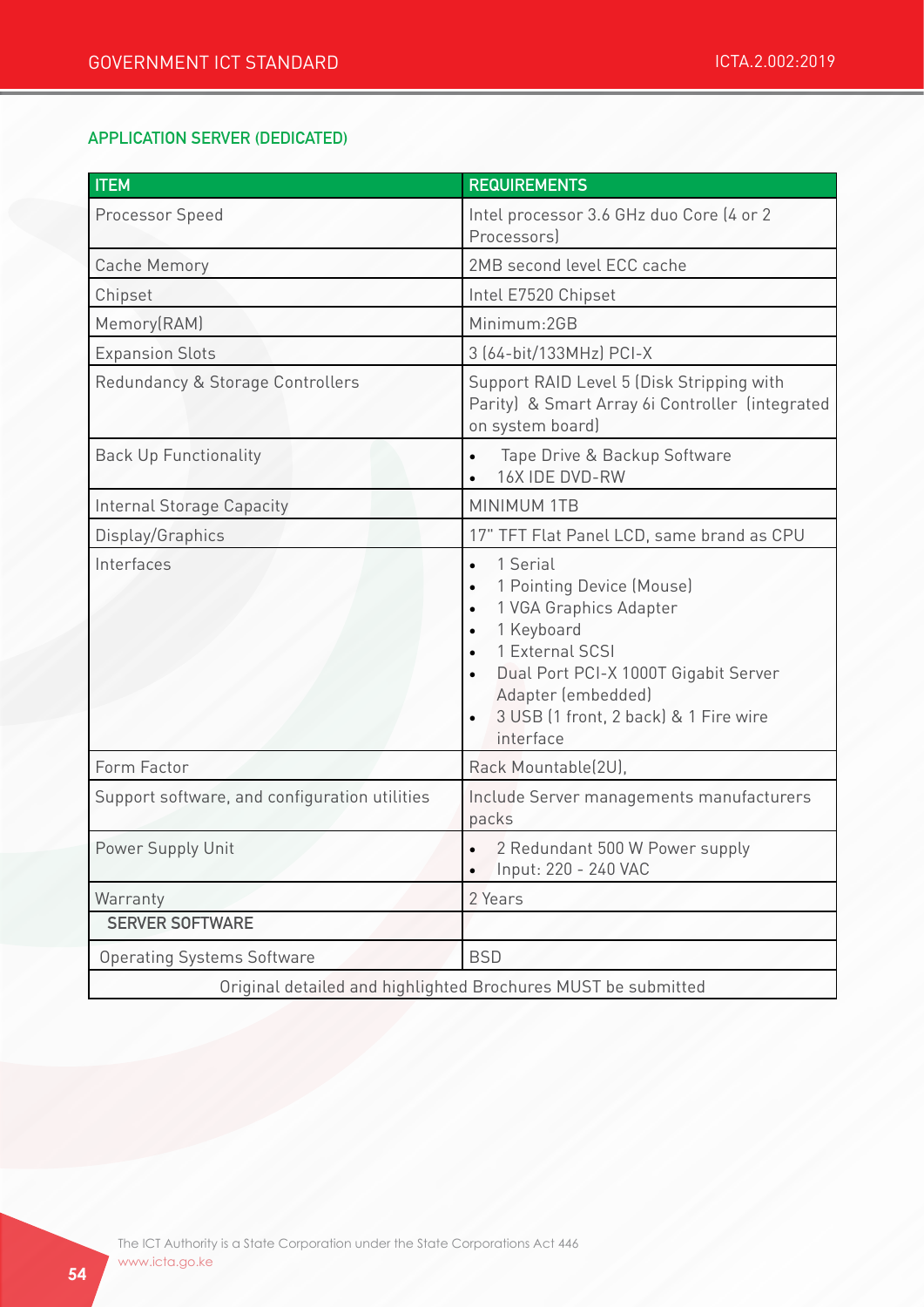#### STORAGE SERVER (CLUSTERED)

| <b>ITEM</b>                                                   | <b>REQUIREMENTS</b>                                                        |
|---------------------------------------------------------------|----------------------------------------------------------------------------|
| Form factor                                                   | 12U rack-mount (19")                                                       |
| CPU                                                           | Intel® Itanium® 2 Processor; 1.50 GHz/1.60<br>GHz                          |
| Interconnect                                                  | Point-to-point crossbar; max data transmission<br>25.6 gigabits per second |
| Memory                                                        | 1TB                                                                        |
| Internal Storage                                              | 10TB                                                                       |
| <b>PCI Slots</b>                                              | <b>Max 18</b>                                                              |
| Partitions                                                    | <b>Max 10</b>                                                              |
| <b>External Dimensions</b>                                    | 482 (W) x 820 (D) x 530 (H)                                                |
| Weight                                                        | Max 150 kg                                                                 |
| <b>Supported Operating Systems</b>                            | <b>BSD</b>                                                                 |
| Original detailed and highlighted Brochures MUST be submitted |                                                                            |

## TV CARDS

| <b>PARTICULARS</b>    | <b>GENERAL REQUIREMENTS</b>                                                                                                 |
|-----------------------|-----------------------------------------------------------------------------------------------------------------------------|
| Video Input           | Able to receive HDTV signals, allowing a<br>system equipped with it to act as a tuner for a<br>connected HDTV-ready device. |
| Device Type           | ATSC HDTV receiver / analog TV / radio tuner /<br>video input adapter                                                       |
| <b>Enclosure Type</b> | Plug-in module                                                                                                              |
| Interface Type        | <b>Express Card</b>                                                                                                         |
| <b>VIDEO</b>          |                                                                                                                             |
| Form Factor           | Plug-in module                                                                                                              |
| Interface Type        | FM input, S-video input, Composite video<br>input                                                                           |
| Analog Video Format   | NTSC, PAL-M, PAL-N                                                                                                          |
| Analog Video Signal   | S-Video, Composite video                                                                                                    |
| Digital Video Format  | MPEG-1, MPEG-2, MPEG-4                                                                                                      |
| Audio Input Support   | Standard                                                                                                                    |
| Features              | Teletext, Sleep timer, Channels preview, Closed<br>captioning, Electronic Program Guide                                     |
| Audio Input Type      | FM tuner - Integrated                                                                                                       |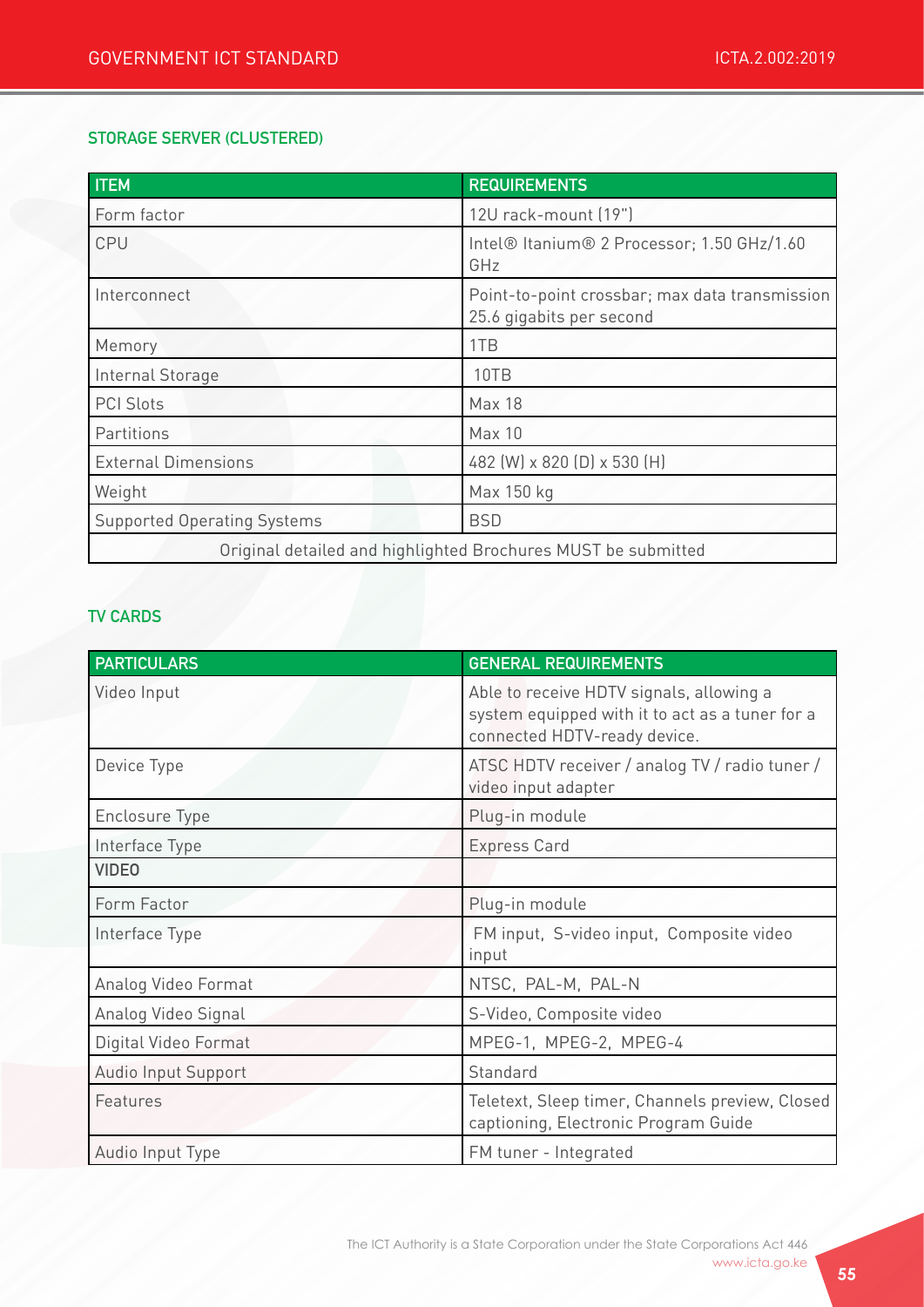| Expansion / Connectivity Interfaces | 1 x TV antenna - Input, 1 x Display / video -<br>S-video input - 4 pin mini-DIN - External, 1 x<br>Display / video - Composite video input - RCA -<br>External, 1 x Radio - FM input                            |
|-------------------------------------|-----------------------------------------------------------------------------------------------------------------------------------------------------------------------------------------------------------------|
| Software Included                   | Drivers & Utilities OS Required Microsoft<br>Windows Vista / XP, Peripheral / Interface<br>Devices Sound card, DirectX 9.0c compatible<br>graphics card System Requirements Details -<br>RAM 256 MB - HD 200 MB |
|                                     | Original detailed and highlighted Brochures MUST be submitted                                                                                                                                                   |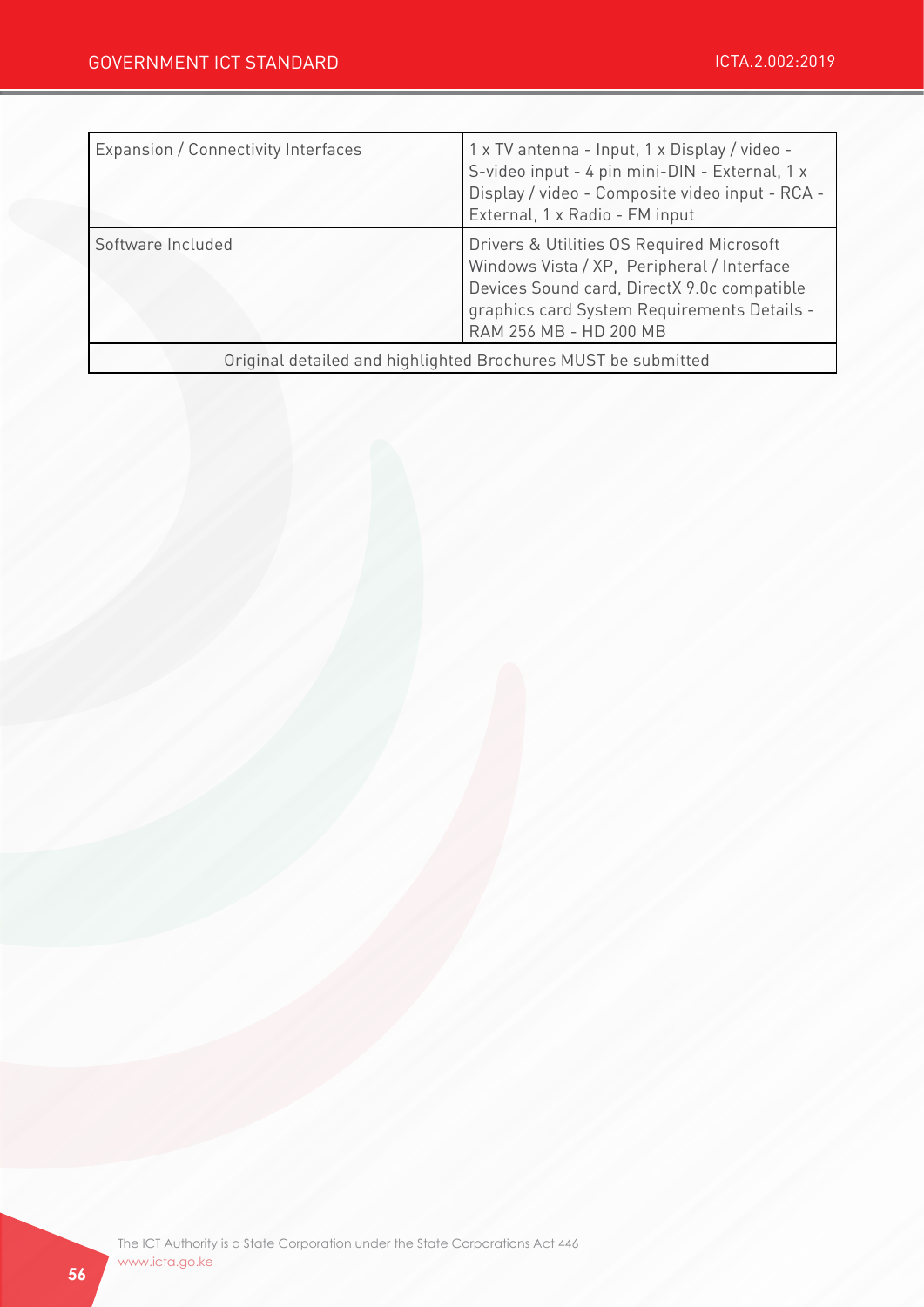#### ANNEX 2: MANDATORY AND FIXED VERSIONS OF SOFTWARE SPECIFICATIONS

| <b>Software Type</b>             | <b>Software Item</b>                                                                                                                                                 | <b>Details</b>                                                                                                   |
|----------------------------------|----------------------------------------------------------------------------------------------------------------------------------------------------------------------|------------------------------------------------------------------------------------------------------------------|
| <b>Operating System</b>          | Microsoft Windows 7<br>$\bullet$<br>Must be supplied with:<br>$\bullet$<br>Original media and<br>$\bullet$<br>booklet AND appropriate<br>Certificate of Authenticity |                                                                                                                  |
| <b>Office Automation</b>         | Microsoft Office 2007 with<br>Publisher                                                                                                                              | MS Word, MS Excel,<br>$\bullet$<br>MS PowerPoint, MS<br>$\bullet$<br>Access,<br><b>MS Publisher</b><br>$\bullet$ |
| Internet Browser                 | Microsoft Internet Explorer<br>$\bullet$<br>7.0<br>Microsoft Internet Explorer<br>$\bullet$<br>7.0<br>Firefox Mozilla<br>$\bullet$<br>Opera<br>$\bullet$<br>Flock    | Including all security<br>Patches                                                                                |
| <b>Electronic Mail Microsoft</b> | Outlook                                                                                                                                                              | Version 2007                                                                                                     |
| <b>Network Connectivity</b>      | TCP/IP                                                                                                                                                               | Operating System.                                                                                                |
| <b>CD</b> Burning                |                                                                                                                                                                      | Functionality provided by the<br>Operating System.                                                               |

## ANNEX 3: MANDATORY AND UPGRADABLE VERSIONS SOFTWARE SPECIFICATIONS

| Software Type           | <b>Software Item</b>                                                    | <b>Details</b>         |
|-------------------------|-------------------------------------------------------------------------|------------------------|
| Multimedia              | Windows Media Player                                                    | Latest stable version. |
| <b>Virus Protection</b> | Anti-virus software available in   Latest stable version.<br>the market |                        |
| <b>PDF Document</b>     | Adobe Reader                                                            | Latest stable version. |
| Reader                  |                                                                         |                        |
| Flash Player            | Adobe Flash Player                                                      | Latest stable version. |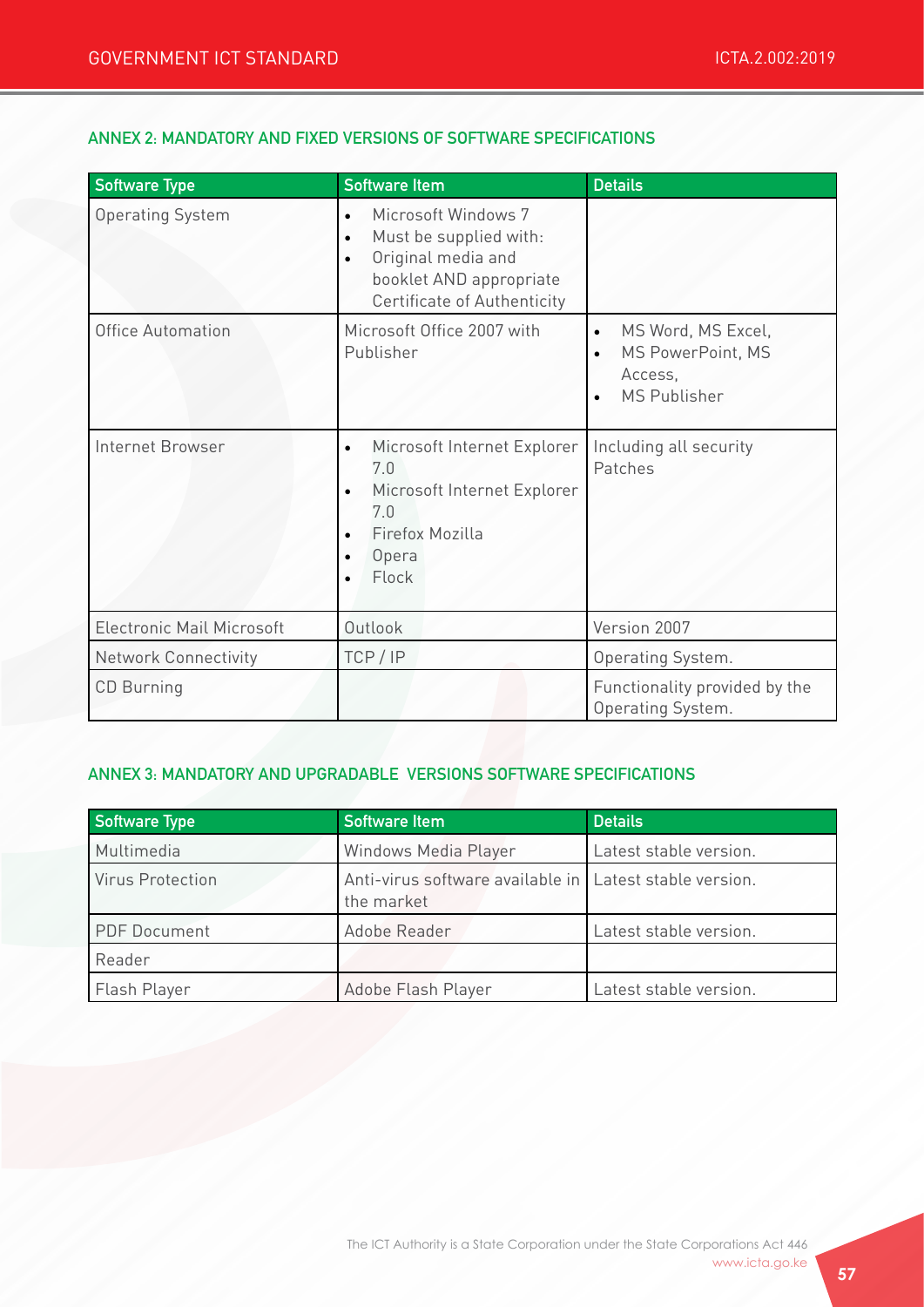#### PERSONAL FIREWALL

| . Every workstation connected to the Internet via the gateway shall have a Personal Firewall<br>active at all times, configured with parameters specific to the gateway |                             |                                                                |  |  |
|-------------------------------------------------------------------------------------------------------------------------------------------------------------------------|-----------------------------|----------------------------------------------------------------|--|--|
| Description                                                                                                                                                             | PC                          | Laptop / Remote PC                                             |  |  |
| Connect directly to<br>GWI                                                                                                                                              | Firewall disabled           | Enabled with<br>configuration using<br><b>MS Windows tools</b> |  |  |
| Connect to GWI<br>through an untrusted<br>network(centrally<br>managed)                                                                                                 | Firewall enabled            | Enable with<br>configuration using<br>CISCO VPN Client.        |  |  |
| Virtual Machine                                                                                                                                                         | Sun JAVA Virtual<br>Machine |                                                                |  |  |

#### ANNEX 4: ACCESSIBILITY BY PERSONS WITH DISABILITY

#### a. Usage without vision

Where ICT provides visual modes of operation, some users need ICT to provide at least one mode of operation that does not require vision.NOTE: Audio and tactile user interfaces may contribute towards meeting this clause.

#### b. Usage with limited vision

Where ICT provides visual modes of operation, some users will need the ICT to provide featuresthat enable users to make better use of their limited vision.

NOTE 1: Magnification, reduction of required field of vision and control of contrast, brightness and intensity can contribute towards meeting this clause.

NOTE 2: Where significant features of the user interface are dependent on depth perception, the provision of additional methods of distinguishing between the features may contribute towards meeting this clause.

NOTE 3: Users with limited vision may also benefit from non-visual access (see clause 1).

#### c. Usage without perception of color

Where ICT provides visual modes of operation, some users will need the ICT to provide a visual mode of operation that does not require user perception of color.

NOTE: Where significant features of the user interface are color-coded, the provision of additional methods of distinguishing between the features may contribute towards meeting this clause.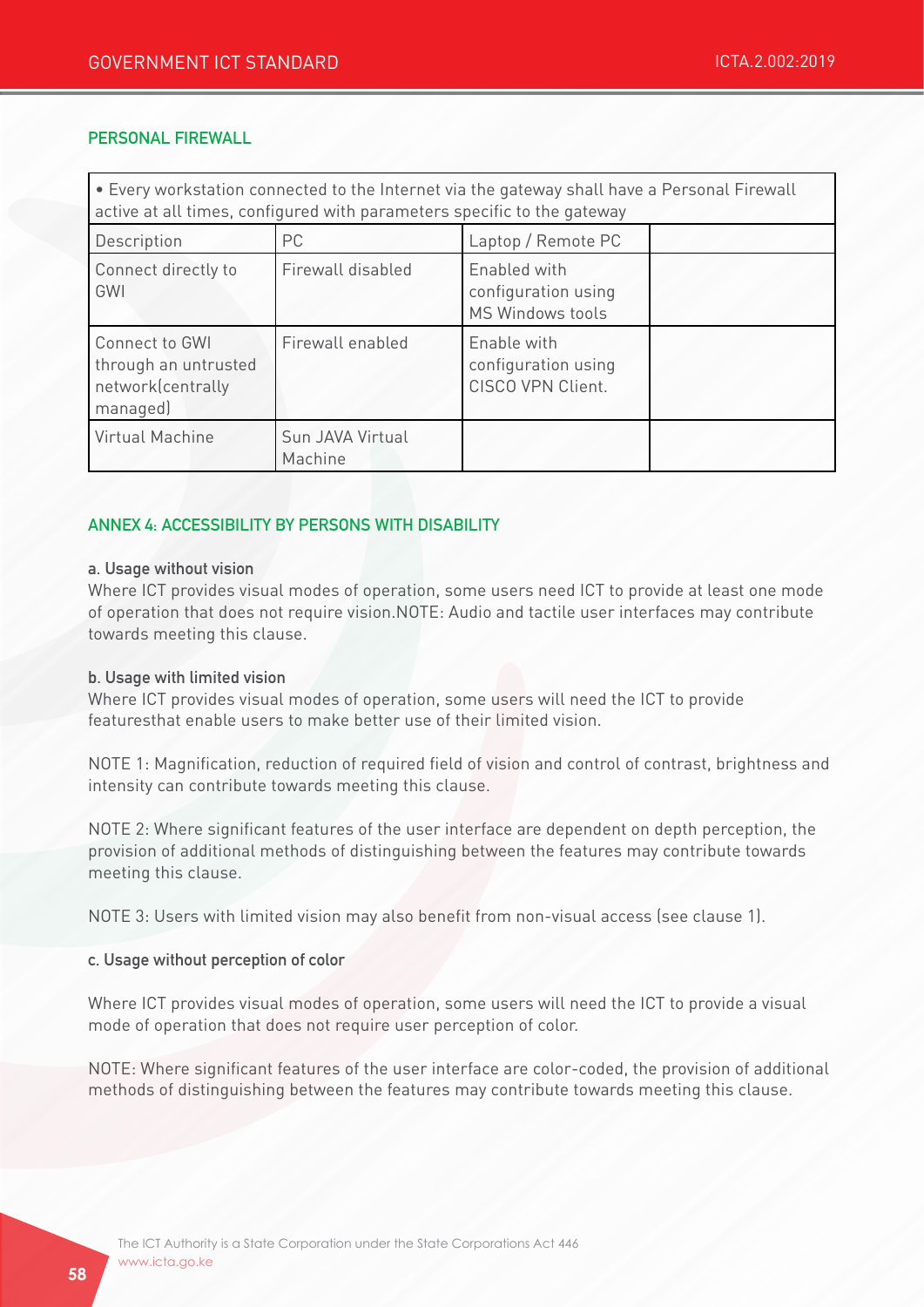#### d. Usage without hearing

Where ICT provides auditory modes of operation, some users need ICT to provide at least one mode of operation that does not require hearing.

NOTE: Visual and tactile user interfaces may contribute towards meeting this clause.

#### e. Usage with limited hearing

Where ICT provides auditory modes of operation, some users will need the ICT to provide enhanced audio features.

NOTE 1: Enhancement of the audio clarity, reduction of background noise, increased range of volume and greater volume in the higher frequency range can contribute towards meeting this clause.

NOTE 2: Users with limited hearing may also benefit from non-hearing access (see clause 4).

#### f. Usage without vocal capability

Where ICT requires vocal input from users, some users will need the ICT to provide at least one mode of operation that does not require them to generate vocal output.

NOTE 1: This clause covers the alternatives to the use of orally-generated sounds, including speech, whistles, clicks, etc.

NOTE 2: Keyboard, pen or touch user interfaces may contribute towards meeting this clause.

#### g. Usage with limited manipulation or strength

Where ICT requires manual actions, some users will need the ICT to provide features that enable users to make use of the ICT through alternative actions not requiring manipulation or hand strength.

NOTE 1: Examples of operations that users may not be able to perform include those that require fine motor control, path dependent gestures, pinching, twisting of the wrist, tight grasping, or simultaneous manual actions.

NOTE 2: One-handed operation, sequential key entry and speech user interfaces may contribute towards meeting this clause.

NOTE 3: Some users have limited hand strength and may not be able to achieve the level of strength to perform an operation. Alternative user interface solutions that do not require hand strength may contribute towards meeting this clause.

#### h. Usage with limited reach

Where ICT products are free-standing or installed, the operational elements will need to be within reach of all users.

NOTE: Considering the needs of wheelchair users and the range of user statures in the placing of operational elements of the user interface may contribute towards meeting this clause.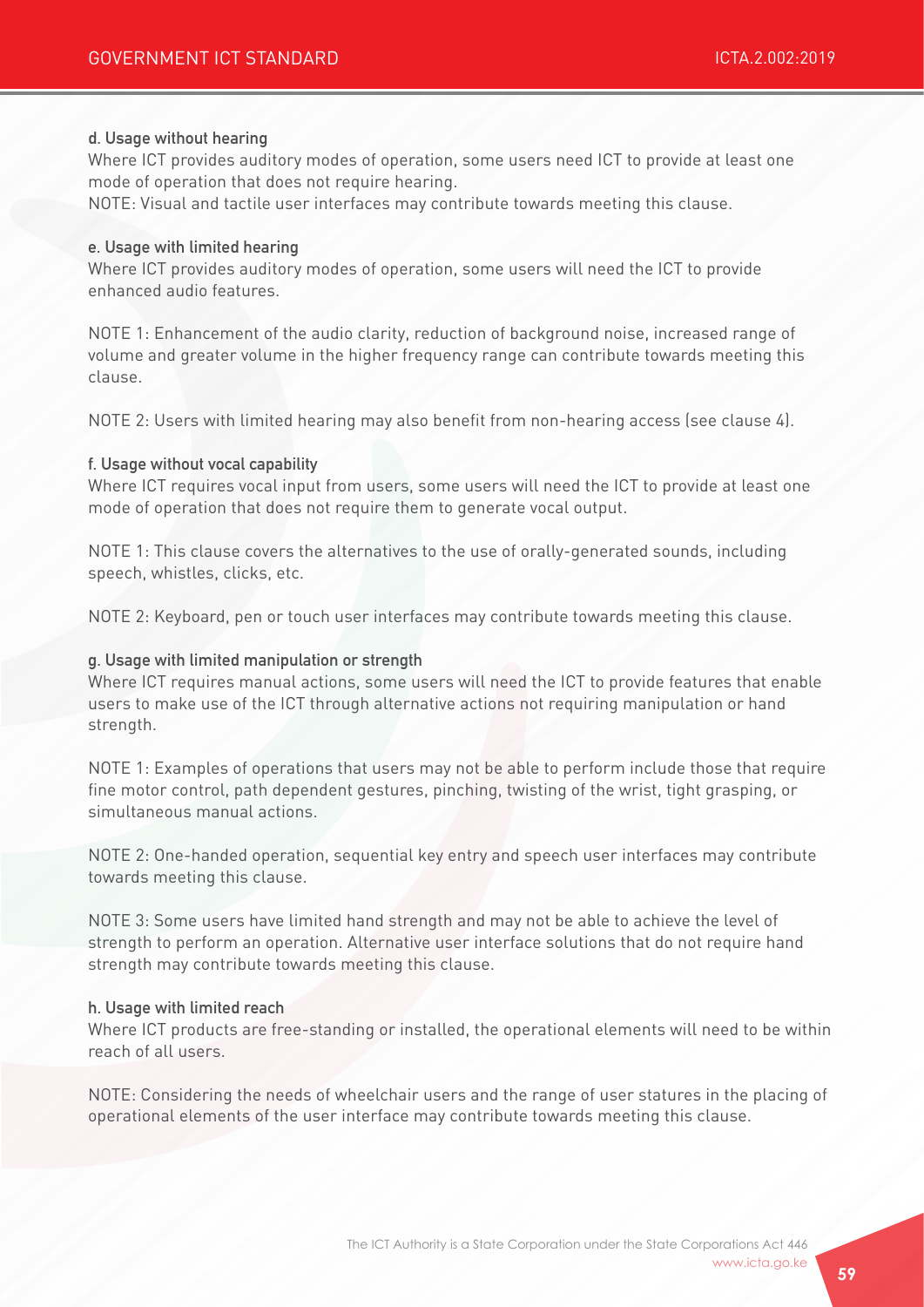#### i. Minimize photosensitive seizure triggers

Where ICT provides visual modes of operation, some users need ICT to provide at least one mode of operation that minimizes the potential for triggering photosensitive seizures.

NOTE: Limiting the area and number of flashes per second may contribute towards meeting this clause.

#### j. Usage with limited cognition

Some users will need the ICT to provide features that make it simpler and easier to use.

NOTE 1: This clause is intended to include the needs of persons with limited cognitive, language and learning abilities.

NOTE 2: Adjustable timings, error indication and suggestion, and a logical focus order are examples of design features that may contribute towards meeting this clause.

#### k. Privacy

Where ICT provides features that are provided for accessibility, some users will need their privacy to be maintained when using those ICT features that are provided for accessibility.

NOTE: Enabling the connection of personal headsets for private listening, not providing a spoken version of characters being masked and enabling user control of legal, financial and personal data are examples of design features that may contribute towards m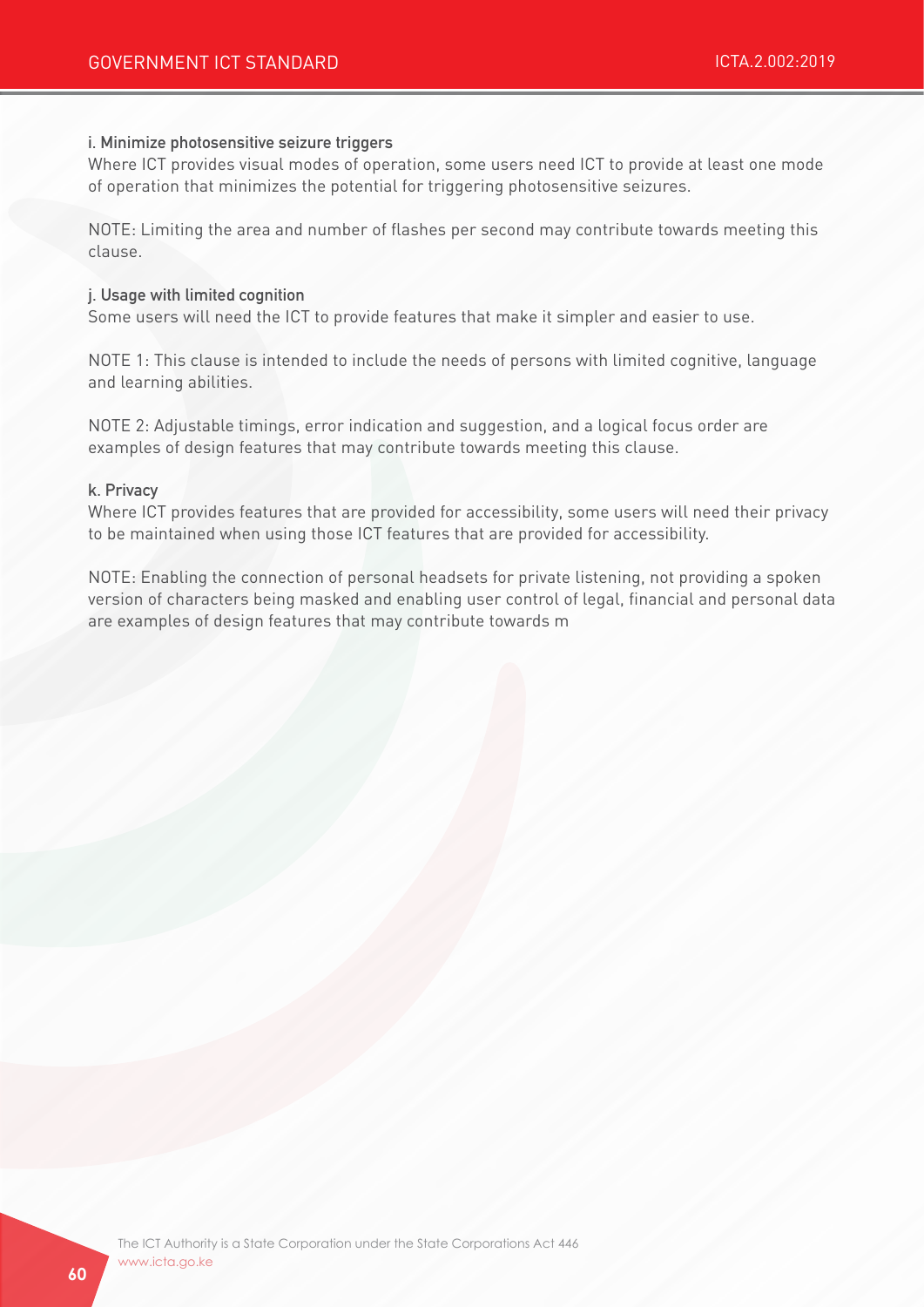# APPENDIX 1: COMPLIANCE CHECKLISTS

## Compliance Checklists for end-user equipment Acquisition

| There is a policy on hardware acquisition?                                                                                                                         | <b>Yes</b> | <b>No</b> | <b>Comments</b> |
|--------------------------------------------------------------------------------------------------------------------------------------------------------------------|------------|-----------|-----------------|
| ICT equipment that does not meet industry and safety standards is<br>prohibited from being deployed?                                                               |            |           |                 |
| Technical specifications are provided by the ICT function in<br>consultation with ICT Authority?                                                                   |            |           |                 |
| Technical evaluation is undertaken to ensure that the equipment<br>is fit for the purpose intended and that it meets the required<br>specifications?               |            |           |                 |
| MCDA ensures that the Head of ICT Unit is involved in the technical<br>evaluation and inspection processes?                                                        |            |           |                 |
| All donations are required to meet the minimum specifications?                                                                                                     |            |           |                 |
| Further, all equipments and assets whether new, transferred and/<br>or written off, are recorded by the ICT Unit for audit and other asset<br>managerial purposes. |            |           |                 |
| The Head of ICT Unit ensures that agreements on warranty and<br>guarantees are provided and also oversee their administration?                                     |            |           |                 |
| The minimum warranty for all ICT equipment is one year and three<br>years for servers?                                                                             |            |           |                 |
| Before installation, the equipment is tested to ensure they work as<br>required?                                                                                   |            |           |                 |
| The equipment are used for the intended purpose?                                                                                                                   |            |           |                 |
| Associated licensing for the equipment are validated?                                                                                                              |            |           |                 |
| Only qualified personnel are allowed to install the ICT equipment?                                                                                                 |            |           |                 |
| The installation of ICT equipment adhere to the OEM instructions?                                                                                                  |            |           |                 |
| Only trained and qualified personnel are allowed to operate the ICT<br>equipment?                                                                                  |            |           |                 |
| ICT equipment is operated within recommended environmental<br>conditions of temperature, humidity, etc?                                                            |            |           |                 |
| Access and maintenance of equipment is carried outby authorised<br>and accredited personnel.                                                                       |            |           |                 |
| All new PCs and Notebooks are to be supplied with the software<br>installations shown in Appendix II and III                                                       |            |           |                 |
| The use of personal devices are approved by the IT department of<br>government;                                                                                    |            |           |                 |
| Personal devices are installed with government encryption software<br>to limit transfer of government data to an unauthorized entities; and                        |            |           |                 |
| Personal devices are updated antivirus and licensed software<br>Employee productivity                                                                              |            |           |                 |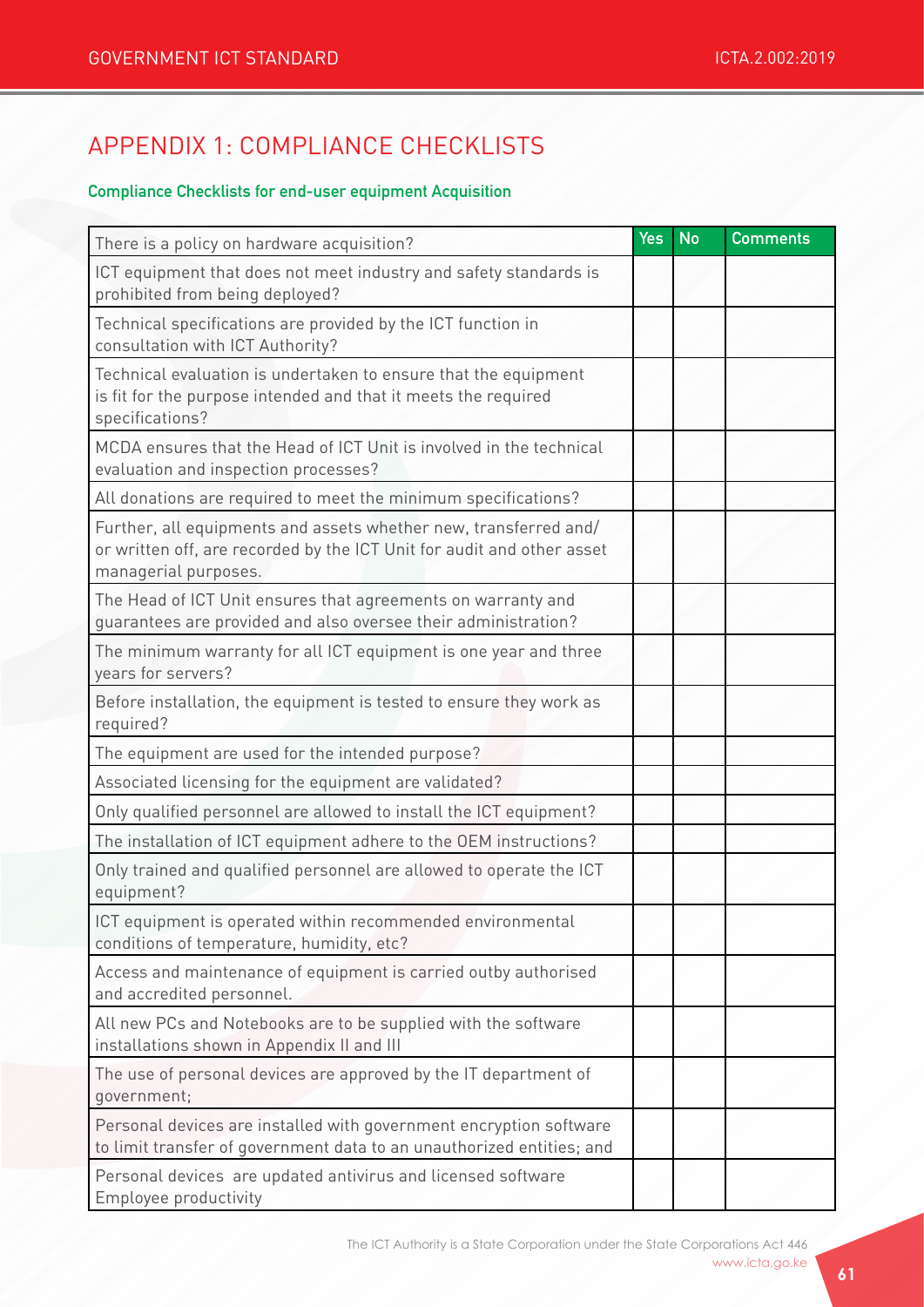#### Compliance Checklists for Inventory

| <b>General requirements</b>                                                                                                                                                           | Yes | <b>No</b> | <b>Comments</b> |
|---------------------------------------------------------------------------------------------------------------------------------------------------------------------------------------|-----|-----------|-----------------|
| All equipment received through purchase or donation are tagged<br>appropriately?                                                                                                      |     |           |                 |
| All equipment and assets whether new, transferred and/or write-off<br>shall be recorded by the ICT Unit for audit and other asset managerial<br>purposes ?                            |     |           |                 |
| The inventory of ICT assets indicates product details (product number,<br>serial number, part number, etc.), tracking information, maintenance<br>schedules and warranty information. |     |           |                 |
| Officers exiting the MCDA are required to surrender all ICT equipment in<br>their custody to the ICT unit.                                                                            |     |           |                 |
| MCDA endeavor to automate the end user equipment inventory.                                                                                                                           |     |           |                 |

## Compliance Checklists for Maintenance Schedule

| <b>General requirements</b>                                                                                                                                | <b>Yes</b> | <b>No</b> | <b>Comments</b> |
|------------------------------------------------------------------------------------------------------------------------------------------------------------|------------|-----------|-----------------|
| ICT equipment maintenance is done in-house by ICT Units where a<br>maintenance function is established?                                                    |            |           |                 |
| Sub-contracting for maintenance is done through appropriate<br>justification and approval by the Accounting Officers in consultation with<br>the ICT Unit? |            |           |                 |
| Due diligence is undertaken in engaging and retaining such contractors?                                                                                    |            |           |                 |
| The ICT unit has developed a schedule of maintenance for equipment as<br>well as an equipment upgrading plan.                                              |            |           |                 |
| MCDA ensures there are SLAs to guarantee maintenance of end user<br>devices                                                                                |            |           |                 |
| ICT unit ensures that the vendor's SLAs terms are made to the<br>satisfaction of MCDA.                                                                     |            |           |                 |
| The Head of ICT Unit has prepared an annual maintenance report and<br>forward it to the Accounting Officer.                                                |            |           |                 |
| ICT Units has undertaken surveys to identify obsolete equipment for the<br>purposes of disposal?                                                           |            |           |                 |
| Where such equipment contains data, that data is permanently erased<br>using suitable mechanisms?                                                          |            |           |                 |
| ICT Unit electronically tracks the physical locations and status of all<br>equipment where possible?                                                       |            |           |                 |
| The ICT unit has draws up a maintenance schedule of all equipment<br>under its custody?                                                                    |            |           |                 |
| The schedule specifies the frequency levels and type of maintenance for<br>each type of equipment?                                                         |            |           |                 |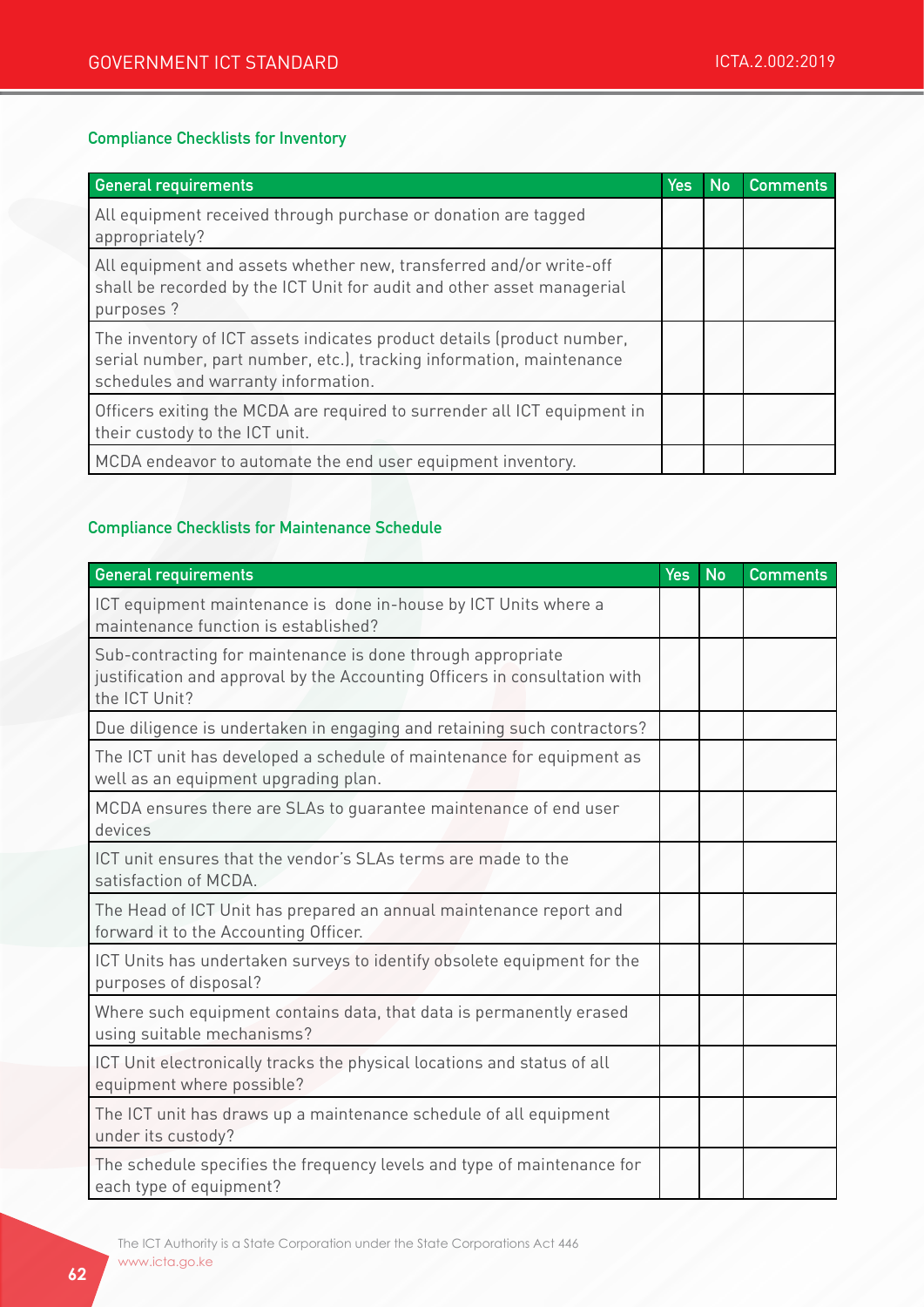| In case of mission-critical equipment, users are notified of the<br>maintenance in advance?                                                                                                                          |  |  |
|----------------------------------------------------------------------------------------------------------------------------------------------------------------------------------------------------------------------|--|--|
| The ICT unit ensures that the vendor's SLAs terms are made to the<br>satisfaction of MCDA?                                                                                                                           |  |  |
| ICT equipment maintenance considers routine/preventive, upgrade, and<br>repair maintenance as may be required.                                                                                                       |  |  |
| The ICT unit periodically conducts assessment/audit of ICT equipment to<br>ensure compliance with performance standards and requirements, and<br>ensure equipment component parts are as indicated in the inventory? |  |  |

## Compliance Checklists for Decommissioning

| <b>General requirements</b>                                                                                                                                                                  | <b>Yes</b> | No | Comment |
|----------------------------------------------------------------------------------------------------------------------------------------------------------------------------------------------|------------|----|---------|
| Decommissioning of equipment is undertaken through a committee?                                                                                                                              |            |    |         |
| Candidate equipment for decommissioning determined to be still useful<br>and still meets the required safety standards is reassigned to lesser<br>demanding tasks or appropriate environment |            |    |         |
| Decommissioned equipment that is no longer required is treated as<br>candidate items for disposal.                                                                                           |            |    |         |

## Compliance Checklists for Disposal mechanisms

| <b>General requirements</b>                                                                                                                                                                          | <b>Yes</b> | <b>No</b> | <b>Comment</b> |
|------------------------------------------------------------------------------------------------------------------------------------------------------------------------------------------------------|------------|-----------|----------------|
| Departments wishing to dispose of ICT equipment seek advice from the<br>ICT unit.                                                                                                                    |            |           |                |
|                                                                                                                                                                                                      |            |           |                |
| When equipment is identified for disposal, all application software<br>and data is backed up and permanently erased from the equipment in<br>accordance with the relevant regulations or guidelines. |            |           |                |
| The inventory tags are also be removed and destroyed while updating<br>the inventory system.                                                                                                         |            |           |                |
|                                                                                                                                                                                                      |            |           |                |
| Equipment identified for disposal are handed over to the committee<br>on disposal to be disposed of in accordance with the relevant disposal<br>regulations?                                         |            |           |                |
|                                                                                                                                                                                                      |            |           |                |
| ICT equipment identified for disposal but deemed to be still usable are<br>transferred to other agencies and installed for low-end non-critical use<br>where appropriate?                            |            |           |                |
| Adherence to the statutes and regulations on disposal isobserved?                                                                                                                                    |            |           |                |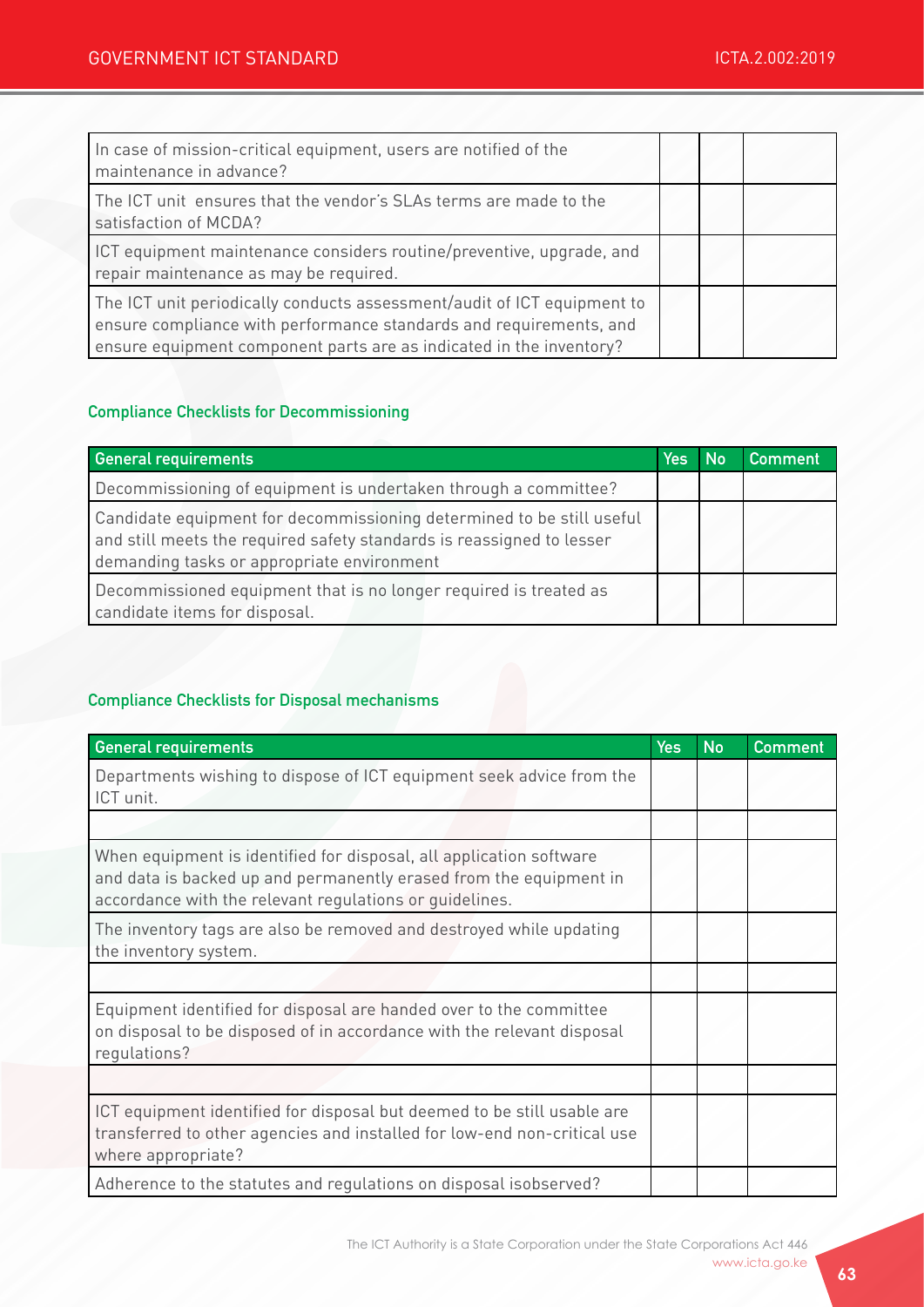| ICT equipment for disposal are tagged with the standard Government<br>labelling conventions and appropriately physically secured? |  |  |
|-----------------------------------------------------------------------------------------------------------------------------------|--|--|
| The ICT unit electronically keep an inventory of all the ICT equipment<br>that has been disposed of?                              |  |  |
| Equipment is disposed of by Cannibalizing ICT equipment that cannot be<br>used in whole?                                          |  |  |
| Proper records are kept to indicate where such components are used<br>or stored.                                                  |  |  |
| Appriopriate disposal mechanisms are recommended by the ICT unit e.g<br>donation, selling, trashing, cannibalization              |  |  |

## Compliance checklist for Data- in- transit protection (MCDA-Issued Devices, Non-MCDA Issued Devices)

|                                                                                                                                                                      |            | <b>Compliance</b> |         |
|----------------------------------------------------------------------------------------------------------------------------------------------------------------------|------------|-------------------|---------|
| <b>General requirements</b>                                                                                                                                          | <b>Yes</b> | <b>No</b>         | Comment |
| Remote end user devices accessing MCDA Security Gateway at the<br>boundary of its enterprise network are configured in accordancewith<br>the IPsec security standard |            |                   |         |
| Independent formal assurance is conducted due to implementation<br>errors and vulnerabilities often introduced despite vendor assertions to<br>the contrary.         |            |                   |         |

## Compliance checklist Data- at-rest protection (MCDA-Issued Devices, Non-MCDA Issued Devices)

|                         |                                                                                                                                                                                                                                  |            | <b>Compliance</b> |                |
|-------------------------|----------------------------------------------------------------------------------------------------------------------------------------------------------------------------------------------------------------------------------|------------|-------------------|----------------|
|                         |                                                                                                                                                                                                                                  | <b>Yes</b> | <b>No</b>         | <b>Comment</b> |
| General<br>requirements | The primary security controls for restricting access to<br>sensitive information stored on end user devices are<br>encryption and authentication. The characteristics of<br>encryption technologies are as shown on Appendix IV. |            |                   |                |
|                         | When selecting storage encryption technologies,<br>MCDA takes into consideration the extent to which<br>each technology will require the infrastructure and<br>end user devices to be changed.                                   |            |                   |                |
|                         | AES is used for the encryption algorithm whenever<br>possible because of its strength and speed.                                                                                                                                 |            |                   |                |
|                         | When evaluating solutions, MCDA compares the loss<br>of functionality with the gain in security capabilities<br>and decide if the tradeoff is acceptable.                                                                        |            |                   |                |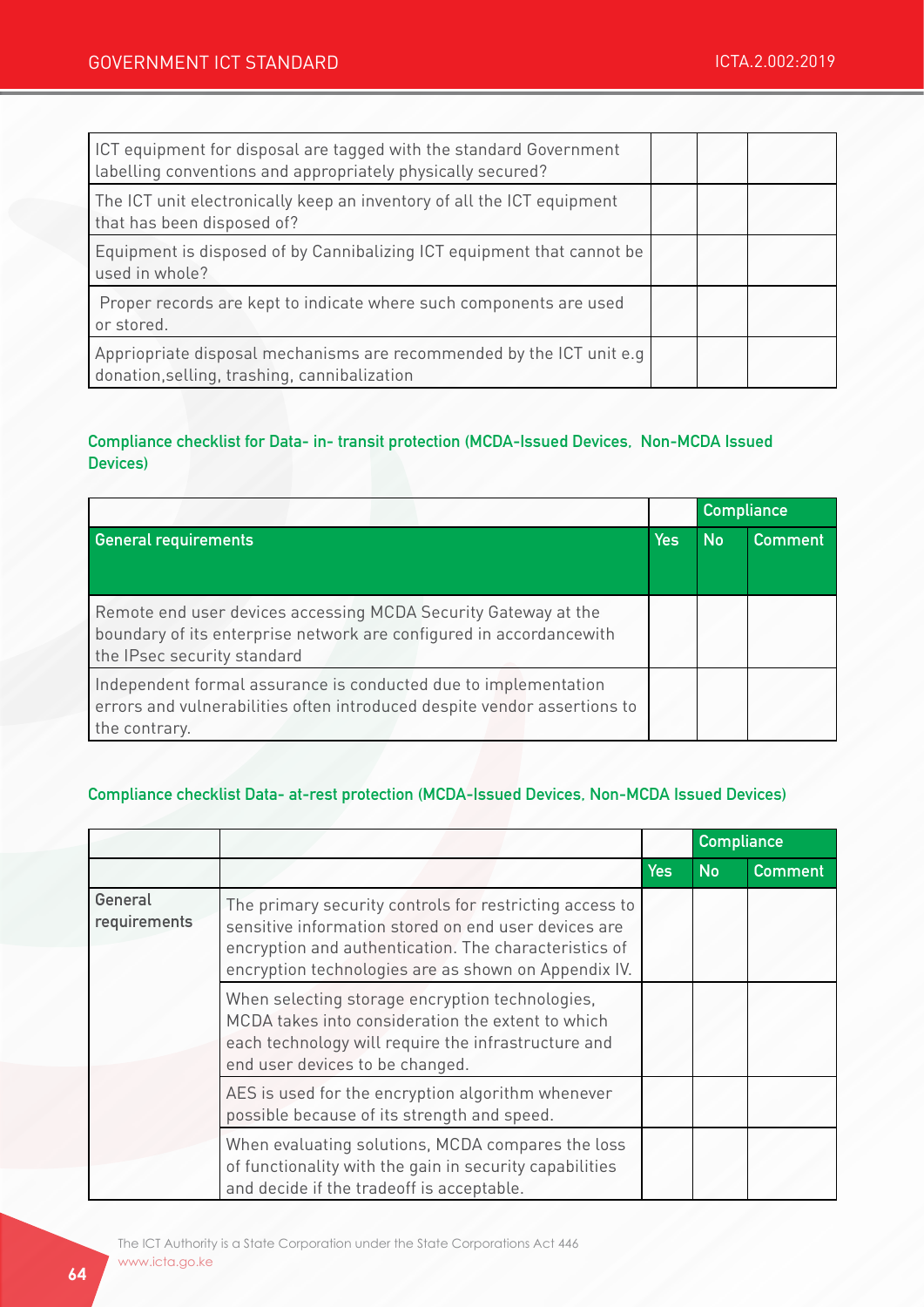| When selecting a storage encryption technology,<br>MCDA considered solutions that use existing system<br>features (such as operating system features) and<br>infrastructure<br>MCDA uses centralized management for all<br>deployments of storage encryption except for<br>standalone deployments and very small-scale<br>deployments.                                                                                                                                                                                                                                                                                                                                                                                                                                                                                 |  |  |
|------------------------------------------------------------------------------------------------------------------------------------------------------------------------------------------------------------------------------------------------------------------------------------------------------------------------------------------------------------------------------------------------------------------------------------------------------------------------------------------------------------------------------------------------------------------------------------------------------------------------------------------------------------------------------------------------------------------------------------------------------------------------------------------------------------------------|--|--|
| MCDA ensures that all cryptographic keys used in a<br>storage encryption solution are secured and managed<br>properly to support the security of the solution.                                                                                                                                                                                                                                                                                                                                                                                                                                                                                                                                                                                                                                                         |  |  |
| MCDA has selected appropriate user authenticators<br>for storage encryption solutions.                                                                                                                                                                                                                                                                                                                                                                                                                                                                                                                                                                                                                                                                                                                                 |  |  |
| MCDA has implemented measures that support and<br>complement storage encryption implementations<br>for end user devices e.g Securing and maintaining<br>end user devices properly, which should reduce<br>the risk of compromise or misuse. This includes<br>securing device operating systems, applications, and<br>communications, and physically securing devices,<br>making users aware of their responsibilities for<br>storage encryption, such as encrypting sensitive files,<br>physically protecting mobile devices and removable<br>media, and promptly reporting loss or theft of devices<br>and media.                                                                                                                                                                                                     |  |  |
| Full disk encryption (FDE) is used on laptops and<br>desktops in view of the following considerations<br>For a computer that is not booted, all the<br>information encrypted by FDE is protected,<br>assuming that pre-boot authentication is<br>required.<br>When the device is booted, then FDE provides no<br>protection; once the OS is loaded, the OS becomes<br>fully responsible for protecting the unencrypted<br>information.<br>The exception to this is when the device is in<br>a hibernation mode; most FDE products can<br>encrypt the hibernation file.<br>FDE does not provide any protection for files<br>copied or moved from the encrypted storage to<br>another location (either local or on the network),<br>because they automatically decrypt the files as<br>part of the copy or move process. |  |  |
|                                                                                                                                                                                                                                                                                                                                                                                                                                                                                                                                                                                                                                                                                                                                                                                                                        |  |  |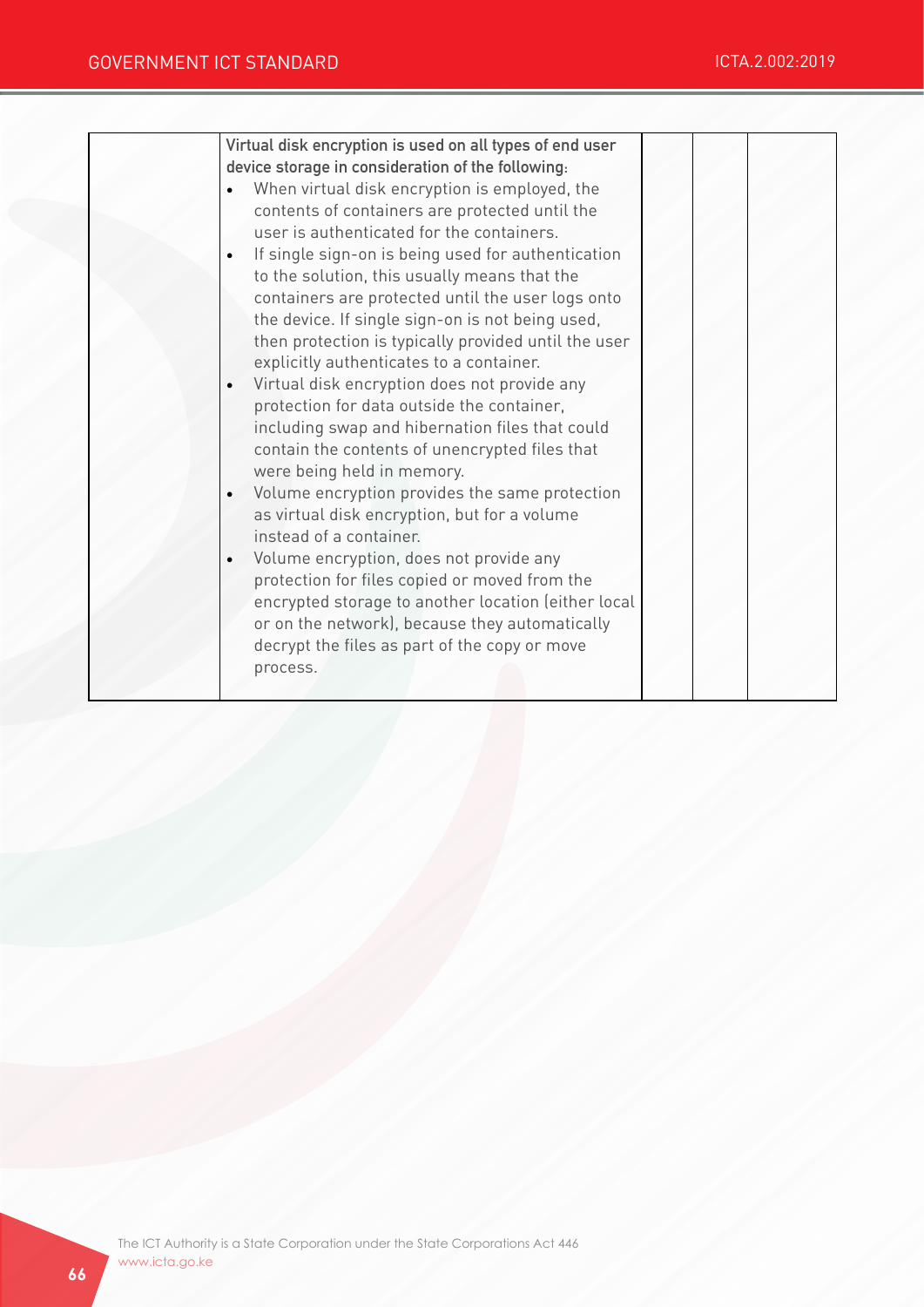|                                                   | File/folder encryption is used on all types of end user<br>devices in consideration of the following:<br>File/folder encryption protects the contents<br>of encrypted files (including files in encrypted<br>folders) until the user is authenticated for the<br>files or folders.<br>If single sign-on is being used, this usually means<br>$\bullet$<br>that the files are only protected until the user logs<br>onto the device.<br>If single sign-on is not being used, then protection<br>$\bullet$<br>is typically provided until the user explicitly<br>authenticates to a file or folder.<br>File/folder encryption does not provide any<br>$\bullet$<br>protection for data outside the protected files or<br>folders, including swap and hibernation files that<br>could contain the contents of unencrypted files<br>that were being held in memory.<br>File/folder encryption software also cannot<br>$\bullet$<br>protect the confidentiality of filenames and other<br>file metadata, which itself could provide valuable<br>information to attackers (for examples, files that<br>are named by Social Security number). |  |  |
|---------------------------------------------------|----------------------------------------------------------------------------------------------------------------------------------------------------------------------------------------------------------------------------------------------------------------------------------------------------------------------------------------------------------------------------------------------------------------------------------------------------------------------------------------------------------------------------------------------------------------------------------------------------------------------------------------------------------------------------------------------------------------------------------------------------------------------------------------------------------------------------------------------------------------------------------------------------------------------------------------------------------------------------------------------------------------------------------------------------------------------------------------------------------------------------------------|--|--|
| Shared end<br>user devices                        | Implemented volume, virtual disk, or file/folder<br>encryption on the laptop.                                                                                                                                                                                                                                                                                                                                                                                                                                                                                                                                                                                                                                                                                                                                                                                                                                                                                                                                                                                                                                                          |  |  |
|                                                   | Data is stored on external media, such as a flash<br>drive or external hard drive, and uses volume, virtual<br>disk, or file/folder encryption to protect the media                                                                                                                                                                                                                                                                                                                                                                                                                                                                                                                                                                                                                                                                                                                                                                                                                                                                                                                                                                    |  |  |
|                                                   | Data is stored on a remote system and give the first<br>user access to the data through secured means (e.g.,<br>VPN).                                                                                                                                                                                                                                                                                                                                                                                                                                                                                                                                                                                                                                                                                                                                                                                                                                                                                                                                                                                                                  |  |  |
| <b>Transferring</b><br>files between<br>computers | Acquired and uses a flash drive with self-contained<br>storage encryption capabilities, such as encryption<br>software and secure key storage.                                                                                                                                                                                                                                                                                                                                                                                                                                                                                                                                                                                                                                                                                                                                                                                                                                                                                                                                                                                         |  |  |
|                                                   | Acquired a volume, virtual disk, or file/folder<br>encryption solution that works on both PCs.<br>Encrypted the documents using the solution and<br>stored the encrypted data on a flash drive.                                                                                                                                                                                                                                                                                                                                                                                                                                                                                                                                                                                                                                                                                                                                                                                                                                                                                                                                        |  |  |
|                                                   | Deployed virtual disk or file/folder encryption<br>software to the user and contractor's computers.<br>Encrypt the data using the software and burn the<br>encrypted data onto CDs or DVDs.                                                                                                                                                                                                                                                                                                                                                                                                                                                                                                                                                                                                                                                                                                                                                                                                                                                                                                                                            |  |  |
|                                                   | Acquired USB flash drives or external hard drives<br>that have built-in storage encryption capabilities.<br>Stored the copies of the data on the encrypted drives.                                                                                                                                                                                                                                                                                                                                                                                                                                                                                                                                                                                                                                                                                                                                                                                                                                                                                                                                                                     |  |  |
|                                                   |                                                                                                                                                                                                                                                                                                                                                                                                                                                                                                                                                                                                                                                                                                                                                                                                                                                                                                                                                                                                                                                                                                                                        |  |  |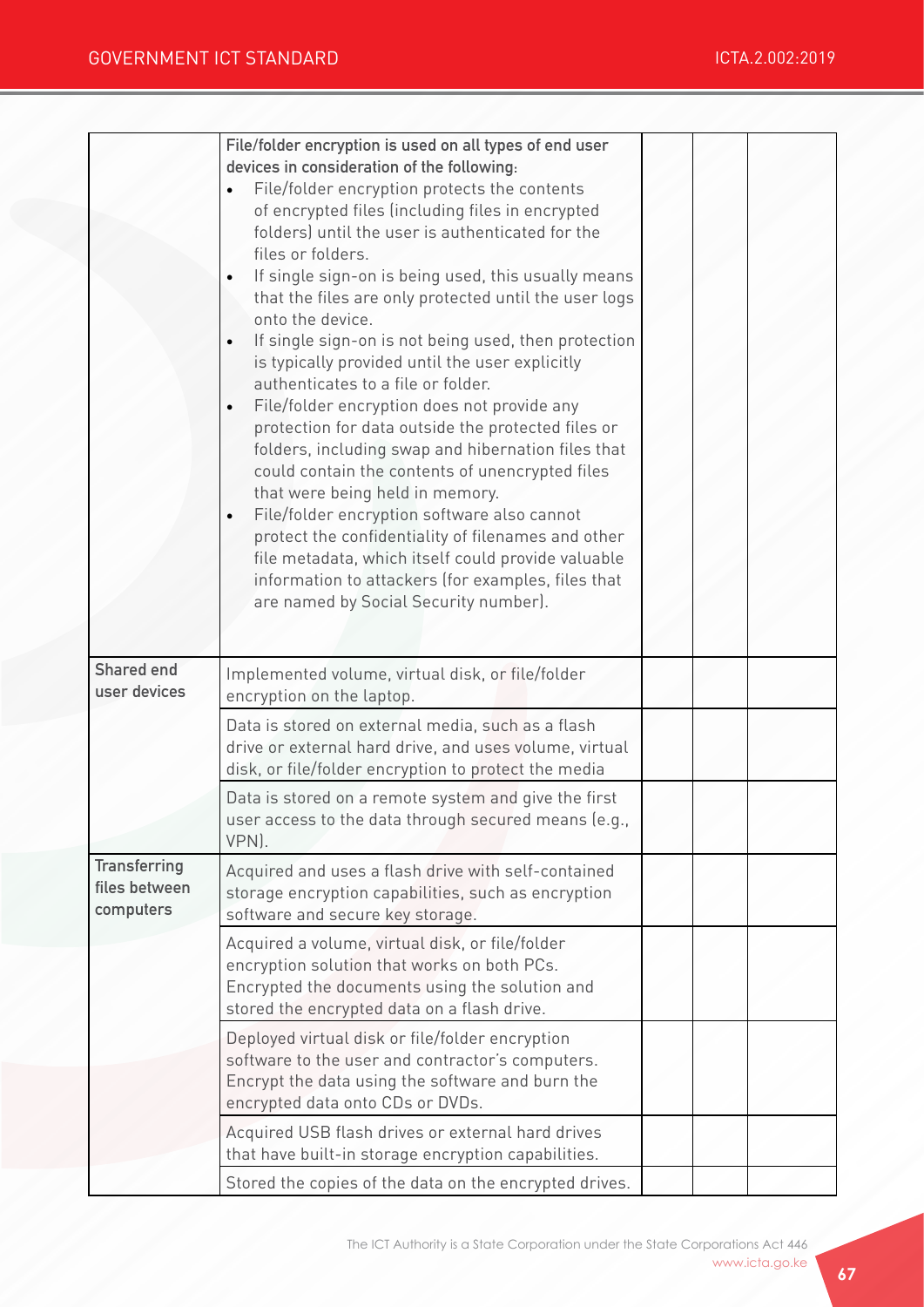| Sharing data with<br>a contractor | Acquired USB flash drives or external hard<br>drives. Deploy virtual disk, volume, or file/<br>folder encryption software to the user and<br>contractor's computers. Encrypted the data<br>using the software and store it on the drives.                                                            |  |  |
|-----------------------------------|------------------------------------------------------------------------------------------------------------------------------------------------------------------------------------------------------------------------------------------------------------------------------------------------------|--|--|
| Travelling with a<br>laptop       | Uses the laptop's OS access control features<br>to strictly limit where the user can save files.<br>Implement volume, virtual disk, or file/folder<br>encryption on the laptop to protect the user's<br>files.                                                                                       |  |  |
|                                   | Implemented FDE on the laptop, and require<br>pre-boot authentication.                                                                                                                                                                                                                               |  |  |
|                                   | Provided the user with a loaner laptop when<br>needed for travel. Protected the user's sensitive<br>data on the laptop using either of the methods<br>described above. When the user returns from<br>travel, wipes and rebuilds the loaner laptop to<br>remove any traces of sensitive data from it. |  |  |

#### Authentication (MCDA-Issued Devices,Non-MCDA Issued Devices)

| <b>General requirements</b> |                                                                                                                                                                                                                                                                                                                                                                                       | <b>Compliance</b> |           |                |
|-----------------------------|---------------------------------------------------------------------------------------------------------------------------------------------------------------------------------------------------------------------------------------------------------------------------------------------------------------------------------------------------------------------------------------|-------------------|-----------|----------------|
|                             |                                                                                                                                                                                                                                                                                                                                                                                       | Yes               | <b>No</b> | <b>Comment</b> |
| a.                          | MCDA has carefully considered the security<br>implications of using the same single-factor<br>authenticator for multiple purposes. In particular,<br>organizations should not use email passwords<br>and other passwords sometimes transmitted.<br>.Using a single-factor authenticator for multiple<br>purposes significantly weakens the protection that<br>authentication provides |                   |           |                |
| b.                          | MCDA has ensured that the storage encryption<br>authenticators are protected properly. This includes<br>both technical mechanisms, such as encrypting<br>passwords or storing cryptographic hashes of<br>passwords, and operational and management<br>mechanisms.                                                                                                                     |                   |           |                |
| C.                          | MCDA has determined how the loss of authenticators<br>(both user and administrator-level) will be handled<br>before implementing storage encryption.                                                                                                                                                                                                                                  |                   |           |                |
| d.                          | MCDA has considered the tradeoff between availability<br>and security when selecting and planning recovery<br>mechanisms                                                                                                                                                                                                                                                              |                   |           |                |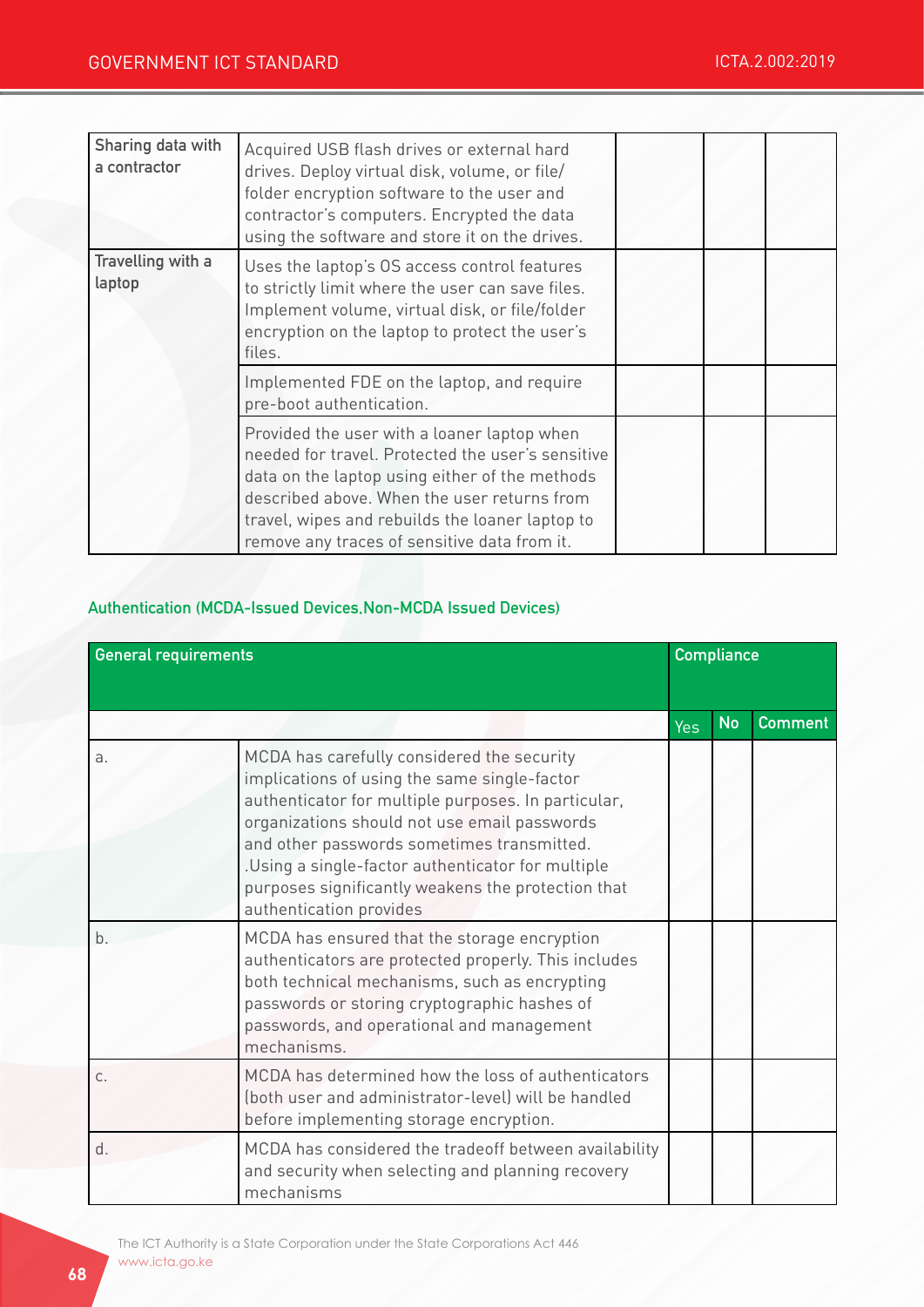| <b>END-USER COMPUTING DEVICES</b> |  |  |  |
|-----------------------------------|--|--|--|
|                                   |  |  |  |

ALEX NJIHIA- ICTA

DR. CHARLES BORURA- KRA

ELIAKIM MZUNGU-ICTA

ELIJAH CHERUIYOT- ICTA

ANTONY MURAGURI- ICTA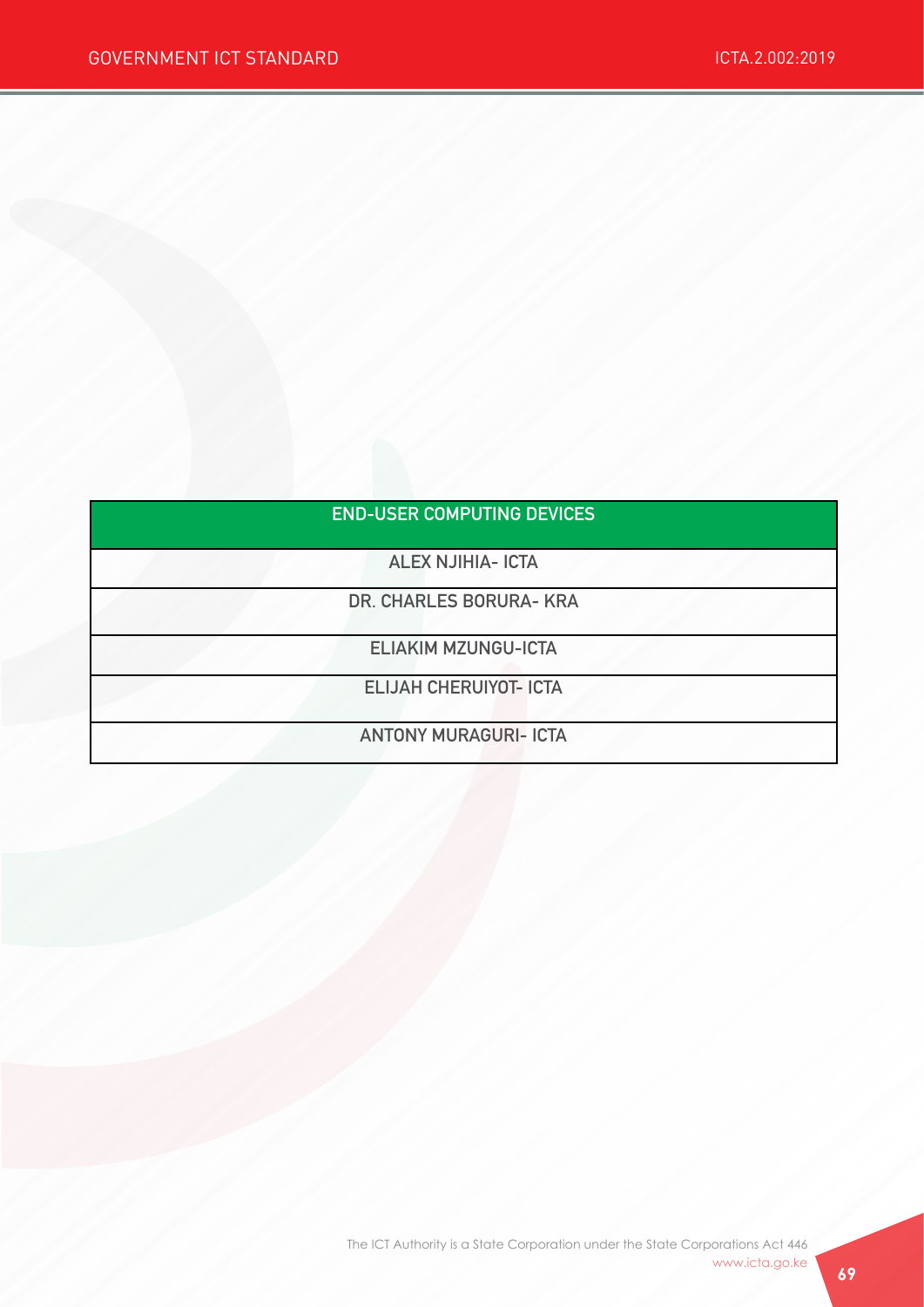**ICT Authority Telposta Towers, 12th Floor, Kenyatta Ave P.O. Box 27150 - 00100 Nairobi, Kenya t: + 254-020-2211960/62 Email: info@ict.go.ke or communications@ict.go.ke or standards@ict.go.ke Visit: www.icta.go.ke Become a fan: www.facebook.com/ICTAuthorityKE Follow us on twitter: @ICTAuthorityKE**